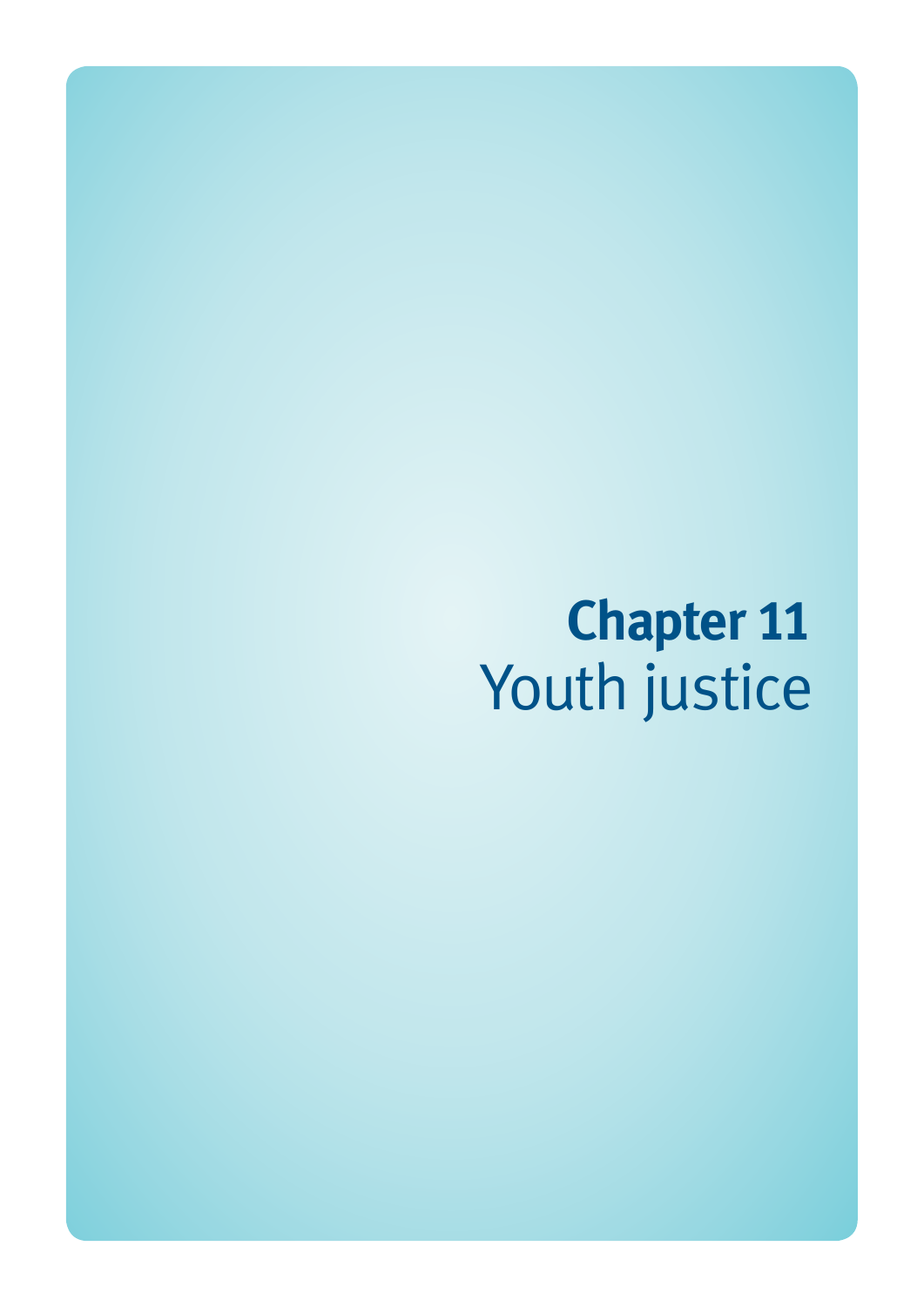# **Chapter 11—Youth justice**

| J. The Department of CommunitiesThe Department of Justice and |  |
|---------------------------------------------------------------|--|
|                                                               |  |
|                                                               |  |

#### **Appendix A—Table of court sentence options**

This chapter relates to the legislation and system of youth justice operating in Queensland. If a section is cited without an Act being specified, the section refers to the *Youth Justice Act 1992* (Qld) (Youth Justice Act). The Department of Justice (Youth Justice Services) (previously the Department of Communities) will often be referred to as 'the department'.

# **A. Introduction to youth justice in Queensland**

### **11-1 The principles of the** *Childrens Court Act 1992* **(Qld) and the Youth Justice Act**

The Youth Justice Act and *Childrens Court Act 1992* (Qld) both came into effect on 1 September 1993. These Acts substantially reframed the Queensland youth justice system. The new legislation was significantly different from the welfare orientation of the previous legislation, the *Childrens Services Act 1965* (Qld).

In 1996, the Youth Justice Act was amended to:

- emphasise the role and responsibility of parents in youth justice matters
- allow for victim and community participation in some youth justice matters
- increase court and police powers to deal with young offenders
- introduce methods of dealing with young offenders (e.g. conferencing) as alternatives to formal court involvement.

In 2002, the *Juvenile Justice Amendment Act 2002* (Qld) substantially amended the Youth Justice Act. Some of the amendments dealing with publication and confidential information commenced on 16 December 2002, while the remainder commenced on 1 July 2003.

Some major amendments included:

- removing the right of election to the district court, which made the Childrens Court of Queensland the predominant higher court for youth justice matters
- encouraging the increased use of diversionary options by police and the courts, such as cautioning and conferencing, and making these options more culturally appropriate
- enshrining most of the provisions regarding bail into the Youth Justice Act from the *Bail Act 1980* (Qld) and removing the 'show cause' provisions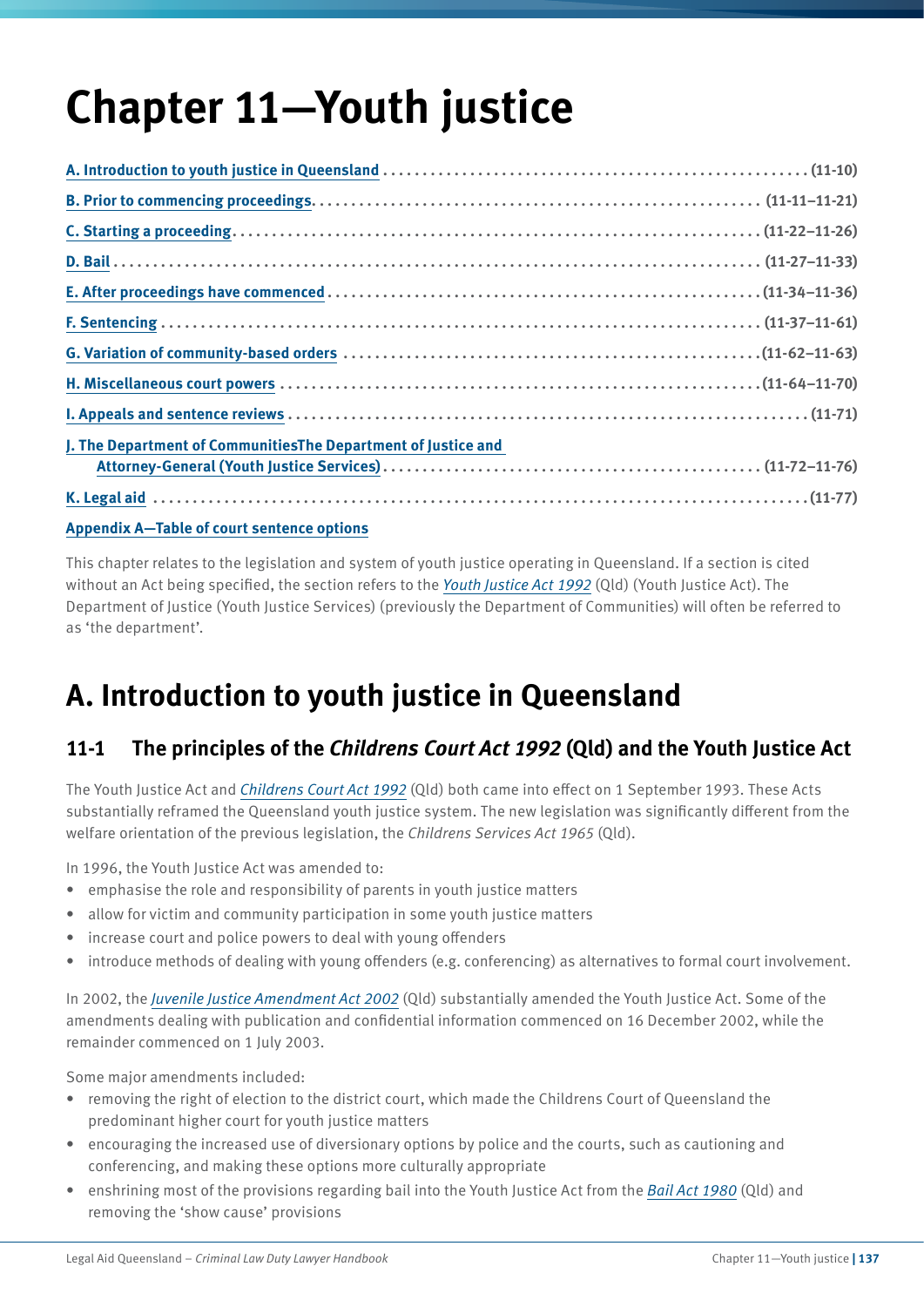- creating a new sentence order called an intensive supervision order for 'at-risk' children between 10 and 13 years, and renaming other sentence orders
- consolidating all breach provisions for community-based orders
- clarifying the child/adult interface, i.e. when children are dealt with as adults under the Youth Justice Act.

In 2010, the Youth Justice Act was amended again. The most obvious amendment was that the Act's name changed from Juvenile Justice Act to Youth Justice Act.

Other major amendments included:

- ensuring that a court accounts for the eventual sentence outcome when considering bail and clarifying when a child can be remanded for their own safety
- allowing a mechanism for children to be forced to appear in court when an indefinite referral to a Youth Justice Conference has been unsuccessful and the matter must be returned to court
- allowing the childrens court to deal with breaches of a judge's supervised release orders
- allowing the court to set the date that a child will be transferred to adult custody if the court sentences the child to detention.

In 2010, the Act was again amended to remove youth justice conferencing as a sentencing outcome and to introduce boot camp orders as a sentencing option for those prescribed areas in which a boot camp program was available.

In 2014, the most extensive amendments since the introduction of the Youth Justice Act in 1992 were introduced. Amendments included:

- removing detention as a sentence of last resort
- allowing the identifying particulars of repeat offenders to be published
- opening the childrens court to the public for repeat offenders
- childhood findings of guilt became admissible in adult sentencing proceedings despite convictions having not been recorded
- automatically transferring 17-year-olds who have more than six months remaining on their sentence to adult imprisonment
- mandatory sentencing for children convicted of a second motor vehicle offence in prescribed areas (regions where a boot camp operates)
- allowing children who have absconded from boot camps to be arrested and brought to court without first being given a warning
- abolishing sentence reviews.

The Youth Justice Act provides a justice system for children who appear before the courts in relation to offending behaviour. Its basic premise is that children who commit offences should be brought to account in a way that recognises that children are prone to impulsive acts and at a vulnerable point in their development. Most youth offending is opportunistic and transitory, i.e. unplanned and not repeated.

#### **11-2 Principles of youth justice**

The principles of youth justice are now enshrined in the 'Charter of Youth Justice Principles' in Schedule 1 of the Youth Justice Act. These principles underlie the operation of the Act. Some of the main principles are as follows:

#### **Vulnerability of children**

Children are vulnerable in dealings with people in authority. Therefore, the Act provides protections over and above those of an adult. These protections should operate during an investigation or proceeding that relates to an offence. The legal practitioner's duty is to adequately guard these rights throughout the legal process.

As the duty lawyer, you must ensure that a matter is heard in the correct jurisdiction. If a young person is charged with an offence that occurred when they were 16 years old or younger, and will be dealt with in court before they are 18 years old, the childrens court must hear the matter.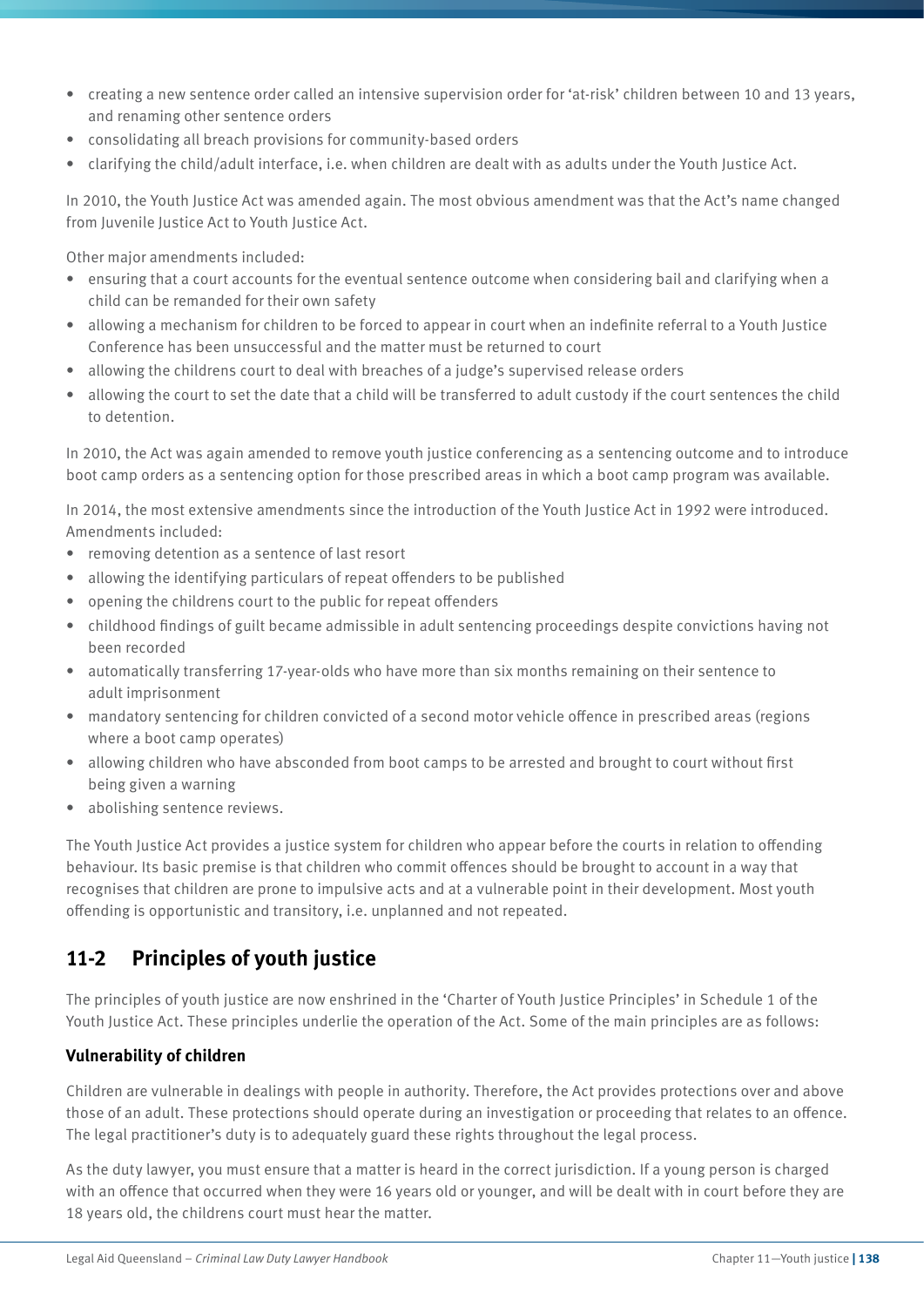#### **Accountability of children**

Children have a sense of right and wrong, and justice; they expect that illegal acts will have consequences. However, at the same time, due to a child's age, they may have a limited, though developing, understanding of the nature or consequences of their actions. The legislation accounts for this developing awareness.

#### **Diversion**

A child should be diverted from the criminal justice system wherever possible, unless the offence's nature and seriousness, and the child's criminal history, indicate that a proceeding should begin. Diversionary options under the Youth Justice Act include cautioning, conferencing and referral to drug diversion programs. A court can order a young person to be diverted from the court system.

#### **Fair and participatory proceedings**

Proceedings commenced against children should be fair and just. Further, the child should have the opportunity to participate in and understand the proceeding. Therefore, courts that deal with children need procedures and rules that children and their parents can easily understand.

#### **Sentencing**

A court's sentence should be:

- appropriate considering the young offender's age and/or maturity
- in proportion to the offence's seriousness
- specific and determinate, so the child will know what is required of them and when a sentence will end.

As well as being a consequence of an offence, punishment should have a clear preventative and rehabilitative purpose. Sentences should not be made on the basis of a child's need for care or welfare support. Meeting a child's welfare needs should be separate from the sentencing process.

Welfare assistance is more likely to be effective if is a voluntary agreement rather than a punishment. The Department of Justice and Attorney-General (Youth Justice Services) will address any inquiries about welfare issues.

Although a sentence of detention is no longer a last resort, the Act acknowledges a sentence to be served in the community is better for the child's reintegration into the community.

#### **Impact of offending behaviour on victim**

When sentencing a child, a court must consider the offence's impact on the victim, as well as the community surrounding both the victim and child offender. The Youth Justice Act allows the victim to seek restitution and compensation from the offender only if the child offender is able to pay it. The Act also allows an order to be made against a parent if the court deems their parenting (or lack therefore) contributed to the offending and subsequent loss to the victim. Duty lawyers cannot act for parents in these circumstances. Parents should be advised to seek their own independent legal advice.

#### **11-3 The childrens court**

The Childrens Court of Queensland was established by the Childrens Court Act. The forum was specifically developed to deal with child offenders. The child's general right to elect to be dealt with by a higher court other than the childrens court was abolished by the 2002 amendments to the *District Court of Queensland Act 1967* (Qld) (see s 61A of that Act).

However, the district court can still try or sentence a child on indictment if either the child is also charged as an adult for an offence or proceedings have been removed to a district court under the Act; for example, if a child is coaccused with an adult (Youth Justice Act, ss 107–113).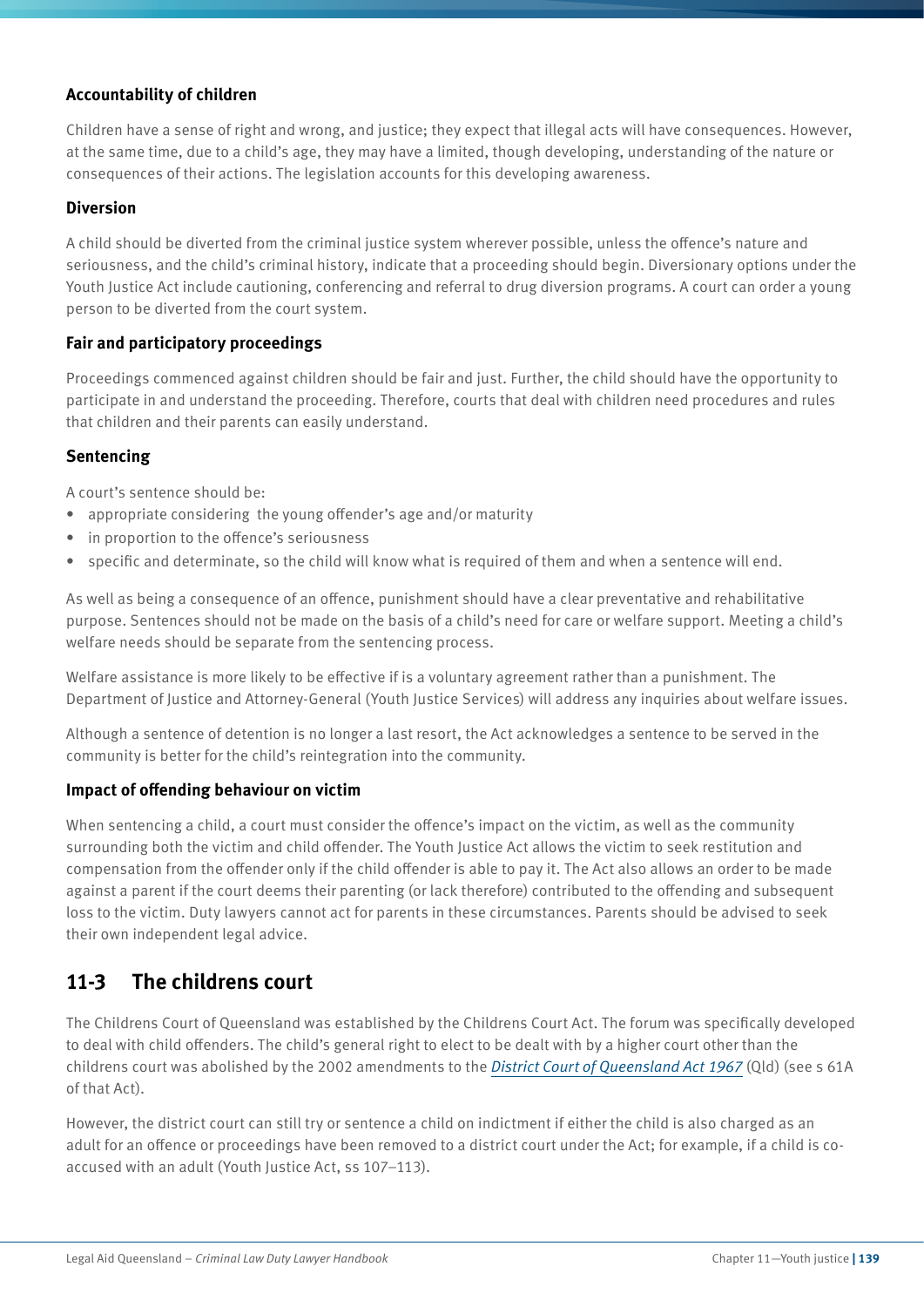Therefore, if a child who is charged with an indictable offence (other than a Supreme Court offence) elects to be dealt with by a higher court, the childrens court must generally deal with the charge, constituted by a childrens court judge. However, the court can be constituted by a district court judge if no childrens court judge is available (Childrens Court Act, s 5(2)).

If the childrens court is hearing a child's charge, that child has the right to a trial by jury.

The Childrens Court Act allows the appointment of a district court judge as childrens court judge. His Honour Judge Shanahan is currently President of the Childrens Court of Queensland. The president must provide an annual report of the childrens court's administration and operation to the attorney-general. The president may also issue general directions regarding the court's procedures. These procedural directions apply specifically to the childrens court and magistrates courts sitting as childrens courts.

The Department of Justice and Attorney-General (Youth Justice Services) has a statutory role in the courts dealing with children.

A departmental officer must be present in a court whenever a child appears. Officers from this department have a right to be heard regarding particular issues (Youth Justice Act, s 74).

A childrens court will be constituted by a childrens court magistrate, a magistrate, or two justices of the peace (Childrens Court Act, s 5). However, s 29 of the *Justices of the Peace and Commissioners for Declarations Act 1991* (Qld) limits the power of two justices to dealing with a procedural action or a guilty plea on a simple offence. The justices cannot order detention or conditional release. One justice cannot comprise a childrens court and, therefore, cannot deal with a child alleged to have committed an offence.

A child who is arrested on an offence must be brought promptly before a childrens court (Youth Justice Act, s 49).

### **11-4 Youth Justice Act to apply to children in all courts**

The Youth Justice Act provides an exclusive code for sentencing children (s 149). It ensures that all courts deal with children according to the Youth Justice Act's objectives and principles (Charter of Juvenile Justice Principles, Schedule 1, and s 3).

#### **11-5 Who may be present at court?**

#### **Childrens court proceedings**

Section 21C of the Childrens Court Act states proceedings for a child who is not a first time offender is to be held in open court.

A first time offender means a child who at any time during proceedings has not been found guilty of an offence.

Section 21D allows a relevant person, the chief executive (child protection) or the child's guardian to make an application to close the court.

Section 21E states the court must close the court when a complainant in a sexual offence is giving evidence. The section allows a list of people who do not have to be excluded.

Sections 20(1) and 20(2) of the Childrens Court Act outline who may be present at court. This section does not apply to a court constituted by a judge (i.e. the Childrens Court of Queensland) hearing a charge on indictment (s 20(5)).

For first time offenders, the following people can be present:

- the child
- the parents or another adult member of the child's family
- a witness giving evidence
- a support person to a complainant giving evidence about a sexual offence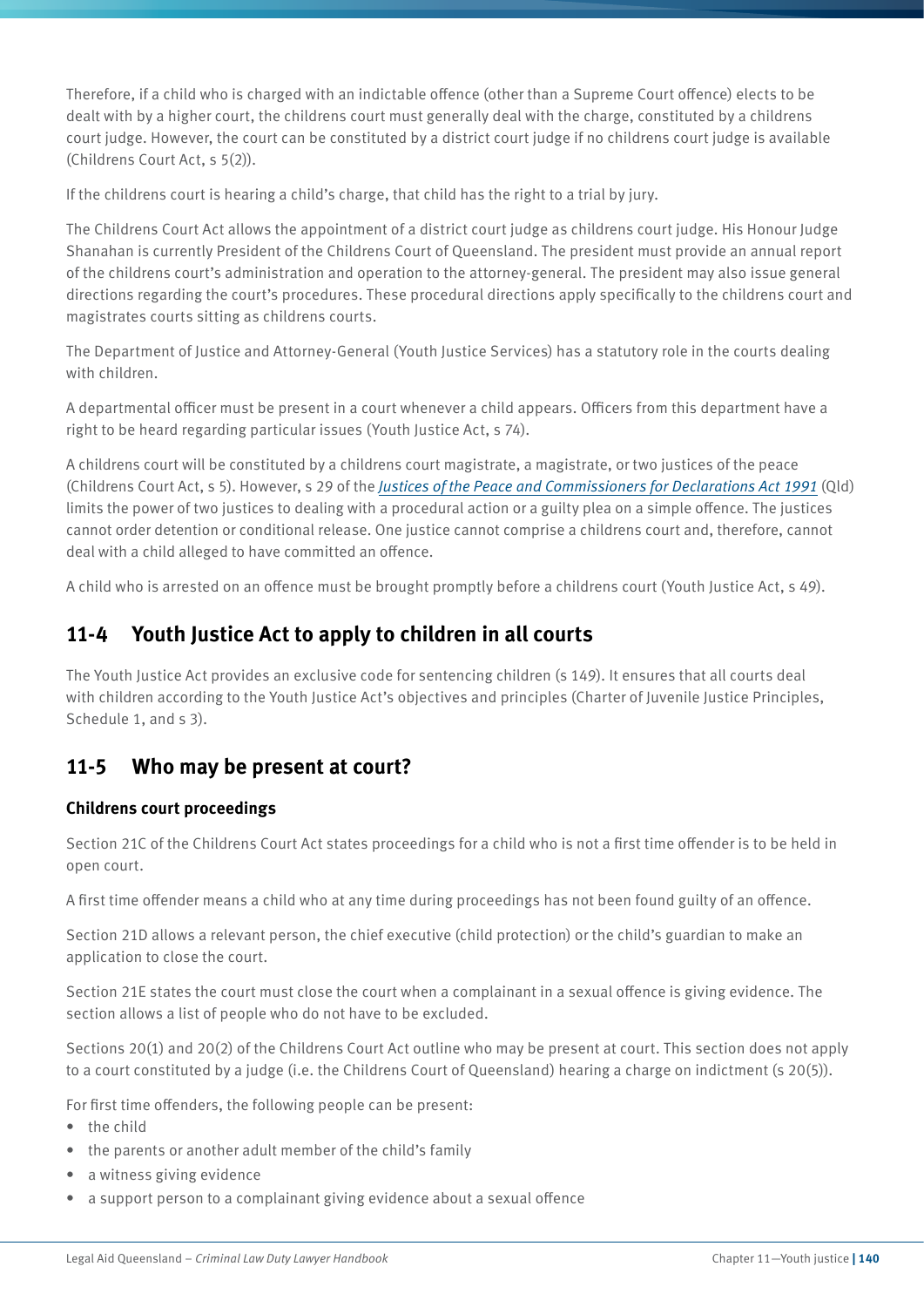- a person representing a party in the proceeding
- a representative of the department's chief executive
- a representative of the mass media
- other person who, in the court's opinion, will assist the court
- a person who has a proper interest in the proceedings and their presence would not be prejudicial to the child.

A childrens court will be closed to the general public to protect the child who is a first time offender. Therefore, brothers, sisters, cousins and other family members are not permitted unless the court believes they can assist the court. Where relevant, special provisions can be made for Aboriginal or Torres Strait Islander welfare organisations or community justice groups, when making submissions under Childrens Court Act to be present in addition to the child's family (s  $20(1)(g)$ ).

An investigating police officer or other person in charge of the case against the child is entitled to be present. Other people, such as other police witnesses, regardless of their interest in the matter, are generally not entitled to remain in court. In situations where several people are present in court, you, as duty lawyer, should clarify their authority to be present. The child may be intimidated by the sight of many people in court.

#### **Supreme Court and district court proceedings (including the Childrens Court of Queensland)**

Proceedings in the Supreme Court and district courts are not childrens court proceedings. While these courts are subject to the Youth Justice Act's sentencing provisions, the Childrens Court Act does not apply to the district court or Supreme Court. Therefore, Supreme Court or district court proceedings involving child offenders are open to the general public.

#### **11-6 Who is a child?**

The Youth Justice Act defines a child as 'a person who has not turned 17 years' (Youth Justice Act, Schedule 4). Section 6 gives the governor in council the power to extend the definition of a child to include people under 18 years. (This power has not been exercised to date.)

Note: It is relevant to consider the age of the person at the time of the alleged offence. If the person is alleged to have committed the offence after they turned 17 years, the law governing adult offending applies.

#### **Over 17 years—jurisdiction**

A person will be treated as a child if they committed an offence as a child (person who has not turned 17 years) and the proceedings were finalised before they turned 18 years (s 140). If the person committed an offence as a child and proceedings first began after the person turned 18 years, the offender must be dealt with as an adult (s 140(1)).

If a child offender has turned 18 years, any continuing proceeding must proceed on the basis that the offender will be sentenced as an adult (s 140(2)). However, note the effect of s  $140(4) - ?$  (a)n offender must not be treated as an adult under this section if the court is satisfied that there was undue delay on the part of the prosecution in starting or completing the proceeding'.

If, after finding a child guilty, the court cannot sentence the child because the child has escaped, failed to appear without reasonable excuse or failed to return from a leave of absence during a detention sentence, and has since turned 18 years, the court must sentence the offender as an adult (s 140(3)).

Section 141 gives the court discretion in treating an offender as a child or adult if the offender has also been dealt with in the adult court system and turned 18 years. If found guilty, the court must sentence the offender as an adult.

However, note s 144(2), which indicates that, notwithstanding the person being sentenced as an adult, the sentencing court must consider that the person was a child at the time of the offence and not give a harsher sentence than the person would have received as a child.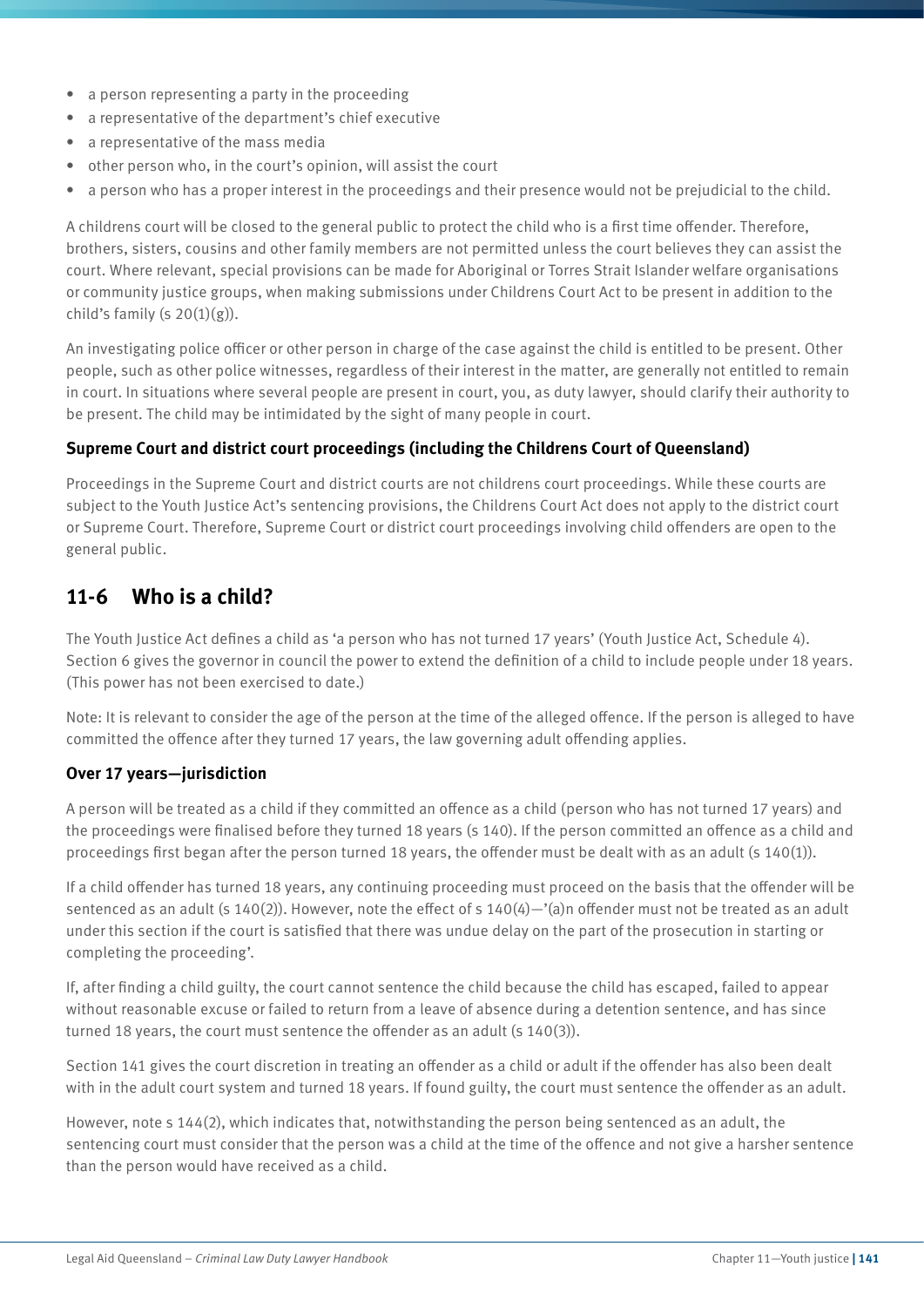Section 144 applies in circumstances where the person:

- is proceeded against as a child
- turns 18 years before the case is completed, and
- has been proceeded against as an adult or sentenced as an adult.

#### **Over 17 years—the effect of orders**

Under the Youth Justice Act, the court may make an order against a child even when that child will be an adult before the order's effect has ceased. The order will continue to apply as if the person was a child. Generally, any other proceedings arising from the order, including breaches of the order as an adult, must proceed as if the person was still a child (s 142).

Section 143 gives a court a discretion, when dealing with a proceeding under an order made as a child, to convert a child order to a corresponding adult order. Order conversion can occur only if the person:

- is 18 years when the proceeding arises out of the childhood order, or
- has committed an offence as an adult (over 17 years), which is being proceeded against, or a sentence order has been made regarding the offence.

A conversion will occur only in the case of probation or community service orders. They will be converted to adult probation and adult community service orders. If this occurs, the person will be subject to all the terms and conditions of that adult order. Order administration will then transfer from the Department of Justice and Attorney-General (Youth Justice Services) to the Department of Corrective Services.

You should obtain clear instructions about your client's attitude to having their order converted to an adult order. A conversion may mean that they deal with only one government agency for order administration. However, if the conversion occurs due to an order breach, the order will be converted to the adult order for the remainder of the breach proceedings.

Be aware that the *Penalties and Sentences Act 1992* (Qld) requires a conviction to be recorded upon breach of an adult order (s 143(6)). Additionally, you should advise clients that, while the breach of a child supervised order is not an offence in itself, the breach of an adult order is a separate offence.

### **11-7 Publication of identifying material**

'A person must not publish identifying information about a child who is a first time offender (Youth Justice Act, s 301).

'Identifying information' is 'information that identifies the child, or is likely to lead to the identification of the child, as a child who is being, or has been, dealt with under this Act' (Youth Justice Act, Schedule 4). An amendment to s 20 of the Childrens Court Act now defines any representative of the mass media as a person who may be permitted to be present at a childrens court. Although they can publish details of the case and sentence, identifying the child in any manner is an offence punishable by 1000 penalty units for a body corporate, or 200 penalty units or two years' imprisonment for an individual.

Information is able to be published if the child is not a first time offender, unless an application is made under s 299A of the Youth Justice Act to prohibit publication.

In deciding an application under s 299A (a publication prohibition order), the court must consider:

- the number of the child's previous findings of guilt
- the seriousness of the offence
- the period between the proceeding and any previous offence committed by the child
- the need to protect the community
- the effect of publication on the child's safety or rehabilitation
- the effect of publication on the safety or wellbeing of the person other than the child
- any other relevant matter.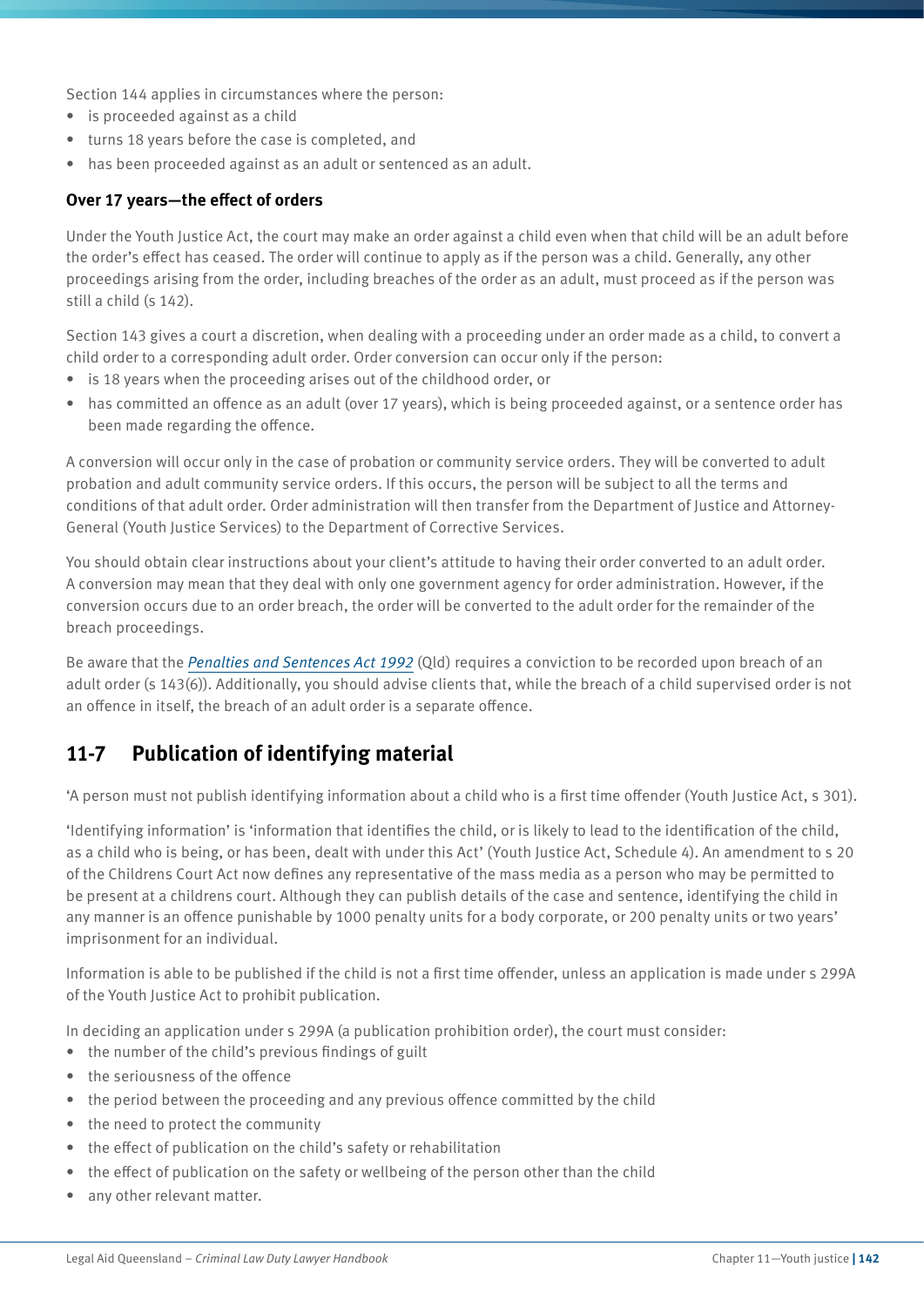## **11-8 Dealing with children**

#### **Practitioner relationship with a young client**

As a duty lawyer, you will have different considerations when appearing for children than when appearing for adults. However, as always, you are there to obtain the best result for the client in the circumstances.

Your personal views about what would benefit the child should not influence submissions you make to the court; for example, 'a probation order might provide an opportunity to address family problems'. Ensure that all submissions you make to the court are directed towards obtaining the best result for the client based on the Youth Justice Act's principles.

#### **Taking instructions**

You should take great care to obtain proper instructions from a child client. As well as being confused about court processes, children often have difficulties with court terminology. Carefully ensure that the client understands their options.

Under the Youth Justice Act, you are obligated to explain the plea processes and right of election where applicable. The court is likely to inquire whether you have explained these options to the child. Section 72 outlines the court's duty to ensure that the child and their parents understand the nature of the allegations and the court processes. The court may delegate this duty to the child's legal practitioner.

You should also take instructions about whether the child wants an application to close the court and/or seek a publication prohibition order made if they are not a first time offender. Failure to do so may amount to professional misconduct.

#### **Family involvement**

A child may be unduly influenced by friends or relatives. The family must understand that it is the child who is being represented.

Instructions should be sought from the child as to whether they want to have their parent or guardian present in the interview.

If a child changes instructions after consulting with a parent, you should clarify the child's instructions with them alone. If the child is overly influenced by friends or family, they may give you conflicting instructions. In such cases, it may be prudent for you to withdraw from the matter.

In contrast, sometimes the presence of a parent can help identify the difficulties involved in a child's case. Assess the benefit and appropriateness, or otherwise, of a parent's presence in the interview.

During proceedings, the court may seek the views of the parents. These may conflict with the child's instructions, so it is useful to obtain details of their views prior to court.

#### **Parent required to be at court**

A parent's presence is generally required in court when a child appears. To ensure that the parents can attend, a court may recommend that the department provide money to assist the parents (s 69(2)). The court has discretion to adjourn proceedings to allow the parents to attend court. You should be aware of this practice, as a child may be disadvantaged if extended remands occur to ensure that parents attend (s 70). Obtain clear instructions from the child about why the parents are not in court and whether the child desires them to be present.

In some cases, the court may actually order a parent to appear before it. A notice will then be issued and served on the parent. If the parent fails to comply with the order, they may be liable to prosecution for noncompliance. Be aware that the child's instructions may conflict with information provided by the parent. Accordingly, if asked to act for the parent, you should consider whether a conflict of interest will arise.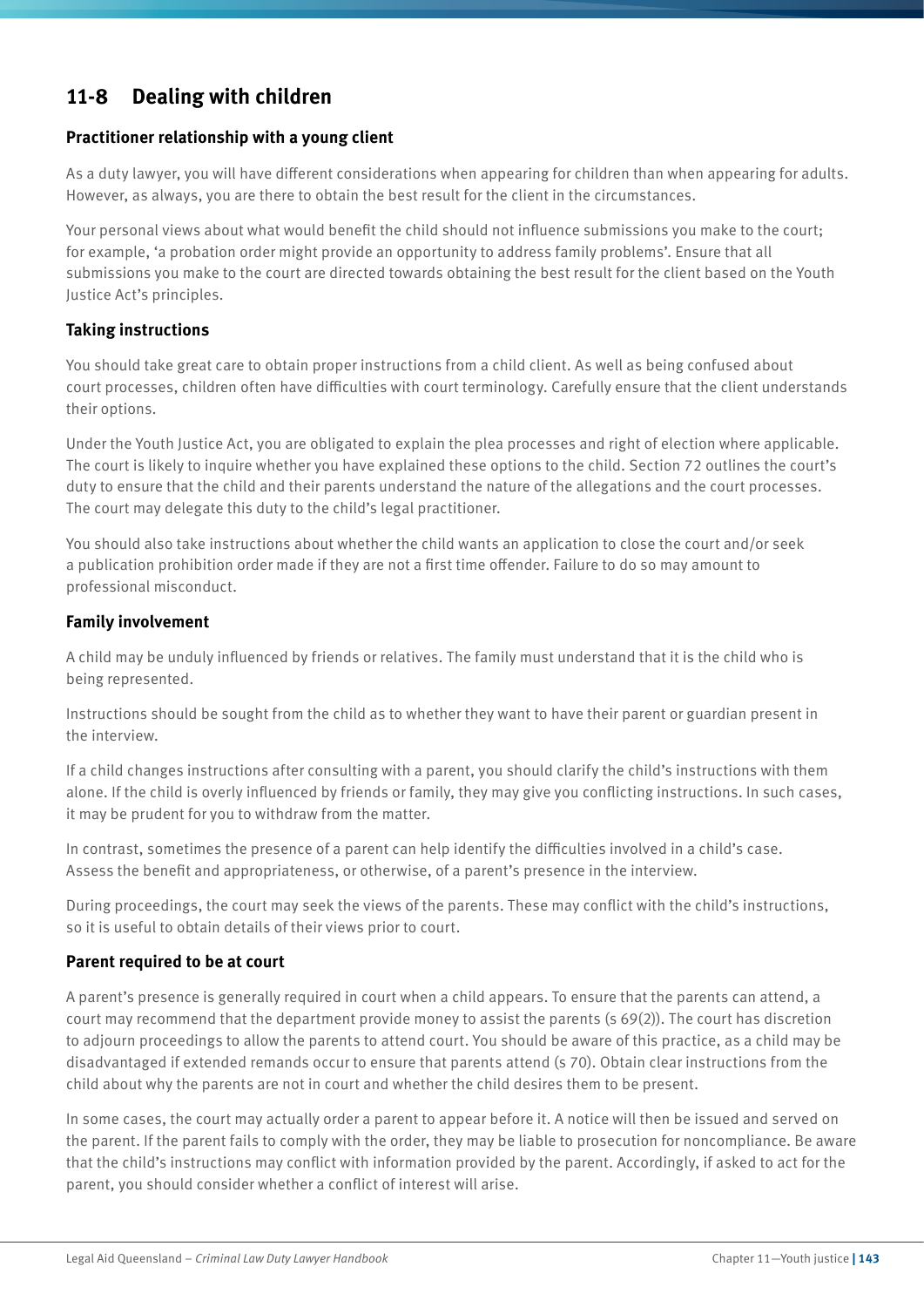# **11-9 Dealing with Aboriginal children**

When dealing with Aboriginal clients, you need to be aware of the communication styles of some Aboriginal people. An adversarial system is alien to Aboriginal culture. Therefore, the process of asking direct questions and expecting direct answers may not be the most effective way to obtain proper instructions from an Aboriginal client.

Some hints for duty lawyers:

- Respect your client's silence and pauses, as they do not usually indicate a lack of cooperation. Ask your question and then wait for your answer.
- Exchange reciprocal personal details to maintain a real dialogue with your client. This is standard protocol in the Aboriginal community. Letting your client see you as a real person with a personal life can breach some communication barriers.
- Be aware that, if a child is intimidated or confused about a situation, they will often respond with 'gratuitous concurrence'. This means they will give answers that they think you want to hear, generally to try to escape a stressful situation as soon as possible. Many cases of gratuitous concurrence have occurred during police interviews with Aboriginal suspects. Therefore, with Aboriginal clients, it is particularly important to obtain clear instructions from your client regarding any admissions they have made to police.
- Do not try to speak 'Aboriginal English' if you are not an Aboriginal person.
- Take your client through the police evidence, explaining clearly that this is what the police say happened. Wait for agreement or disagreement about each element of the evidence.
- Ensure that your client understands that they choose whether to plead guilty or not guilty.
- Ask one question at a time. Double-barrelled questions often confuse clients.
- Be sensitive. An Aboriginal child may not wish to discuss certain cultural issues. In some cases, it may be helpful to have a general discussion with a relative regarding background information. While this information may not be included as part of your client's instructions, it may enhance your understanding of the issues.
- Be aware that some young Aboriginal people feel that looking into the eyes of an authority figure is disrespectful. Avoiding eye contact with you may be a way of showing respect.

Recommended reading—Eades, D. *Aboriginal English and the Law*, Continuing Legal Education Department of the Queensland Law Society Inc., 1992.

There is a Youth Murri Court in some parts of Queensland that allows the sentencing of young Aboriginal and Torres Strait Islander offenders with input by community elders.

#### **11-10 Criminal responsibility—doli incapax**

This is an important defence that can be easily overlooked but has a large impact on children charged with criminal offences.

Under s 29 of the *Criminal Code Act 1899* (Qld), a child under 10 years of age cannot be held criminally responsible.

A child under 14 years of age is presumed not to be criminally responsible. (On 1 July 1997, the *Criminal Law Amendment Act 1997* (Qld) amended s 29 to reduce the age from 15 to 14 years.)

The prosecution must prove beyond reasonable doubt that, at the time of the offence, the accused child had the capacity to know that they should not do the act.

The prosecution can rebut the presumption of the lack of capacity to know they should not do the act only by calling proper admissible evidence. A Court of Appeal reference, *R v F; ex parte Attorney-General* [1998] QCA 97, discusses the issues and evidential requirements. In the initial police interview, police will often address this issue by trying to establish by admission that the child knew their conduct was 'wrong'.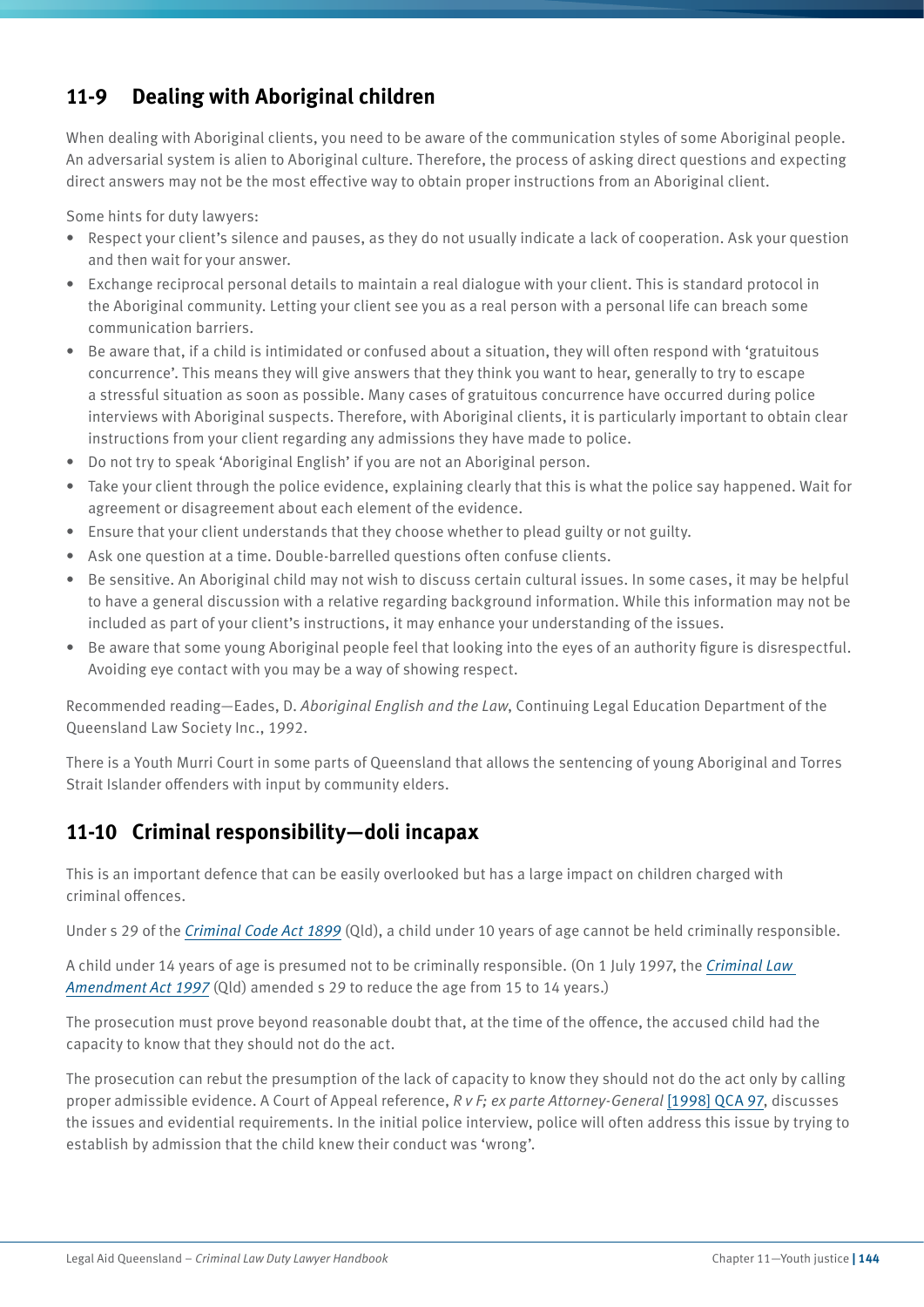You should ensure that you satisfactorily support s 29 with admissible evidence, and bear in mind both the offence for which the child was charged and the necessary capacity for the offence that must be proved. For example, if a child is charged with being a party to an offence, the court has accepted that acting as a 'lookout' requires proof that the child had the capacity to know that this, not the primary offence (i.e. 'the act done by the child'), was wrong. See the decision of His Honour Judge McGuire in *R v J* (Unreported, Childrens Court of Queensland, No 75 of 1996, 20 June 1996).

# **B. Prior to commencing proceedings**

# **11-11 Police questioning**

The *Police Powers and Responsibilities Act 2000* (Qld) (PPRA) regulates police conduct during questioning. Section 5 of the PPRA makes it clear that Parliament intends for police to comply with the Act's provisions.

Sections 245–268 of the PPRA govern police procedure when interviewing a person charged with an indictable offence. These provisions require the police to allow the person to:

- communicate with a friend or relative
- contact a lawyer and arrange for them to attend the interview.

Specifically, when questioning children, the police must not question a child unless:

- before questioning has started, the child has had the opportunity to speak to a support person, and
- the support person is present during questioning.

#### **11-12 Identifying particulars when child is not arrested**

The Youth Justice Act permits police to apply to a childrens court magistrate (after a child has been charged with an offence) to take identifying particulars for a particular range of offences.

'The applicant must give notice of the application to—

- (a) the child; and
- (b) a parent of the child, unless a parent can not be found after reasonable inquiry; and
- (c) the chief executive—Department of Justice and Attorney-General (Youth Justice Services)' (s 25).

The child has a right to legal representation (s 79). However, a court can determine the application in the child's absence if it believes that the application has been served correctly (s 25(4)).

Under s 25(6), a 'court may order the identifying particulars to be taken if it is satisfied, on the balance of probabilities' that:

- someone has committed the charged offence and there is reasonable suspicion that the child is the offender
- forensic evidence of identifying particulars is available from the crime scene that are the same particulars as those sought
- the order must be made for proper investigation.

If the court does make an order, the child must submit to having the identifying particulars taken with a support person present. If they do not comply within seven days (if they are not in custody), they can be further charged under s 25(9).

If the investigation for which the identifying particulars were taken does not result in a sentence against the child, the person who applied for the particulars must destroy them (s 27(1)). If they fail to do so without reasonable excuse, they will be liable to breach of discipline action under s 27(4).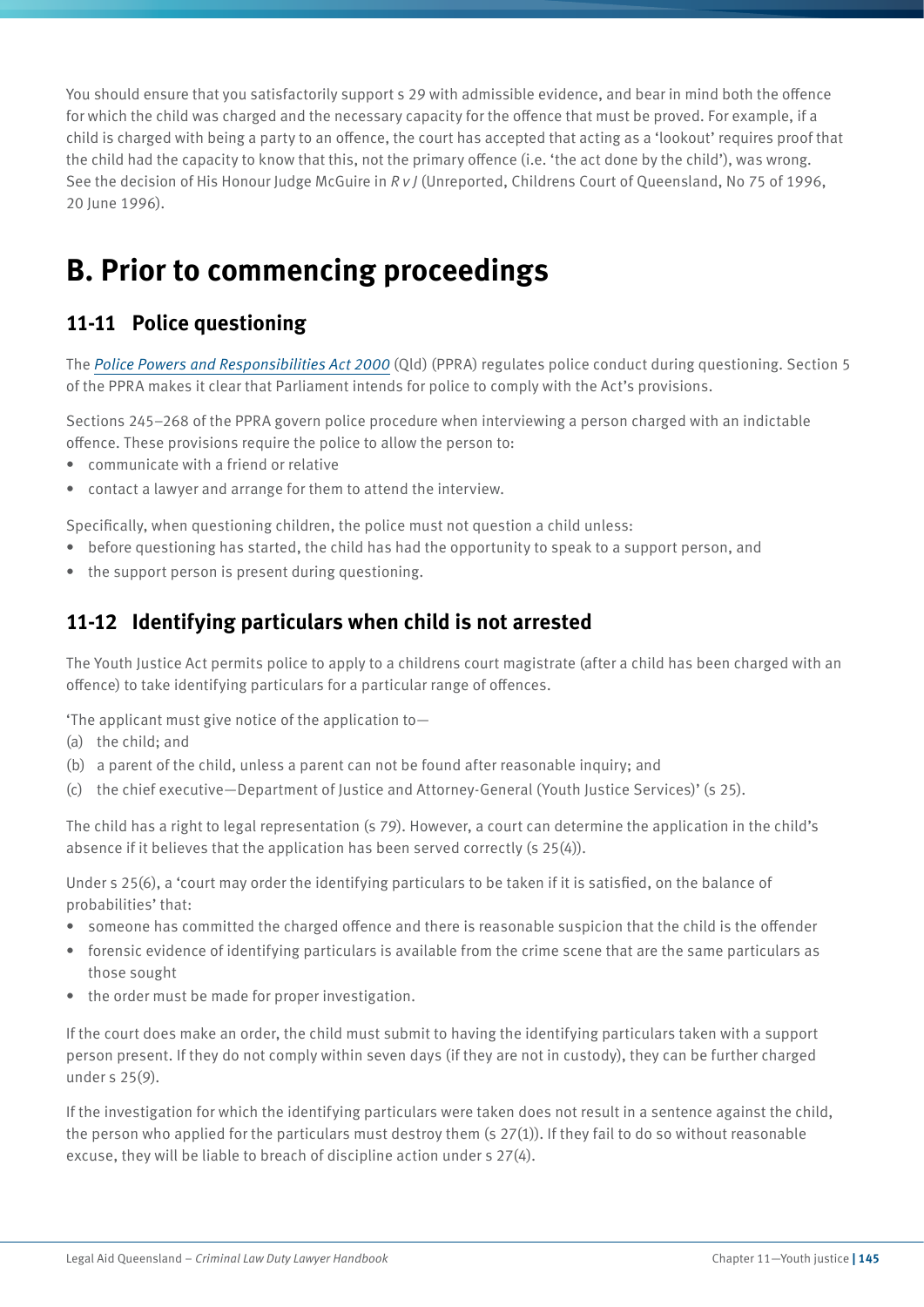# **11-13 Admissibility of statements or identifying particulars**

'In a proceeding for an indictable offence, a court must not admit into evidence against the defendant a statement, [usually a recorded interview], made or given to a police officer by the defendant when a child, unless the court is satisfied a support person was present with the child at the time and place the statement was made or given' (s 29).

If a support person was not present either during any statement the child made for an indictable offence or at the time identifying particulars were taken (s 26), the evidence is prima facie inadmissible unless:

- (a) 'the prosecution satisfies the court there was proper and sufficient reason for the absence of a support person when the particulars were taken; [for example, their presence may have resulted in an accomplice avoiding apprehension or the support person is excluded under the PPRA,] and
- (b) the court considers that, in the particular circumstances, the particulars should be admitted into evidence'.

However, despite the presence of one of these people, the statement still may not be admissible. In *R v C* (Unreported, Queensland Court of Appeal, CA 437 of 1996, Fitzgerald P, McPherson JA and Helman J, 22 April 1997), the Court of Appeal ruled that, despite the presence of a justice of the peace, which satisfied the requirements of s 9E(2) (the previous equivalent to s 29(2)), the child's statement was ruled inadmissible by way of the court's discretion as legislated under s 9E(5). The justice of the peace did not understand the child interviewee's rights; was described as an unreliable witness; and was in a poor physical state.

The Court of Appeal has further ruled that s 9E (now s 29) applies to statements made to police officers, not statements made to people acting under the direction of police officers (see *R v T and M; ex parte Attorney-General* [1999] 2 Qd R 424).

Note: Section 29 does not apply to simple or regulatory offences, or any statement made by a child defendant after the child has turned 17.

### **11-14 The support person**

Generally, children require special protection because of their immaturity and lack of understanding about their legal rights. Section 29 refers to a support person for police questioning and section 26 refers to a support person for obtaining identifying particulars.

According to Schedule 6 of the PPRA, the support person must be:

- (b) 'for a child—
	- (i) a parent or guardian of the child; or
	- (ii) a lawyer acting for the child; or
	- (iii) a person acting for the child who is employed by an agency whose primary purpose is to provide legal services; or
	- (iv) an adult relative or friend of the child who is acceptable to the child; or
	- (v) if the child is Aboriginal or Torres Strait Islander and no-one mentioned in subparagraphs (i) to (iv) is available—a person whose name is included in the list of support persons and interpreters; or
	- (vi) if no-one mentioned in subparagraphs (i) to (v) is available—a justice of the peace, other than a justice of the peace who is a member of the Queensland Police Service or a justice of the peace (commissioner for declarations)'.

However, police officers are not required to permit or cause people to be present if the officers suspect them, on reasonable grounds, of being an accomplice or complainant of the offence being investigated, or being likely to become an accessory.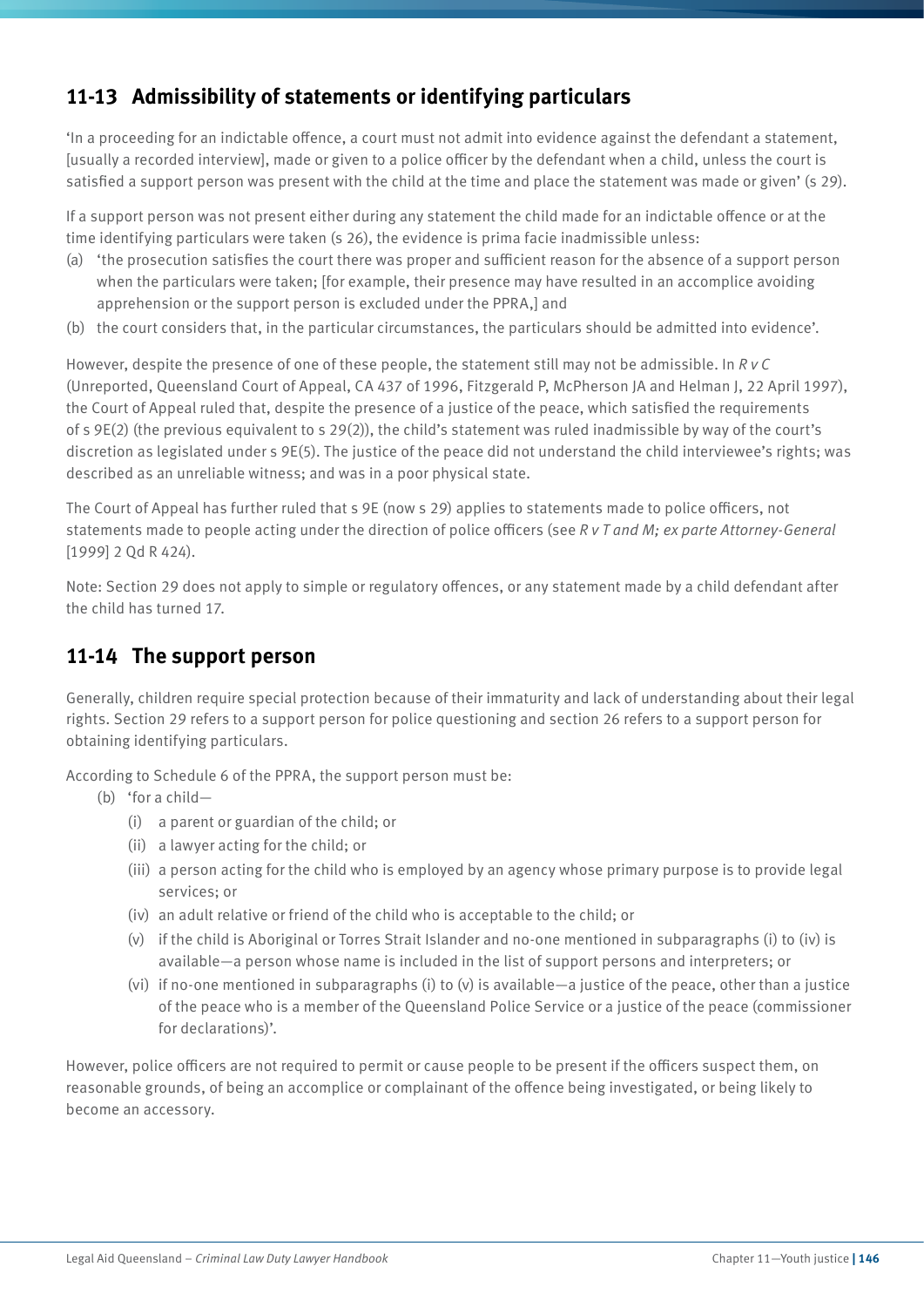#### **11-15 Diversions—pre-court proceedings and as a sentence option**

The fifth principle of the 'Charter of Youth Justice Principles' in Schedule 1 indicates that, where appropriate, children who offend should be diverted from the criminal justice system, as this is an effective way of responding to youth crime. The 2002 amendments have further encouraged the use of diversion.

Therefore, you should stay vigilant for ways to use these options for clients. The legislation introduces three methods:

- cautioning
- conferencing
- drug diversion.

Police must consider whether these options would be appropriate rather than commencing proceedings in all cases, except in serious offences (s 11). However, police can still use these options for serious offences (s 11(7)).

In considering diversion, police should consider:

- the circumstances of the offence
- the child's previous history
- any previous cautions  $(s 11(5))$ .

Police may consider the options of taking no action, cautioning and conferencing more than once, or after other proceedings have started or ended. If necessary, a police officer should delay starting proceedings to consider the alternatives to proceeding against a child.

#### **11-16 Taking no action**

Police must consider taking no action. This would occur only for a first or minor offence and would amount to informally cautioning the child.

### **11-17 Cautioning**

A caution is a warning given to a child by police regarding an offence they have committed. If police administer a caution, the child is not liable to be prosecuted for the offence. Cautions are generally applied in relatively minor offences, such as shoplifting. However, cautions have been administered for serious offences and this is specifically allowed under s 11(7).

You should advise your client of the full consequences of agreeing to be cautioned. The caution is an admission of guilt by the child. A caution is no longer part of the child's criminal history and so, generally, not admissible in court proceedings, including regarding bail.

Some courts have allowed evidence of cautions to form part of a child's criminal history. You should ensure that cautions are not presented to the court (unless an application under s 21 is occurring, as discussed below). However, you should advise the client about the full consequences of being cautioned, i.e. a court may consider a caution (and a conference agreement, as discussed below) in determining capacity (s 147).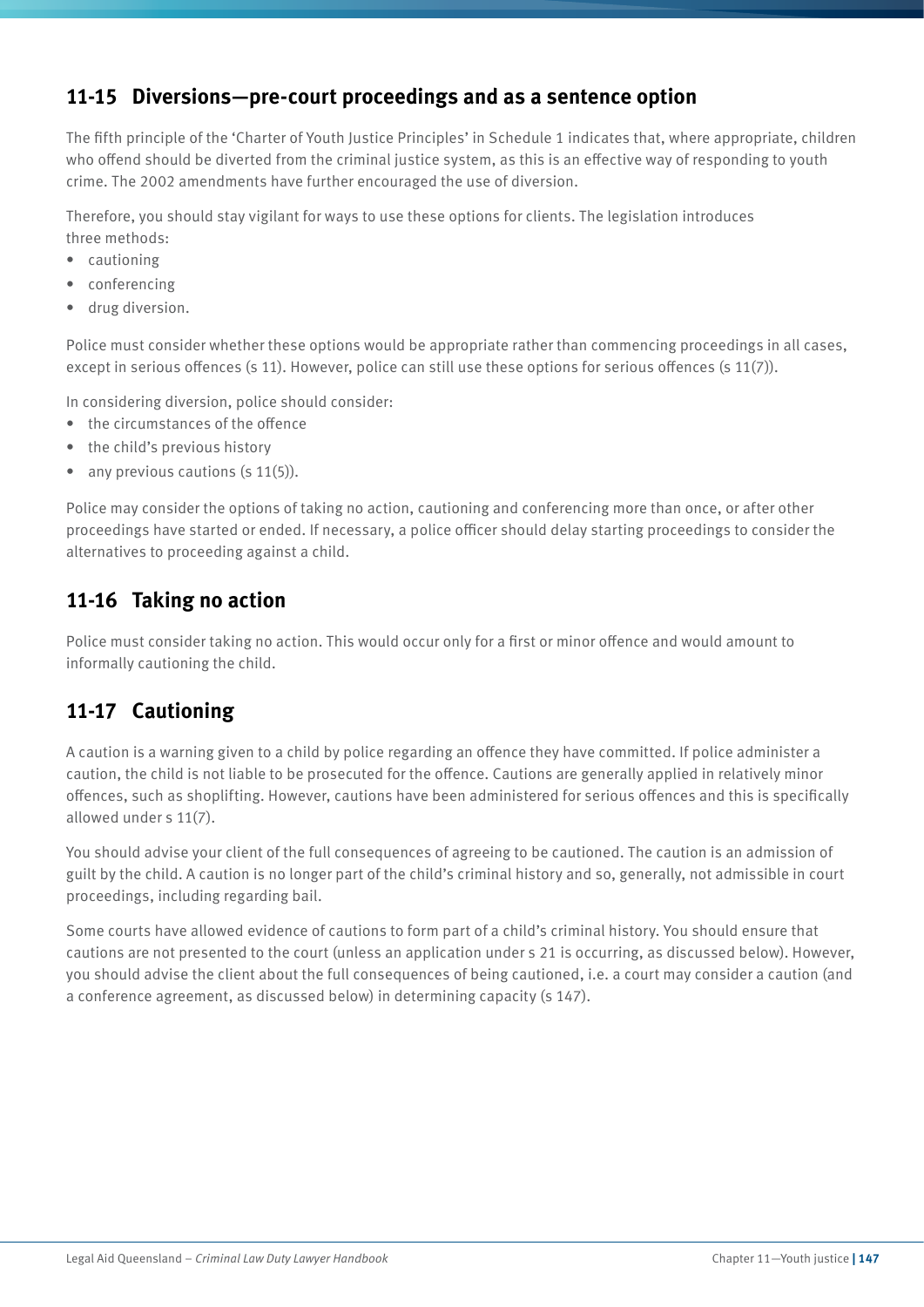# **11-18 Administering cautions**

The cautioning process is outlined in ss 16–20 of the Youth Justice Act. These are the important areas to note in this process:

- the child must admit guilt to police  $(s 16(1)(a))$
- the child must consent to being cautioned  $(s 16(1)(b))$
- the child must be given a notice certifying that they have been cautioned (s 20)
- the process may involve an apology to the victim (s 19)
- if practical, the police must arrange for a parent, an adult chosen by the child or a person chosen by the parent to be present during the cautioning process
- if a child is a member of the Aboriginal and Islander community, police must establish whether a responsible person from that community is available and willing to administer the caution, and, if so, request that they do so.

#### **11-19 Applications to dismiss a charge where a caution should have been administered**

If you believe that a police officer should have given a child a caution rather than initiating court proceedings, you can apply to have the charge dismissed (s 21). These applications are more likely to be successful in proceedings either for minor offences or against first offenders.

The court may dismiss the charge if it is satisfied that, instead of being charged, the child should have been cautioned or no action taken. The court may then administer the caution itself or direct that a caution be administered to the child (s 21(3)).

Section 21(2) specifically allows the court to consider any other cautions administered or conference agreements made where an application has been made to dismiss a charge. The information relating to previous cautions can be released only after the s 21 application has been made. Before making a application under s 21, approach the police prosecutor for available details of previous cautions, conferences and court appearances. Presenting such information to the court may affect the application's success.

### **11-20 Youth justice conferences**

For the police to refer a matter to a youth justice conference a child must admit to the police they committed the offence. A conference may then be arranged. The parties affected by the offending behaviour (i.e. child, victim, parents of the offending child, police officer) are called to a conference conducted by a qualified convenor. Various other support people are also entitled to be present (s 34).

During the conference, the parties can discuss how the offending behaviour affected them and attempt to agree on how the child can make amends.

A victim does not have to consent to the conference. Legal aid is available for practitioners to attend a youth justice conference with their client.

Section 37 outlines the agreement's form and content, which must be signed by the child and various other participants (s 37(2)).

Note: Section 37(7) states that 'the agreement may not provide for the child to be treated more severely for the offence than if the child were sentenced by a court or in a way contravening the sentencing principles in section 150'. This is particularly relevant in relation to:

- restitution, when the child has limited capacity to pay
- community service, where the child is ineligible or limited to a particular number of hours under s 175.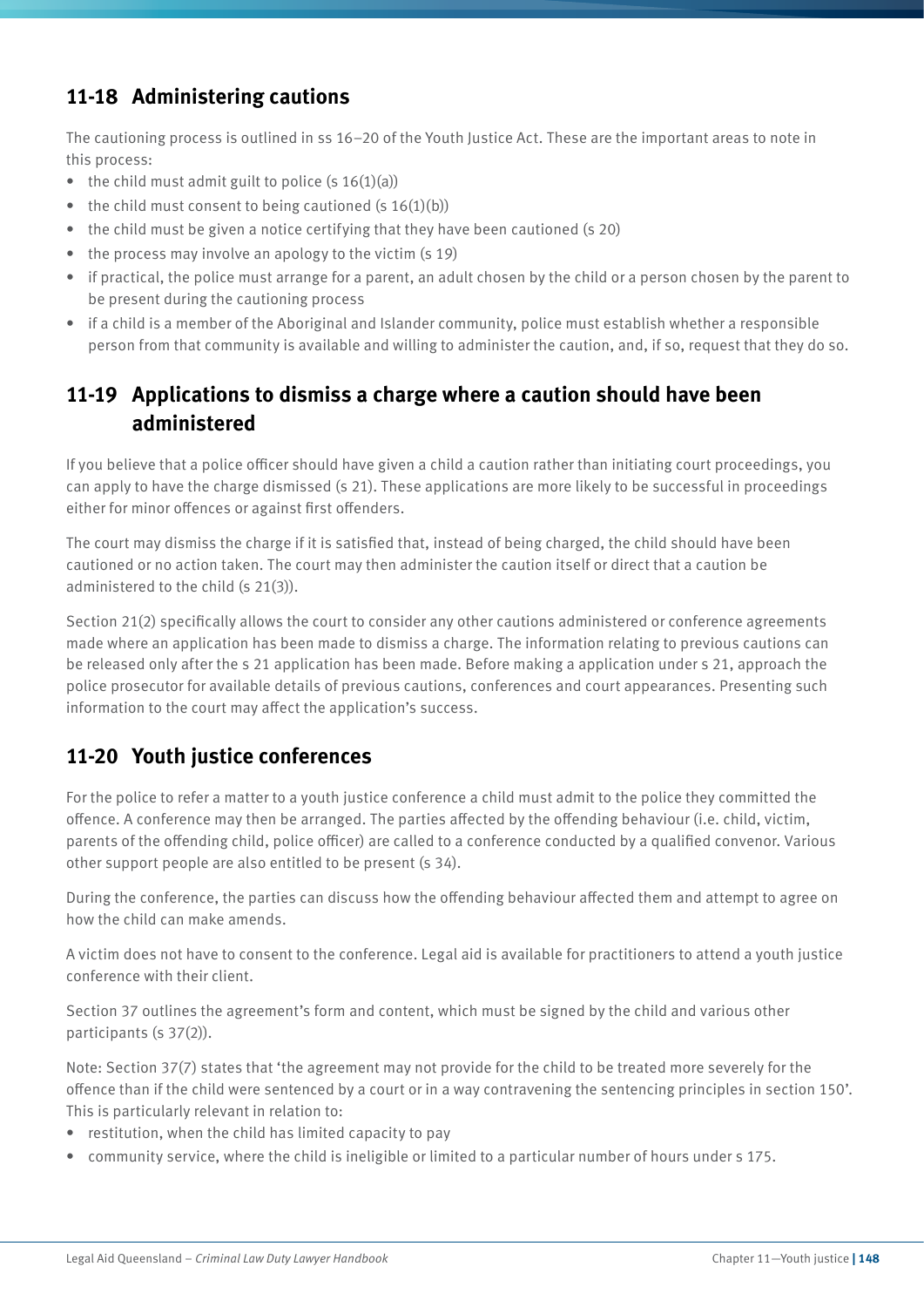The agreement is not part of the child's criminal history but, as mentioned earlier, may be used as evidence of capacity under s 147 or when a court is considering referring the matter to conference (s 161(4)).

On police referral, if the child contravenes the agreement, police may consider options under s 24(3), i.e. taking no action, cautioning the child, referring to another conference or starting proceedings.

# **11-21 Drug diversion**

Two methods of drug diversion are possible—through the police diversion program or through court diversion (Youth Justice Act, ss 167–174). To be eligible, a child must be charged under either:

- s 9 of the *Drugs Misuse Act 1986* (Qld) with possession of a particular drug less than a prescribed quantity(*Penalties and Sentences Regulation 2005* (Qld) s 5(b) and the relevant schedule) for their personal use
- s 10(2) of the Drugs Misuse Act with possession of a thing.

The child must both:

- admit guilt to the offence
- not have been previously convicted, or be facing charges of a sexual nature or a drug offence dealt with on indictment.

Diversion may be offered twice (including diversion through police and court). A child may still be eligible for court diversion even if they have refused police diversion or have unsuccessfully completed police diversion.

The magistrate may adjourn the hearing to enable the child to attend a drug assessment and education session. If the child attends, the order is satisfied and no conviction recorded. If not, the court must sentence the offender for the original offence.

# **C. Starting a proceeding**

### **11-22 Starting a proceeding**

The preferred method for starting proceedings against a child is by way of notice to appear or complaint and summons (s 12).

# **11-23 Notice to appear**

Note that children no longer receive attendance notices but are subject to notices to appear under the PPRA. If police suspect that a child has committed or is committing an offence, they may serve a notice to appear on the child (PPRA, s 382).

The notice must contain certain information, including the particulars of the offence that the child is alleged to have committed (s 384). The police must serve this notice on the child discreetly (i.e. not at or near the child's place of employment or school (s 383). Police must also promptly advise the child's parent (unless, after reasonable enquiry, they cannot be found) and the Department of Justice and Attorney-General (Youth Justice Services) (s 392).

Note: The definition of parent includes someone who is apparently the parent of the child.

Under the *Justices Act 1886* (Qld), a notice to appear is treated as equivalent to a complaint and summons (s 388). If, after the correct service of the notice to appear, the child fails to appear in court, the court may issue a warrant for their arrest (a PPRA warrant) (s 389).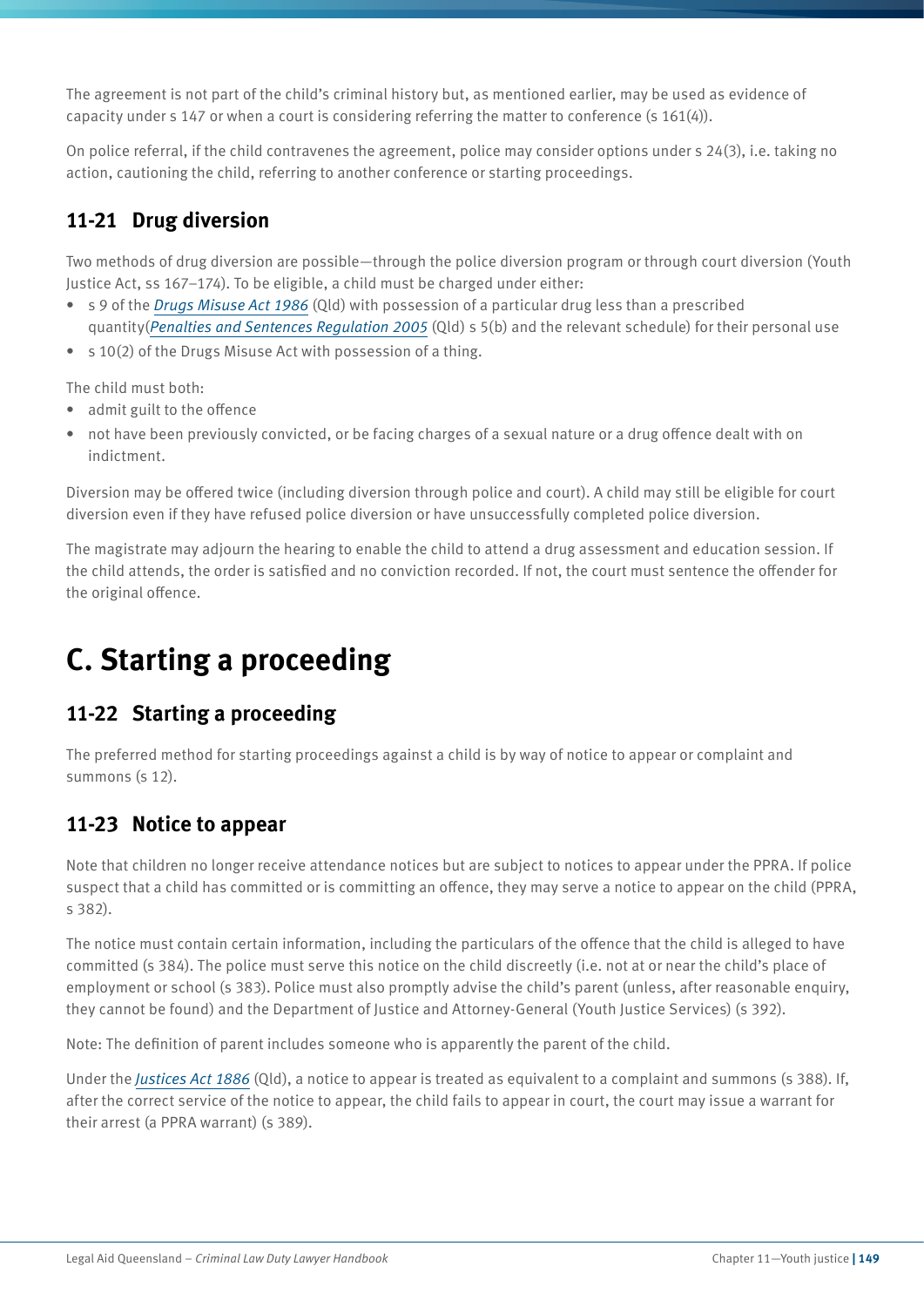This is different to the previous position where the court adjourned for an affidavit for evidence for a warrant. However, the court has discretion to delay issuing or executing a warrant to give a child the opportunity to appear (s 389(5)). Further, the bail and custody provisions of the Youth Justice Act apply to a child arrested on a warrant under this section.

If a court is not satisfied that the child was served as required, the court must strike out the notice to appear (s 390). However, this does not prevent another proceeding being started against the child.

#### **11-24 Complaint and summons**

A complaint and summons should be discreetly served on a child to require them to appear before the court to answer the complaint of an offence (s 43). The complaint must also be served on their parent and the Department of Justice and Attorney-General (Youth Justice Services) (s 43) similar to the notice to appear.

# **11-25 Simple offences**

A court may hear and determine a proceeding instituted by complaint and summons against a child for a simple offence in the absence of the child (Youth Justice Act, 46(1)). In this case, the court can make an order only imposing a fine on the child and only if the child has advised the court in writing of their capacity to pay a fine of the amount ordered or larger (s 46(2)).

### **11-26 Arrest**

A child should be detained in custody (whether on arrest or sentence) only:

- as a last resort
- in a facility suitable for children, and
- for the least time that is justified (Charter of Youth Justice Principles, Schedule 1, Principles 17 and 18).

Generally, a proceeding against a child must be started by complaint and summons or notice to appear, as mentioned above. However, this does not affect the police's power to arrest a child in line with s 365 of the PPRA without a warrant if the offence is serious or for other offences, such as:

- if the police officer believes, on reasonable grounds, that it is necessary to prevent the child repeating or continuing the offence, or committing another offence
- to obtain or prevent the loss or destruction of evidence
- to prevent the fabrication of evidence
- $\bullet$  to ensure that the child appears before the court (s 13(1)(a)).

Police also continue to have the power to arrest for questioning under s 403 of the PPRA and if there is a warrant issued under the Bail Act.

If a child is placed under arrest, the police must notify the Department of Justice and Attorney-General (Youth Justice Services) and the child's parents as mentioned above (PPRA, s 392).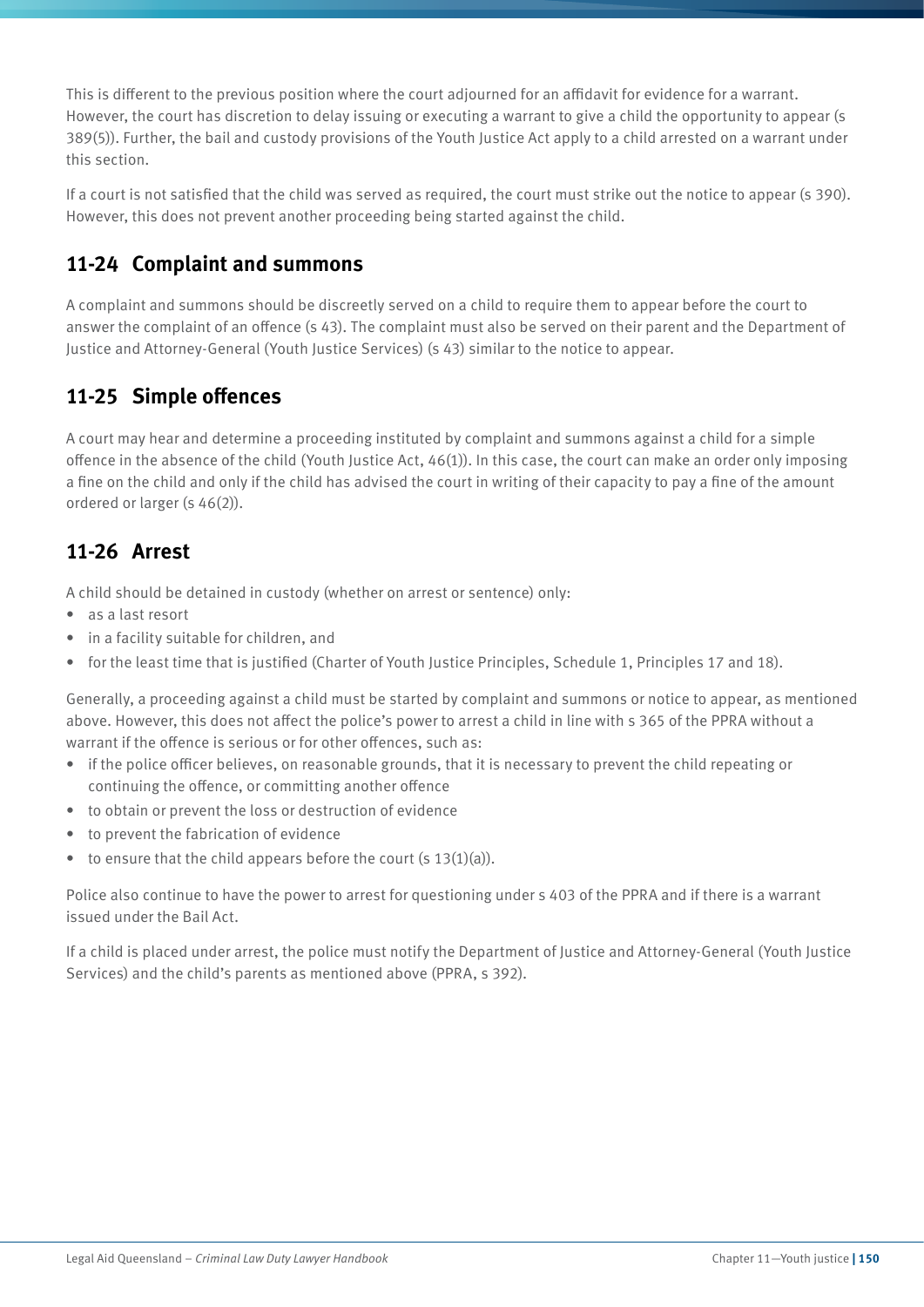# **D. Bail**

The provisions of the Bail Act apply to children. You should make every effort in the first instance to obtain bail for your client.

# **11-27 Arrested child**

An arrested child must be brought promptly before the childrens court (s 49) unless the child is being detained for questioning or breath testing, or has been arrested under a warrant requiring them to be brought before another body.

A child who has been arrested and is in custody must be either granted bail or released from custody unless the officer is required by the Youth Justice Act or another Act to keep the child in custody (s 48(4)).

In granting bail or considering what conditions should be attached to the bail, the following must be considered:

- whether the child will surrender into custody
- whether they will commit an offence
- whether they will endanger others' safety or welfare, or interfere with a witness or otherwise obstruct the course of justice
- the nature and seriousness of the offence
- the child's character
- the child's criminal history
- the child's home environment and other background information
- the history of previous bail grants
- $\bullet$  the strength of evidence against the child relating to the offence among any other relevant matters (s 48(2) and (3)).

In 2010, the Youth Justice Act was amended to compel a court making a decision about bail to consider the likely sentencing outcome if the child pleads or is found guilty (s 48(3A)).

Further, under s 48(7), an officer must keep the child in custody if they believe that the child's safety would be endangered if they were released and there was no other reasonably practical way of ensuring their safety. The Youth Justice Act was amended to clarify the use of this discretion.

A child should be remanded only if their safety is endangered because of the offence and there is no reasonably practical way to keep them safe other than remanding them in custody. You should be careful that children are not remanded in custody for their safety merely because they are addicted to drugs or have a history of self harm. These are welfare issues distinct from the proper considerations for youth justice.

Police authorised to grant bail to a child in line with the Youth Justice Act may instead release the child into the custody of the child's parents or permit them to go at large without bail (s 51(2)).

If granted bail, it is now possible for deposits and sureties to be attached to the bail of children (s 52(3)). However, bail should be on the child's own undertaking without sureties and deposit of money or other security, unless the officer believes it would be appropriate in the circumstances (s 52(2)).

Further, police can impose other conditions to address the risk of the child re-offending, endangering the safety or welfare of others, or interfering with witnesses. However, these must not be more onerous than necessary and must be supported by written reasons apart from residential or reporting conditions (s 52(4–6)).

If the child has been released without entering into a formal undertaking, a warrant can still be issued if the child fails to attend court (ss 51(2)(f) and 57).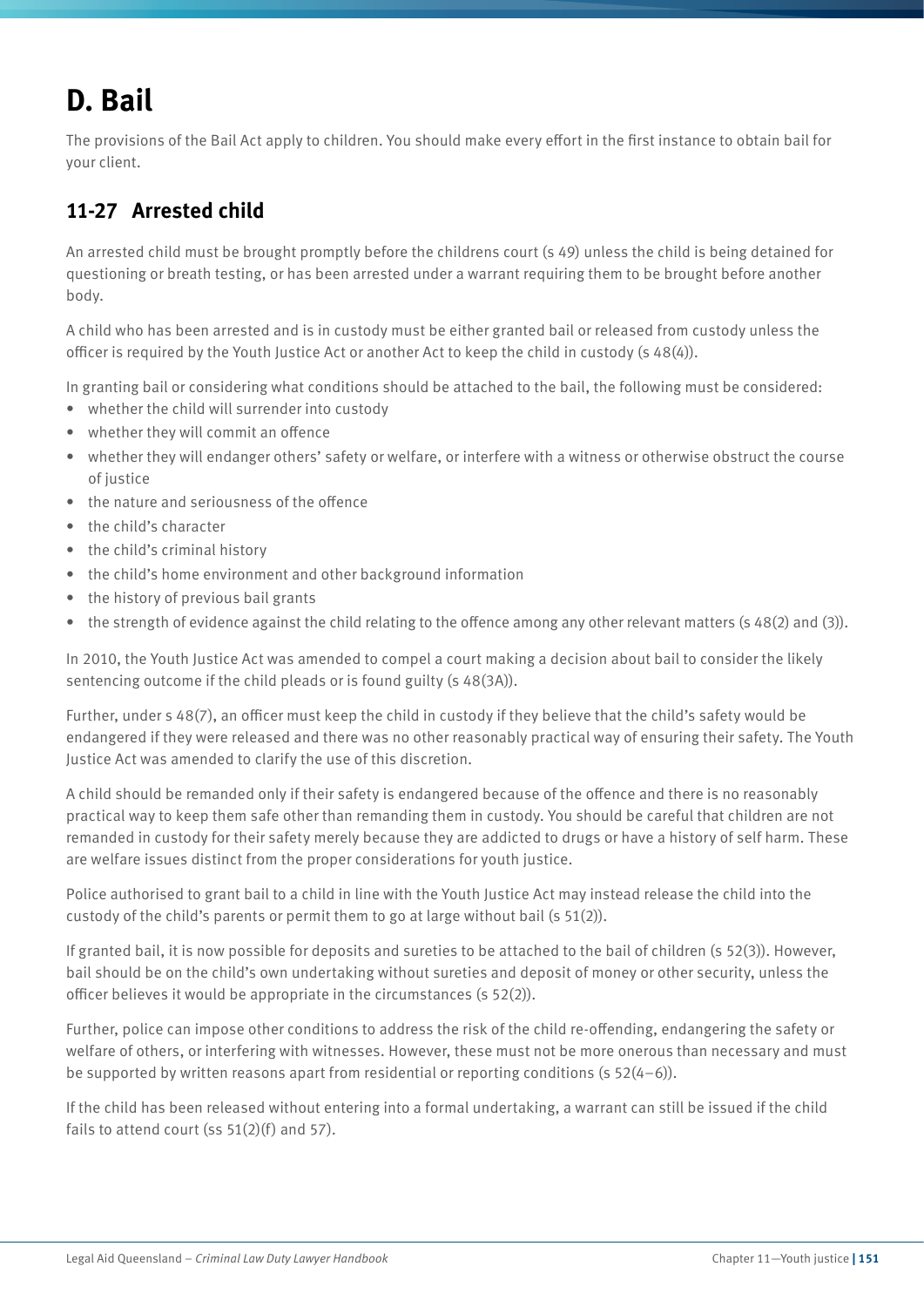#### **11-28 Court bail**

The court has the power to grant or extend bail in line with the Bail Act. The court also has the same powers as the police to release the child into the custody of a parent or allow them to go at large (s 55) and must consider the same matters (s 48). Children can be released at large for indictable offences. This release is subject to the condition that the child surrender into the court's custody at the child's next court appearance and that a warrant can be issued if the child fails to appear. However, if a child is released at large without bail and fails to appear, this is not an offence against the Bail Act.

A court can now grant bail by audiovisual or audio link if the child agrees and the court is satisfied that the child has had an opportunity to obtain independent legal advice (s 53).

#### **11-29 'Show cause'**

Section 16 of the Bail Act no longer applies to children. However, the rest of the section is embodied in s 48 of the Youth Justice Act and has been mentioned above. The most important aspect is that children are no longer subject to the 'show cause' provisions of the Bail Act and that the prosecution is responsible for showing that the child poses an unacceptable risk.

#### **11-30 Breach of bail**

Under s 29(2) of the Bail Act, in effect, a child does not commit an offence if they breach a condition of their bail (other than failing to appear). A child can be charged with an offence against the Bail Act only if they fail to appear in line with a bail undertaking. However, this situation does not apply to adults who breach a condition of bail granted for childhood offences. An adult on bail for childhood offences will be dealt with as an adult under the Bail Act for both breaching bail conditions and failing to appear.

If a child has been released on bail with certain conditions and fails to comply, they may be apprehended and brought before the court under s 367 of the PPRA. Before arresting a child for breach of bail, police must first consider whether it is appropriate to apply to the court to revoke the child's bail without arresting the child. If the child is brought before the court, the court may choose to review the original conditions or revoke bail on the substantive charges, but the breach of the bail condition is not an offence and should not be reduced to a bench charge sheet.

The 2014 amendments introduced an offence for breaching bail by committing a further offence while subject to a bail undertaking (s 59A). This offence is unusual in that the offence is deemed to have occurred when the applicant pleads guilty before a court to the offences which were committed while the child was subject to another bail undertaking. The offence is proven when a copy of the bail undertaking is handed to the court by the prosecutor. The deemed offence is neither summary nor indictable. The duty lawyer must ensure any penalty for an offence under s 59(A) cannot amount to double punishment.

### **11-31 Bail programs**

A bail application can be adjourned pending the preparation of a Conditional Bail Program. The Department of Justice and Attorney-General (Youth Justice Services) is responsible for developing a program that focuses on the child's offending risk factors. These programs are not mentioned in the Youth Justice Act—they have been created by the department.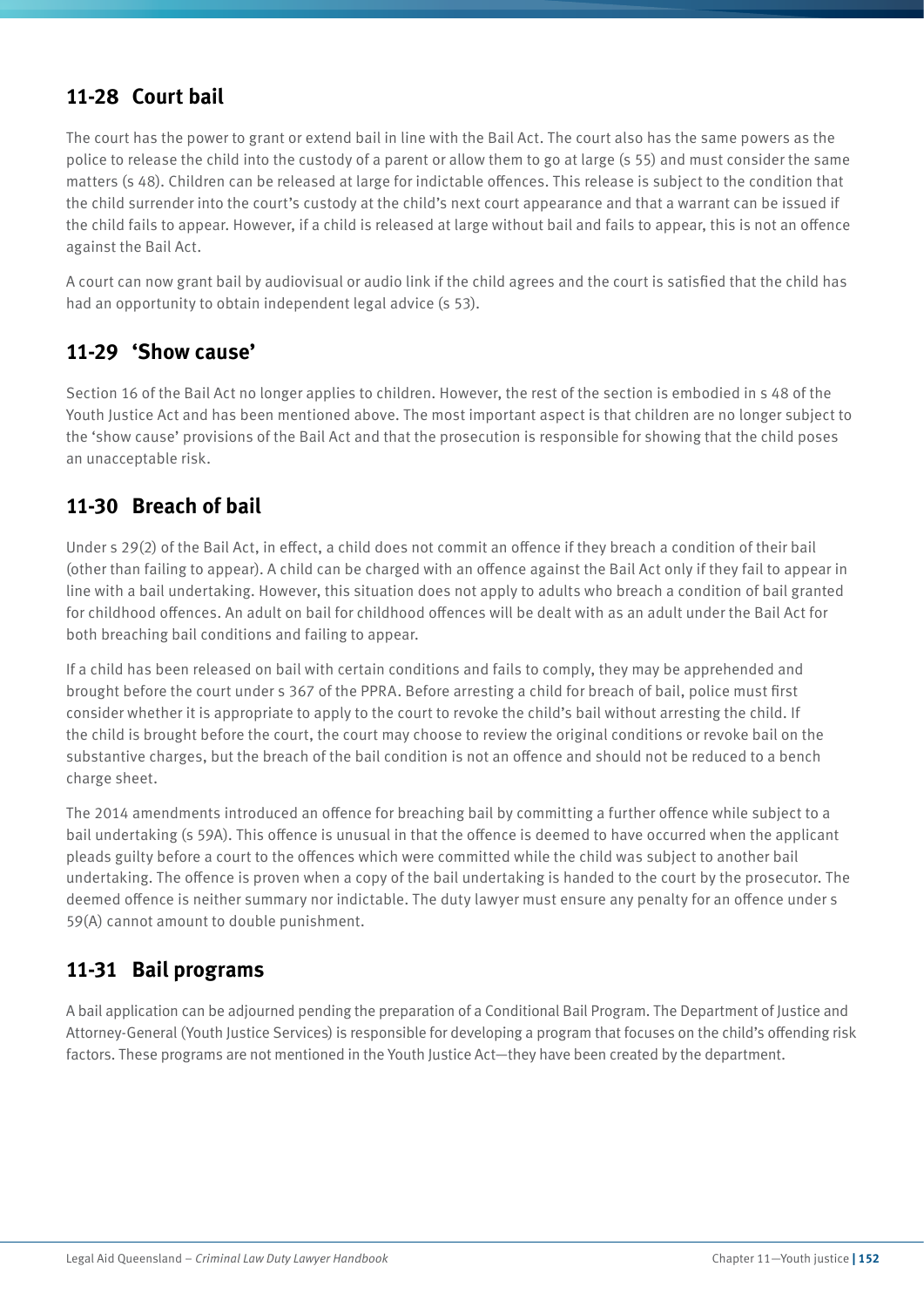## **11-32 Bail applications to the Childrens Court of Queensland and Supreme Court**

A childrens court judge may grant, enlarge, vary or revoke bail for a child's offence at any time, whether or not the child has appeared before the childrens court judge previously. A childrens court judge may grant bail after a magistrate has refused bail. A childrens court judge has jurisdiction to grant bail for all indictable offences, including murder (s 59).

Youth Legal Aid offers a service that conducts 'stand-alone' bail applications in the Childrens Court of Queensland or Supreme Court on behalf of children referred to them by legal practitioners. Contact 1300 65 11 88 or laqyouth@legalaid.qld.gov.au.

#### **11-33 Remand in custody**

If remanded in custody, children must be remanded to the custody of the Department of Justice and Attorney-General (Youth Justice Services) (s 56). After being remanded, the child will be placed in a youth detention centre managed by the department, such as Brisbane Youth Detention Centre or Cleveland Youth Detention Centre. After remanding a child in custody, the court must order the police to deliver the child into the care of the department as soon as practical.

If a child is serving a period of detention and is remanded in custody for other charges, s 218 of the Youth Justice Act does not apply. A child is not entitled to credit for time spent in custody on remand while serving a detention order.

# **E. After proceedings have commenced**

You should be aware that, under the Youth Justice Act, the category of offence determines which courts have jurisdiction to hear a matter.

The Youth Justice Act divides offences into four categories:

- Supreme Court offences
- indictable offences
- 'serious' indictable offences
- simple or regulatory offences.

# **11-34 Right of election—which court?**

#### **Supreme Court offences**

Schedule 4 defines a Supreme Court offence as 'an offence for which the District Court does not have jurisdiction to try an adult because of the District Court of Queensland Act, section 61' (namely where the maximum term of imprisonment that can be imposed exceeds 20 years, but the offence is not one of those exempted under s 61(2)). Examples are murder, attempted murder and drug charges that are not dealt with before a magistrate.

A childrens court magistrate has no jurisdiction to deal with these matters except by way of committal proceeding.

All Supreme Court offences are committed for trial (or sentence) to the Supreme Court (s 95).

#### **Indictable offences**

From 1 July 2003, any indictable offences (other than Supreme Court offences) dealt with on indictment proceed to a childrens court (District Court of Queensland Act, s 61A). An exception may be where a child has an adult co-accused or other adult offence in the district court.

Previously, a childrens court judge could hear only charges of non-serious offences where the child was also facing trial or sentence for a serious offence. As a result of amendments in 2002, the Youth Justice Act now allows a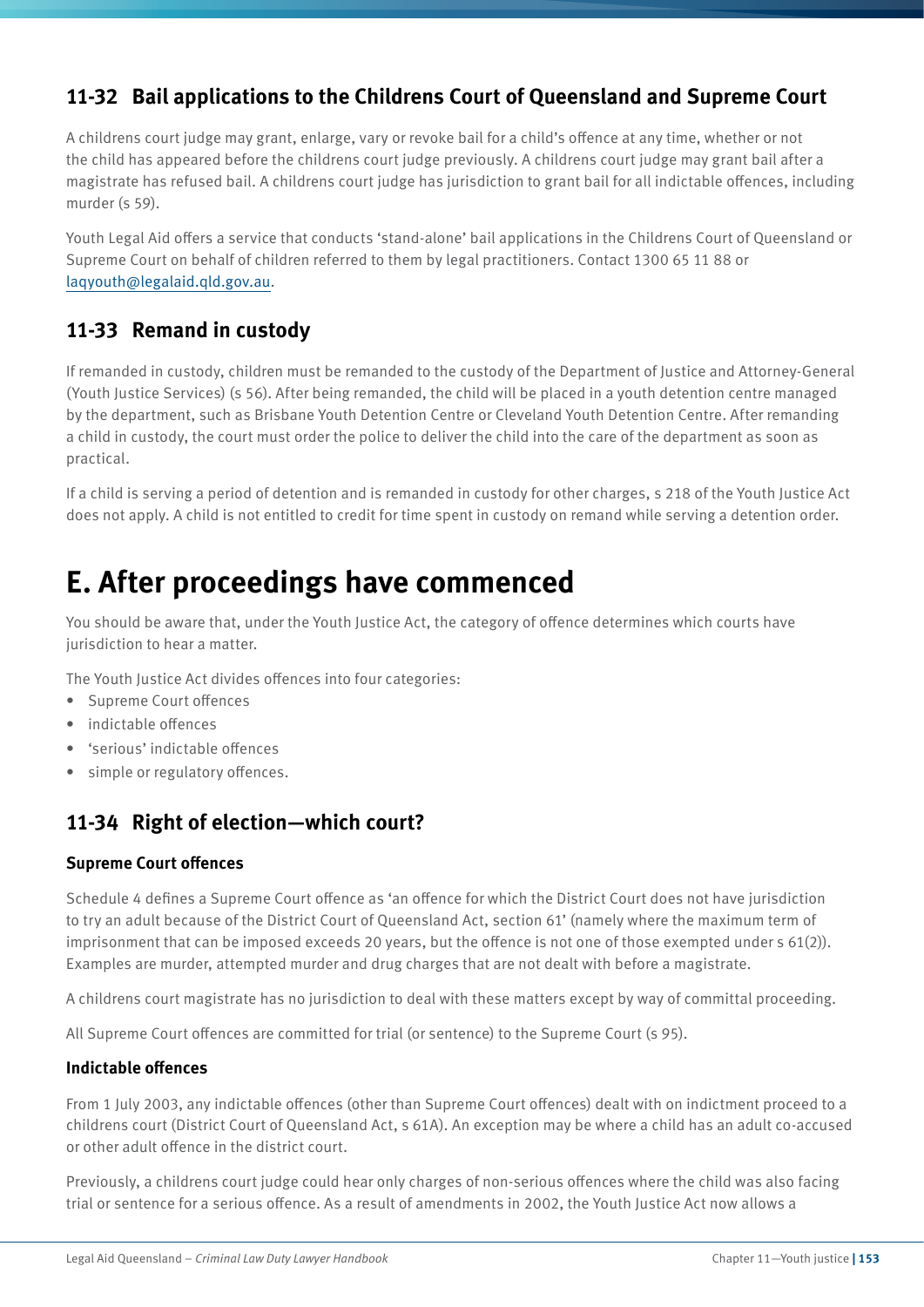childrens court judge jurisdiction over all indictable offences, whether for trial or sentence, regardless of where the offences were committed (except for Supreme Court offences) (s 99).

Note: The child can elect to have a trial with or without a jury in the childrens court (as long as the child is represented).

#### **'Serious' indictable offences**

Any matter involving a serious offence must proceed to the higher court by way of either a committal hearing before a childrens court magistrate (s 81(2)) or an ex-officio indictment.

A magistrate does not have the power to determine a serious indictable offence.

Section 8 of the Youth Justice Act defines a serious offence as:

- (a) 'a life offence; or
- (b) an offence of a type that, if committed by an adult, would make the adult liable to imprisonment for 14 years or more'.

An offence is not serious if:

- (a) 'it is a relevant offence under the Criminal Code, section 552BA; or'
- (b) 'it is an offence that is the subject of a charge to which the Criminal Code, section 552A or 552B applies; or'
- (c) 'under the *Drugs Misuse Act 1986*, section 13, proceedings for a charge for the offence may be taken summarily; or'
- (d) 'under the *Drugs Misuse Act 1986*, section 14, proceedings for a charge for the offence may be taken summarily'.

The Youth Justice Act distinguishes between children who are legally represented and those who are not. (The relevant sections are ss 82–96.)

#### **Children who are legally represented**

Before committal proceedings commence, the child must elect one of the following:

- the proceedings will be held as a committal hearing
- the matter will proceed as a summary trial to be heard by a magistrate (s 83)
- the proceedings will be heard as a summary plea of guilty (s 90).

For indictable offences, the child has the right of election, despite the provisions of any other Act regarding any right of election that may be conferred on any person (s 78). As a result, a child still has the right to elect indictment on charges that adults no longer have due to the amendment to s 552 following the Moynihan reforms.

A court must refrain from the inappropriate summary hearing of an indictable offence; that is, the court must be 'satisfied that the charge can be adequately dealt with summarily by the court' (s 77).

If, during the proceedings, the court decides that the matter cannot be adequately dealt with summarily, the matter must continue as a committal hearing.

The court must explain the nature of the election to the child. The child must give consent before the matter can proceed as a summary hearing or summary plea of guilty. If they do not give consent, the matter must proceed as a committal hearing.

#### **Children who are not legally represented**

Sections 85–86 of the Youth Justice Act as amended deal with children who are not legally represented. If a child charged with an indictable offence other than a serious offence appears unrepresented before a court, the proceedings must be conducted as a committal proceeding.

After the prosecution has put forward all evidence, the child can elect to have the proceedings continue as a committal proceeding or have the matter heard and determined summarily.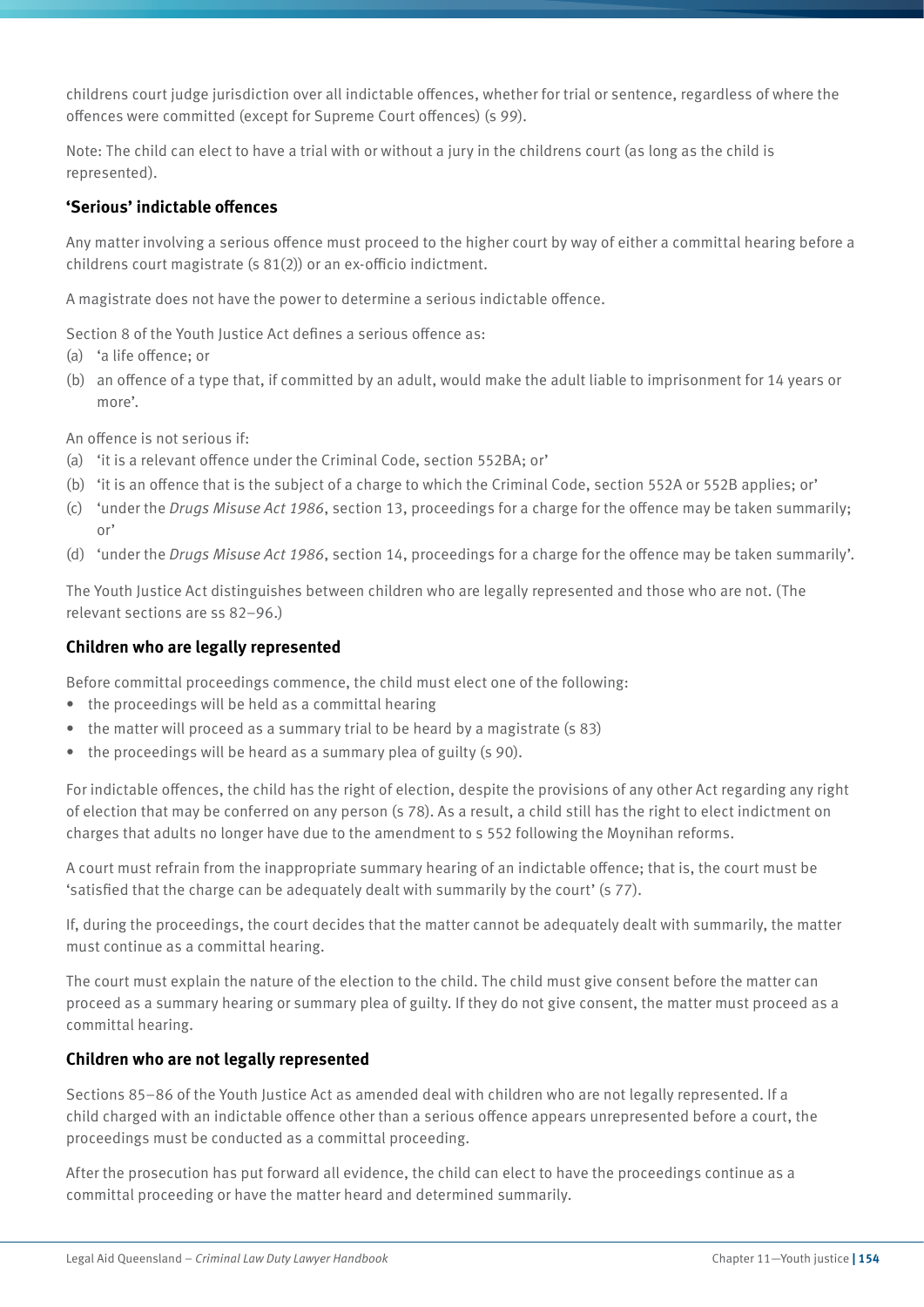Again, the court must explain the nature of the election to the child. The child must give consent before the matter can proceed as a summary hearing or summary plea of guilty.

Once the committal proceedings have been completed, whether for serious or non-serious indictable offences, the magistrate will ask the child to enter a plea to the charge.

If the child enters a guilty plea:

- if the offence is a serious offence, the child will be committed for sentence to a childrens court judge (s 92)
- if the offence is a non-serious offence, the child may elect to be
	- committed for sentence by a childrens court judge (including a district court judge sitting as a childrens court judge)
	- sentenced by the childrens court magistrate (s 93). The child must consent to being sentenced by the childrens court magistrate.

Note: A child can withdraw a guilty plea entered at the conclusion of a committal hearing before a childrens court judge (Youth Justice Act, s 106).

If the child does not enter a guilty plea (i.e. enters a plea of not guilty or no plea), they will be committed for trial to a court of competent jurisdiction (s 96).

Under s 98, if the child is committed for trial before a childrens court judge and is legally represented, the child may elect to be committed for trial to a childrens court judge sitting either with or without a jury.

If the child is not legally represented, the court will commit the child to trial to a childrens court judge sitting with a jury (s 98(5)).

In all relevant cases, the court must explain to the child and any parent who is present the child's right to elect whether their matter will be heard by a childrens court judge sitting with or without a jury. You must also explain to the child the nature of the election and the differences between the options, and obtain instructions outlining the child's understanding of the matter and the child's election.

When advising clients on which option to elect, you should consider who would be the appropriate arbiter of fact in the case. Trial by jury should not be put aside lightly and the child should elect to be dealt with by a judge sitting without a jury only after careful consideration.

The child will have an opportunity to change their election to be tried by jury or by judge alone once the matter is before the childrens court (Youth Justice Act, s 103). They must do this before they enter a plea.

Children must be present in the childrens court for arraignment.

#### **Simple offences**

A childrens court magistrate has jurisdiction to hear all simple offences involving children, whether for summary hearing or sentence. The procedure is similar to that in the magistrates court.

#### **Right of child to withdraw election or change plea**

In some circumstances, the Youth Justice Act allows a child (as discussed above) to withdraw their election to have their matter heard by a childrens court judge with or without a jury.

A child who appears before a childrens court judge after being committed for sentence may enter a plea of not guilty. Evidence that the child entered a plea of guilty at committal is not admissible in the trial following the change of plea (s 106).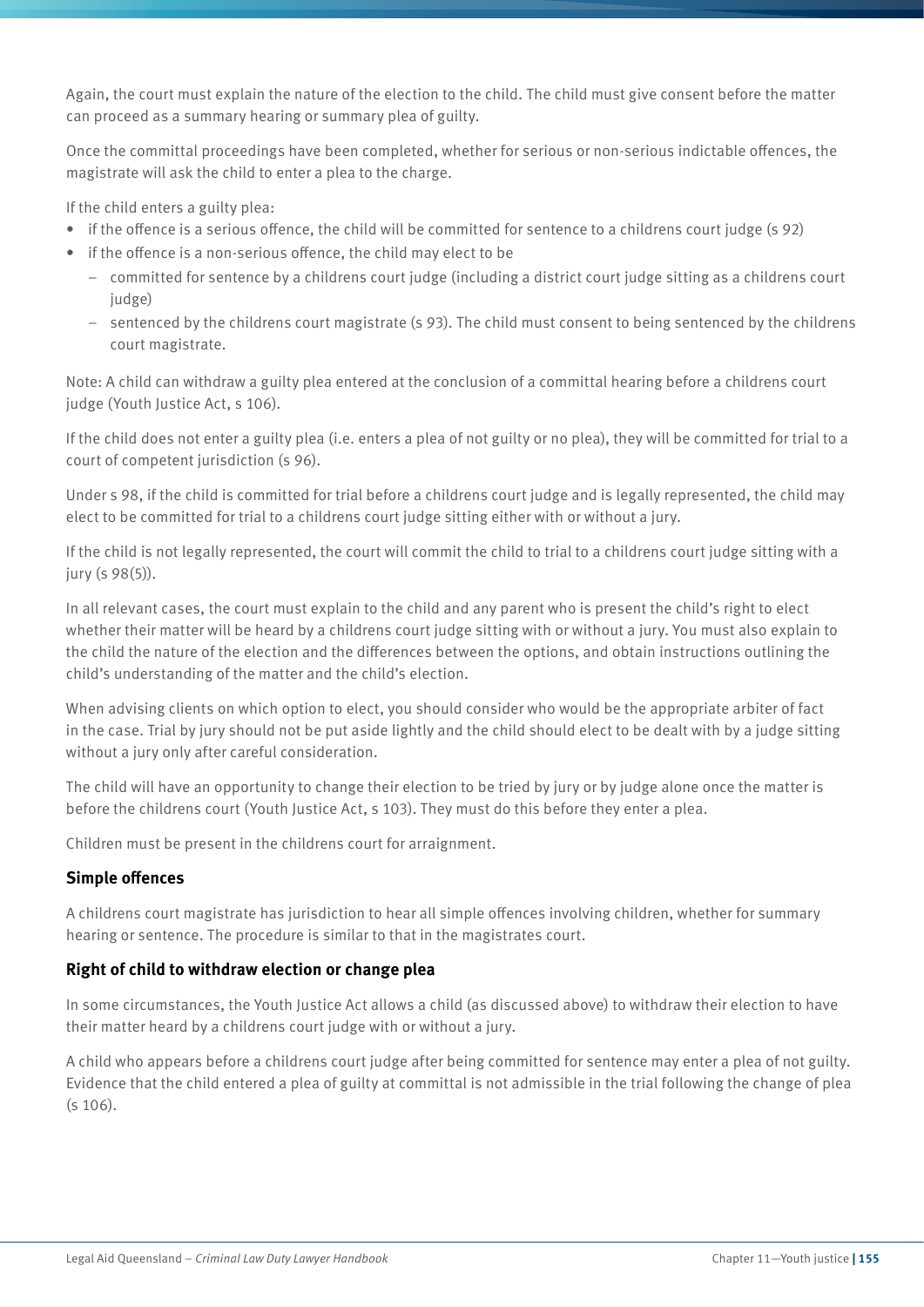#### **Co-accused/joint proceedings**

In a committal proceeding, a magistrate may act as both a childrens court magistrate, in relation to charges brought against a child, and a justice, in relation to charges brought against an adult co-offender. This will occur only in cases where, if the child concerned were an adult, the committal proceedings against each accused would have been conducted at the same time (s 107).

The prosecution may apply for a child to be committed to a district court or the Supreme Court so that a joint trial can be held with an adult co-accused (s 108).

#### **Ex-officio indictment power preserved**

Sections 10(b) and 42(3)(c) preserve the Crown's power to present an ex-officio indictment. With this power, the Crown may add or delete offences from an indictment, or proceed against a person despite the magistrate discharging that person at committal hearing.

A request can be made to the Crown for a matter to proceed by way of an ex-officio indictment. For further information, contact the Office of the Director of Public Prosecutions.

#### **Transmission of summary charges to a higher court**

Since 1 July 1997, with the introduction of s 651 of the Criminal Code, a person charged with a criminal offence has been able to transmit a summary charge to the district court or Supreme Court for sentence. A person may use this mechanism to have a large number of 'connected' summary offences dealt with at the time of the higher court sentence. The 2002 amendments to the Youth Justice Act clarify that this mechanism is available when a child is to be sentenced by a childrens court judge (s 100).

If you intend to utilise this mechanism, note the 'Supreme Court Practice Direction No. 5' of 2002 and 'District Court Practice Direction No. 3' of 2002.

Section 651 requires the child to enter, or intend to enter, a plea of guilty in the childrens court and the Crown must consent to the court dealing with the matter in the higher court.

Indictable charges, including all offences listed in the Criminal Code, cannot be transmitted via s 651 due to the child's right of election in relation to all charges that are not summary or regulatory in nature.

If a child subsequently enters a plea of not guilty or states that they intend to enter a plea of not guilty, the court must direct that the charge be heard by a magistrates court, which includes a childrens court (s 651(6)).

#### **11-35** *Mental Health Act 2000* **(Qld)**

The *Mental Health Act 2000* (Qld) applies to a child as it does an adult (s 61). Chapter 7 of this Act relates to people suffering from mental illness who are involved in criminal proceedings.

Note: If a child is charged with a simple offence, they cannot be referred to the Mental Health Court unless they are also charged with an indictable offence.

(See Chapter 14 of this handbook.)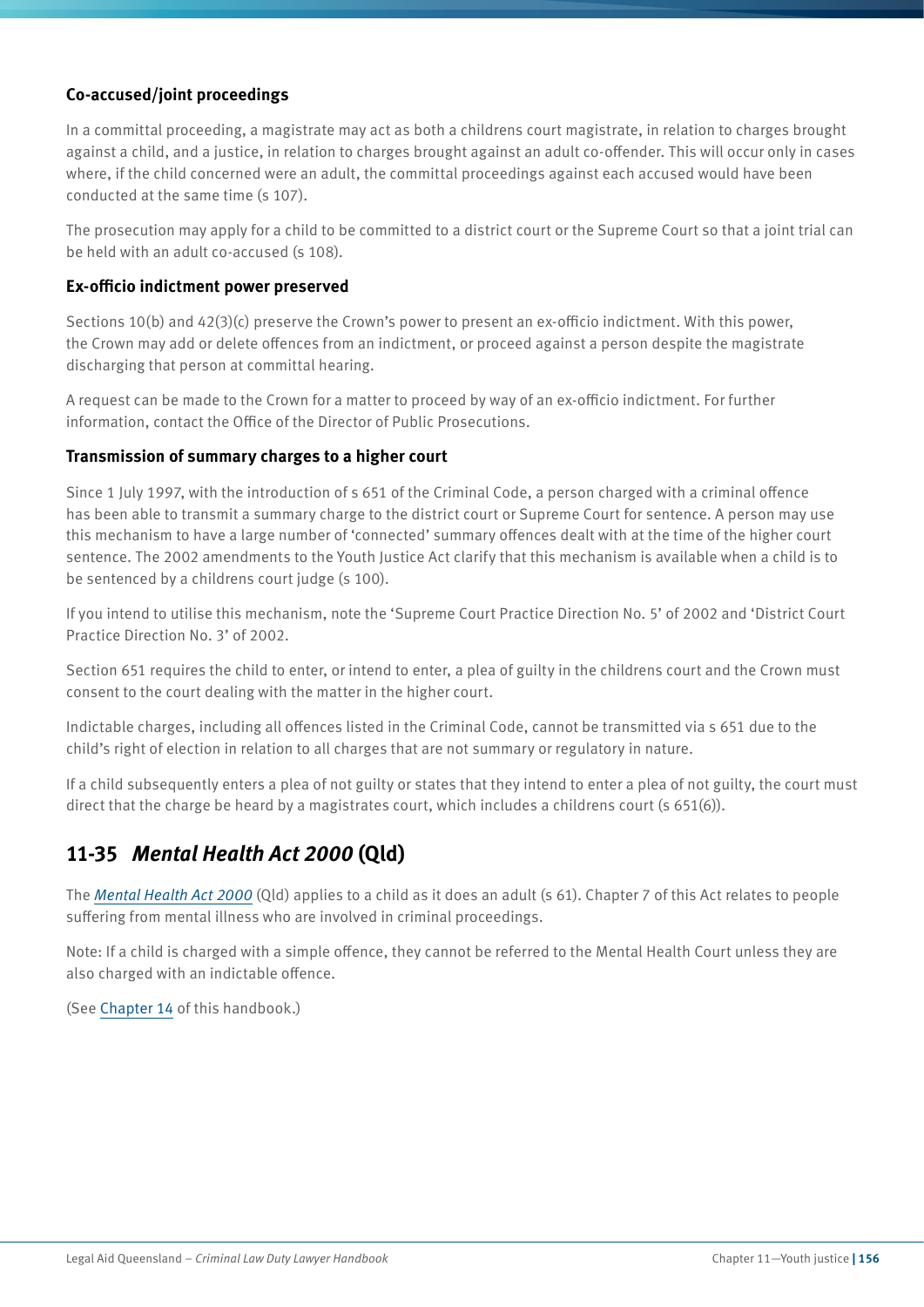#### **11-36 Pre-sentence reports**

#### **When pre-sentence reports are mandatory**

Pre-sentence reports are mandatory before the court can make:

- a detention order (s 207)
- a conditional release order (s 223)
- an intensive supervision order (for 10 to 13-year-old children only) (s 203).
- a boot camp order (226B).

#### **When a report may be ordered**

The court, at its discretion, may also order a pre-sentence report only after a child has pleaded or has been found guilty of an offence (s 151). To save court time, you should avoid making submissions on sentence until you have determined whether a pre-sentence report is to be ordered. Make submissions at the same time that the court considers the pre-sentence report itself.

Pre-sentence reports are prepared by the Department of Justice and Attorney-General (Youth Justice Services) and must be presented promptly to the court in document form. However, they need not be provided in fewer than 15 days.

You may consider it appropriate to argue against ordering a pre-sentence report. The court will adjourn the matter while the report is being prepared. This means that a child can be remanded in custody during the preparation. If you do not believe a period of custody is appropriate, argue vigorously either that the child be placed on bail during the preparation or that a pre-sentence report is not appropriate in the circumstances.

The court must provide a copy of the report to you and the prosecution as soon as practical (s 153(1)). This enables you to obtain instructions about the report's contents and highlight relevant matters in sentence mitigation. The court may give directions about the report's distribution and disclosure. If the disclosure of the report's details could harm the client, you may make submissions to the court to limit such disclosure (s 153(3)).

#### **What a pre-sentence report contains**

The department has guidelines about what information should be included in a pre-sentence report. The guidelines are consistent with the *Youth Justice Regulation 2003* (Qld), s 6(1).

This Regulation states that the report must contain all of the following information:

- (a) 'the child's full name, address, date of birth and occupation;
- (b) the source of the information on which the report is based;
- (c) the circumstances of the offence to which the report relates;
- (d) the child's placement between the start of the proceeding and the date of the report;
- (e) details of all community based orders or detention orders made against or for the child;
- (f) if the chief executive is aware of a corresponding order made against or for the child—details of the corresponding order;
- (g) an assessment of factors the chief executive considers may have contributed to the child committing the offence;
- (h) the child's attitude to the offence and to the victim of the offence;
- (i) if the chief executive is aware of any consequences that have happened to the child as a result of the act or omission that constitutes the offence—details of the consequences;...
- (j) information about sentencing options.'

In the case of conditional release or intensive supervision orders, the pre-sentence report must outline the child's suitability for the order and whether an appropriate program is available for the child.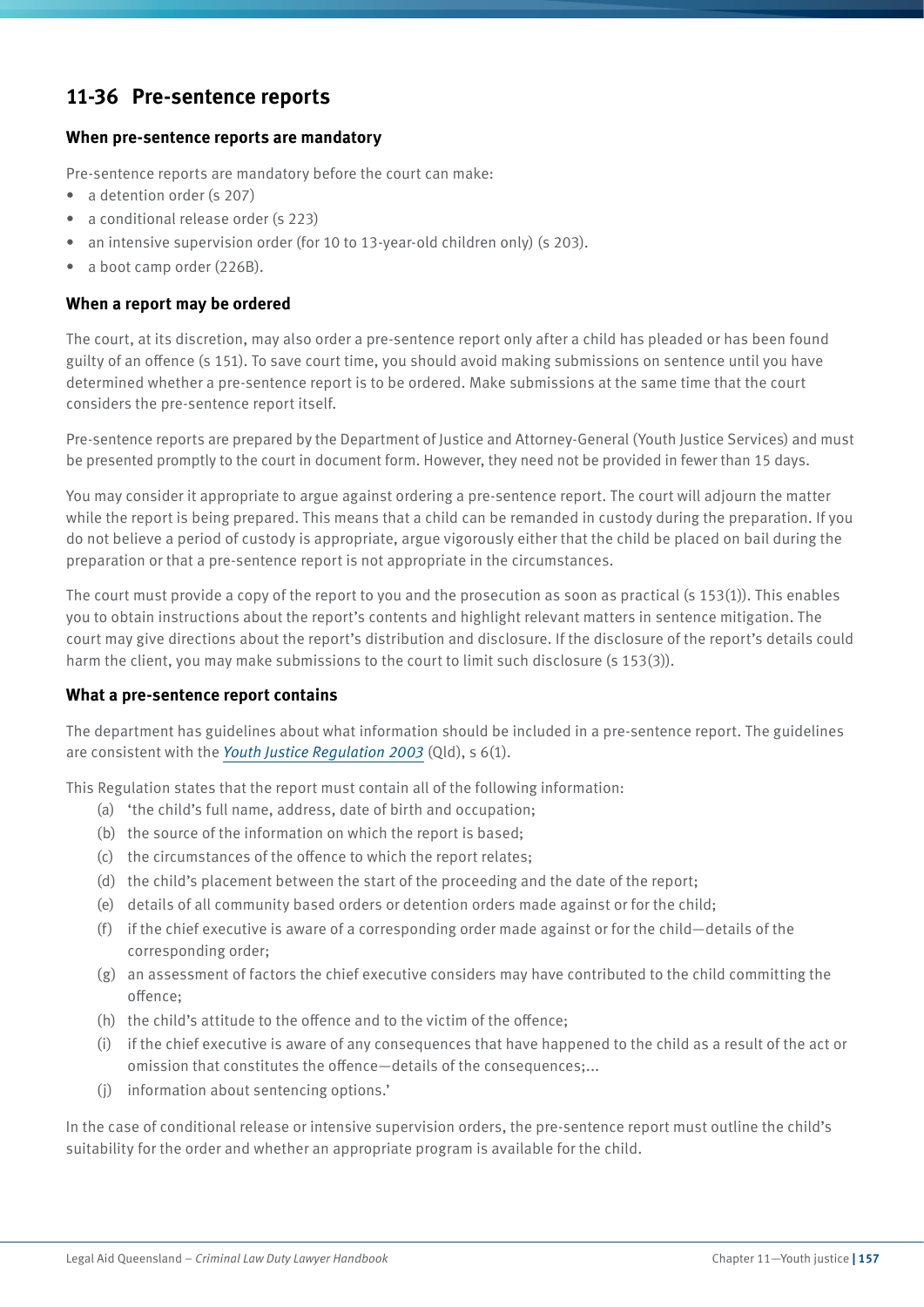This Regulation does not require the Department of Justice and Attorney-General (Youth Justice Services) to make a recommendation regarding sentence. However, the report will canvass a range of sentencing options and discuss their appropriateness.

Note: The department does not act as an advocate for the child. Therefore, you must not rely too heavily on the presentence report's contents when making submissions on sentence.

Section 151(3) of the Youth Justice Act states that '[t]he court may request that the report contain specified information, assessments and reports relating to the child or the child's family or other matters'.

Common requests include psychiatric, psychological and/or medical assessments. Agencies other than the department prepare these reports and delays of several months usually result. Consequently, you should carefully consider the appropriateness of such reports.

Section 151(4) specifically prohibits a pre-sentence report containing the department's opinion of what impact publishing identifying information about a child under s 234 may have on the child (which allows the sentencing court to make an order allowing the publication of identifying information about a child in cases of serious offences of violence).

Arguably, other information that should also not go into the report include any matters on which the child may currently be on remand and details of previous cautions.

You should note s 151(9), which indicates that, if a pre-sentence report is required, the department may just give the court further material to consider with a report prepared for another sentencing on the same day. This avoids having to order an additional pre-sentence report about additional offences that are ready to be dealt with on the sentencing date of previously listed matters. Also note s 7 of the Youth Justice Regulation.

#### **When a client disagrees with the content of the pre-sentence report**

If your client disputes any content of the pre-sentence report, you may request an order under s 152 of the Youth Justice Act, requiring the presence of the report's author. If the court grants the order, the report's author may be required to give evidence on oath and you will require instructions accordingly.

# **F. Sentencing**

#### **11-37 Sentencing scheme**

The Youth Justice Act is a code for all dealings with children (s 2(b)).

In particular, it is a code for sentencing (s 149). Any court that sentences a child must do so under Part 7 of the Youth Justice Act despite any other Act or law.

Section 150 contains the sentencing principles for children. Important principles include the following:

- The Youth Justice Act contains general sentencing principles for children. (Note: The Court of Appeal has ruled that this does not mean that the Penalties and Sentences Act 1992 applies to children; rather, it refers to general sentencing principles that existed prior to the Penalties and Sentences Act (*R v W; ex parte Attorney-General* [2000] 1 Qd R 460; [1998] QCA 281.
- The court must have regard for the youth justice principles outlined in the charter in Schedule 1 (s 150(1)(b)).
- The child's age is a mitigating factor  $(s 150(2)(a))$ .
- A 'non-custodial sentence is better than detention in promoting a child's ability to reintegrate into the community'  $(s 150(2)(b)).$
- A child who lacks family support, education or employment should not receive a more severe sentence because of this (s 150(2)(d)).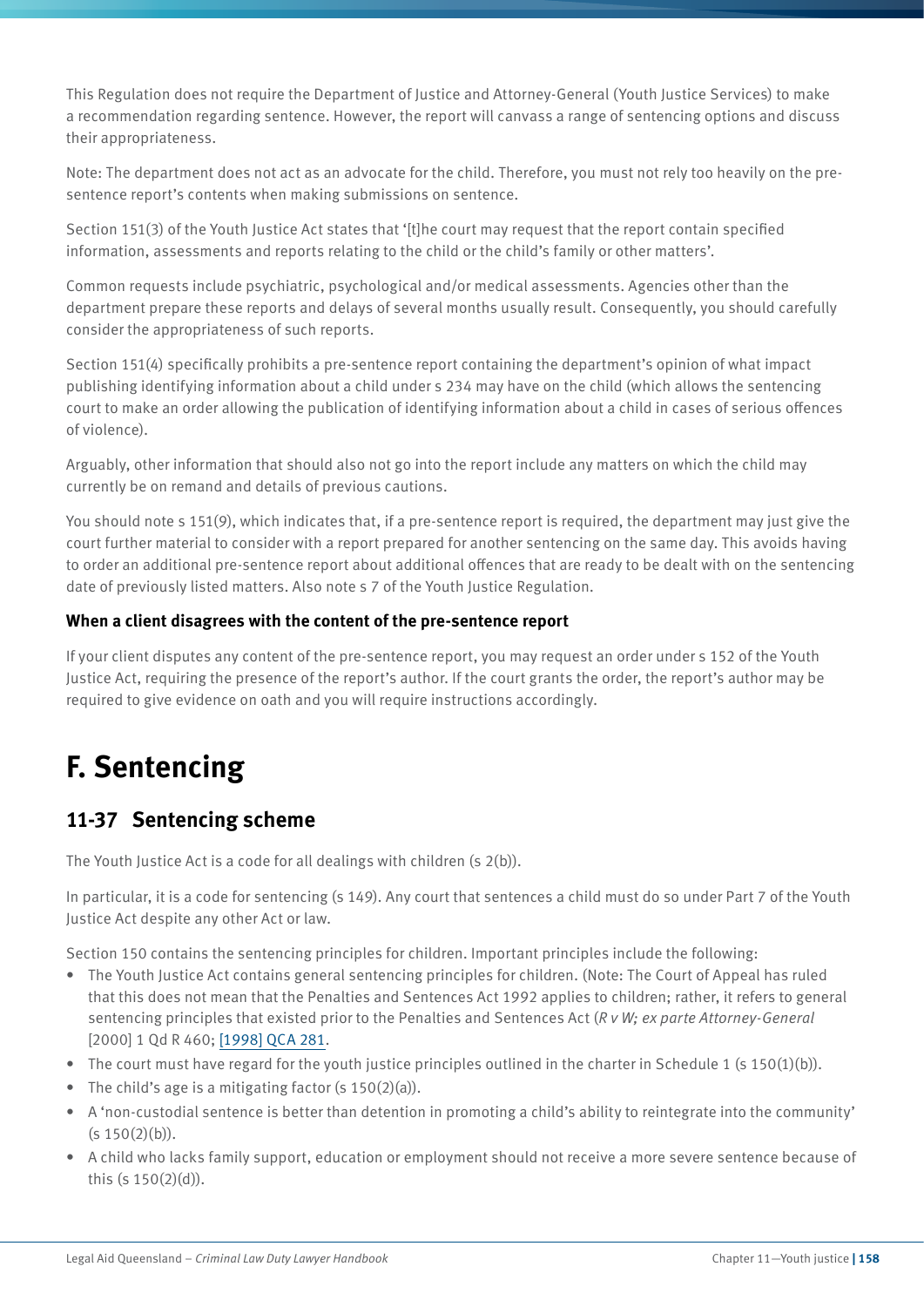• If the child is indigenous, any submissions that the local community justice group makes may be considered  $(s 150(1)(g))$ .

The court must disregard a requirement under any Act that an amount of money or imprisonment term must be the:

- minimum penalty for an offence
- only penalty for an offence (s 155).

#### **11-38 Sentence orders**

Section 175 of the Youth Justice Act outlines the sentence orders available to the court. Section 176 outlines the penalties that the court may impose on a child if found guilty of a 'serious offence'.

### **11-39 Reprimand (s 175(1)(a))**

A reprimand has its ordinary meaning and means a 'severe reproof, especially a formal one by a person in authority'. *Macquarie Dictionary*.

A reprimand is administered by the court to the child and forms part of a child's criminal history. The Department of Justice and Attorney-General (Youth Justice Services) has no role in this order's administration.

No conviction can be recorded when a child is reprimanded.

The court generally uses this option if it is the child's first court offence or the offence is relatively minor. The court is not precluded from ordering reprimands for indictable offences as opposed to summary offences.

#### **11-40 Good behaviour order (ss 175(1)(b), 188, 189)**

A good behaviour order is an order that the child demonstrate good behaviour (i.e. abstain from further violating the law) for the order's duration (s 188). The order can be made for no longer than one year. The Department of Justice and Attorney-General (Youth Justice Services) has no role in the supervision of this type of order.

If a child re-offends during the period of the good behaviour order, the court that deals with the subsequent finding of guilt may consider the order breach when imposing a penalty for the new offence. However, the initial order cannot be disturbed (s 189).

No conviction can be recorded with this order.

# **11-41 Fines (ss 175(1)(c), 190–192)**

A court can make a fine order only if it believes that the child (not the child's parents) has the capacity to pay a fine (s 190).

A court has discretion to impose a conviction when ordering a fine (s 183).

If the court considers a fine order and considers ordering the child to pay compensation or restitution, the court must examine the resources available to the child. If it decides that the child has insufficient funds to pay both, the court must give preference to ordering the child to pay only the compensatory order (s 156).

A court can order the child to pay the fine over a period of time. It can also specify that they pay the fine in specific instalments to a proper officer of the court (s 191).

A child can apply to a proper officer of the court to have the payment period extended. The officer can grant an extension subject to any conditions that they consider just (s 309).

If the proper officer is the registrar, sheriff, deputy sheriff, or under sheriff or clerk of the court, the powers may be delegated to a public service officer employed in the registry of the court concerned (s 313).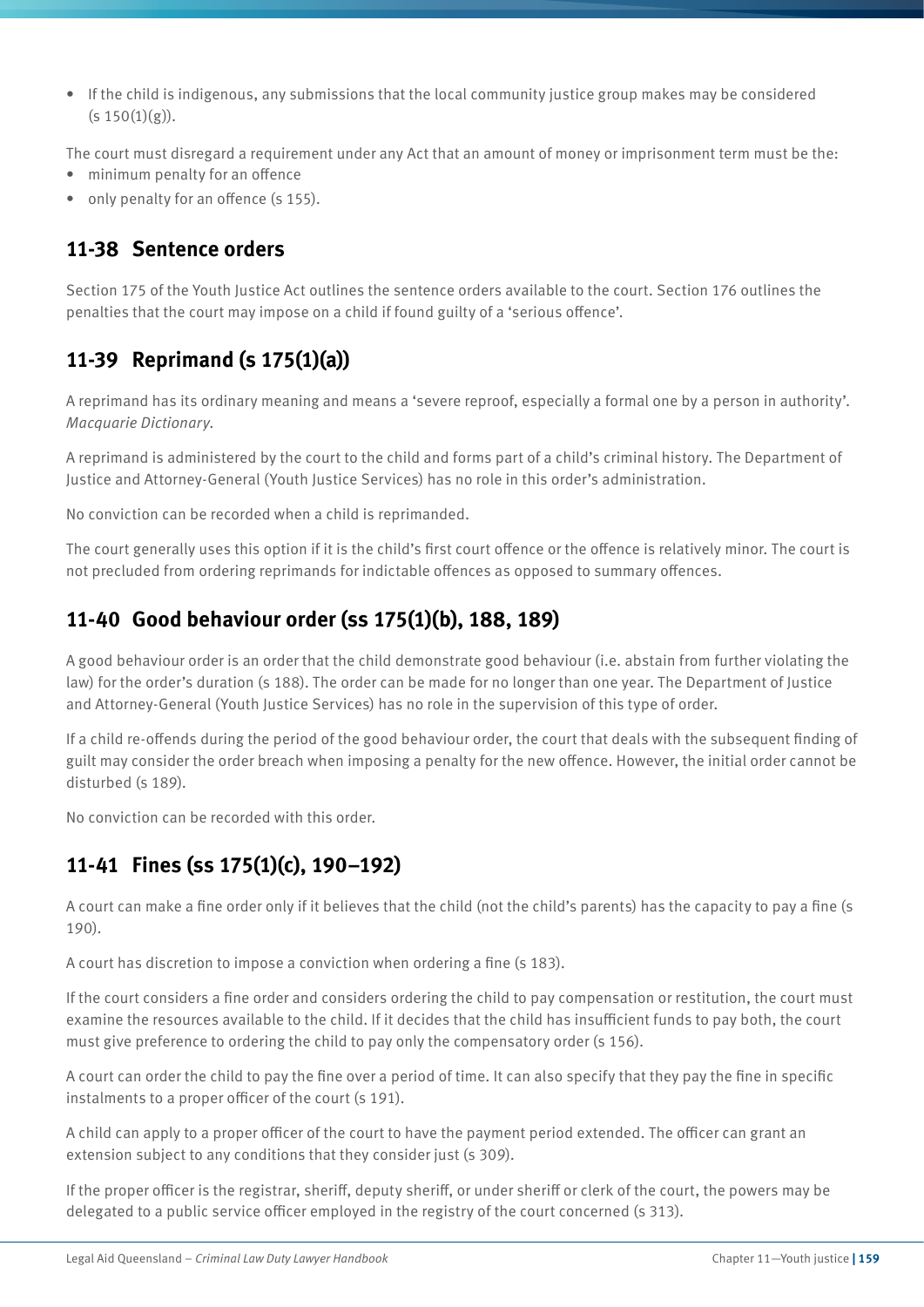Any unpaid fines or restitution against a child can be recovered though civil action with the state as the plaintiff. The order can then be enforced through the civil courts (s 310). A court cannot order a default period of imprisonment for failure to pay the fine. If a child fails to pay the fine, a proper officer of the court can apply to cancel the fine order and ask the court to make a community service order against the child (s 192).

A court may convert the fine to community service hours using the formula in s 192(2)—unpaid amount of fine x 8  $\tilde{A}$  · 1 penalty unit.)

If, after applying the formula, the court finds that the community service hours are fewer than 20 hours, it cannot convert the fine (s 192(7)).

If the hours are more than the number allowed for sentence under ss 175 or 200, the court must reduce the number of hours to the maximum hours available.

A court may make a community service order only if the:

- child is willing to comply with the order
- court considers that the child is suitable for such an order, and
- court is satisfied that suitable community service can be provided (s 195).

Although the Department of Justice and Attorney-General (Youth Justice Services) has no role in the administration or contravention of a fine order, it must present a report about the availability and suitability of a community service program.

# **11-42 Probation (ss 175(1)(d), 193–194)**

Probation is a community-based supervision order administered by the Department of Justice and Attorney-General (Youth Justice Services). Before a probation order is made, the child must indicate that they are willing to comply with the order's terms.

Note: A probation order can be made only if the legislative penalty for the offence includes a period of imprisonment (s 175(2)). Therefore, for example, if a child is convicted of the regulatory offence of shoplifting, the court has no power to order probation.

The court has discretion to record a conviction, whether or not it is for a serious offence (s 183).

The maximum probation period varies according to the court that is making the order and the type of offence. (You should also note the maximum limits applying to combined orders.)

A magistrate can make a probation order for a period of up to one year.

After finding a child guilty of an offence, if the magistrate considers that a probation period of greater than one year would be appropriate, they may commit the matter to the childrens court judge for sentencing (s 186).

A judge can make an order for a period of up to two years if the offence is not classified as serious.

If it is a serious offence, a judge can make a probation order for a period of up to three years.

A probation order may also contain special conditions. The court can make these if it believes this will prevent the child repeating the offence or committing further offences. The court must relate these conditions to the offence for which the order was made and support the conditions with written reasons (s 193(4)). For example, a condition that a child attend drug counselling may be appropriate if the commission of the offence was directly related to the child's drug habit.

You should ensure that there is sufficient nexus with the offence and special conditions imposed. For example, if de facto parenting conditions are included, such as a requirement to do household chores, you may advocate against that inclusion. Conditions such as drug and alcohol rehabilitation, family counselling or curfews may also not satisfy the requirements of the Youth Justice Act if there is insufficient nexus with the offence before the court.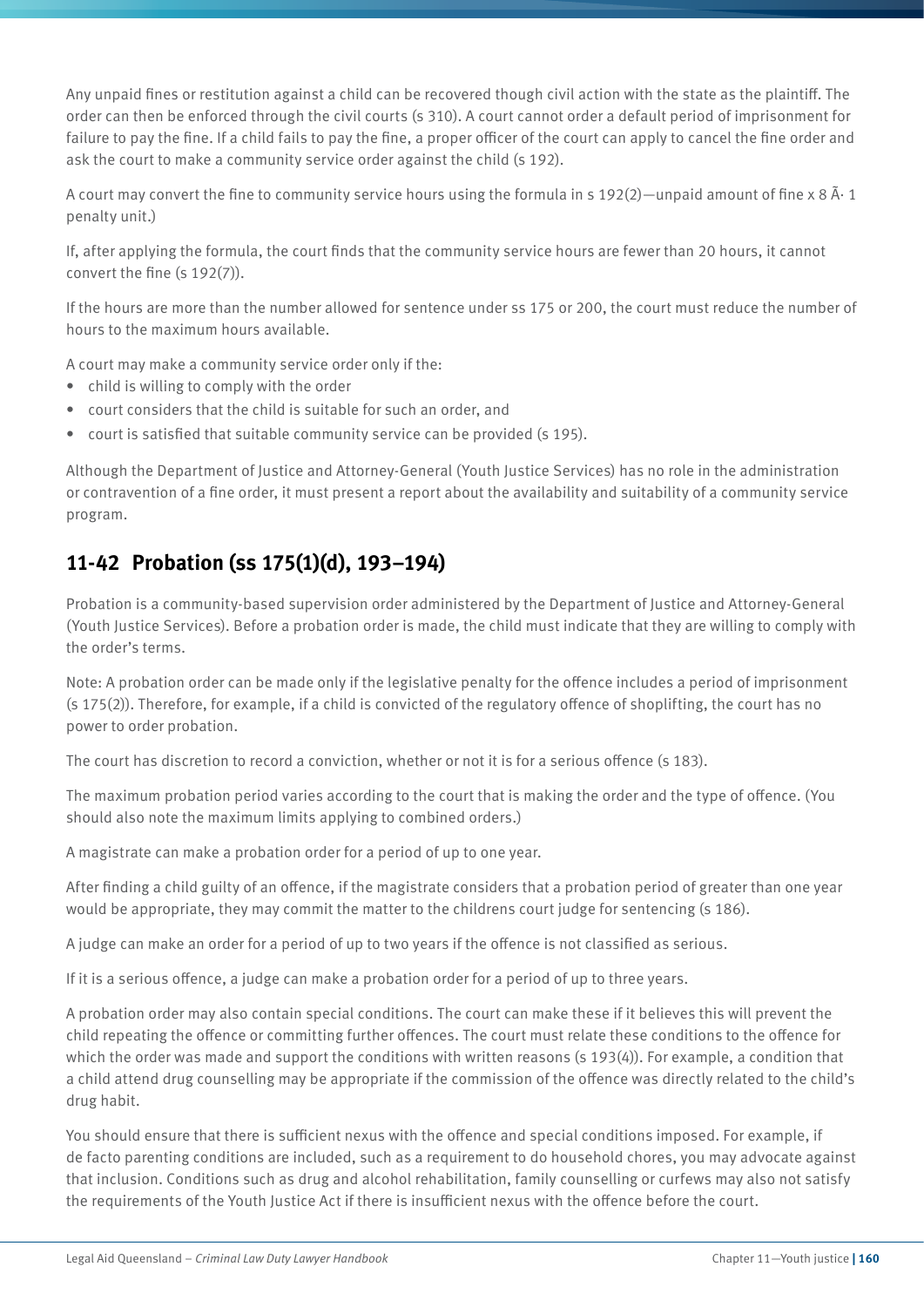You should ensure that any special conditions directed at addressing re-offending behaviour are realistic, and work with departmental officers to provide realistic and workable options.

The department monitors most special conditions. The court can now order a child to perform a probation condition in another state.

### **11-43 Graffiti removal orders (ss 176A and 194A–194L)**

The Youth Justice Act includes mandatory graffiti removal orders for children who commit a graffiti offence.

The court must make an order unless the court is satisfied the child is not capable of complying with the order because of the child's mental or physical capacity.

When deciding on the number of hours the court must take into account the age, maturity and abilities of the child against who an order is being made.

The child must be at least 12 before an order can be made.

The maximum number of hours are:

- if the child has not yet attained 13 years 5 hours
- if the child is 13 years or older but has not attained 15 years 10 hours
- if the child is 15 years or older 20 hours.

A child who is found guilty of two or more graffiti offences may be sentenced to multiple graffiti removal orders however, the total number of hours cannot be more than the maximum allowed for a single graffiti removal order (s 194F).

The orders are to be performed cumulatively unless otherwise ordered. If a child is subject to community service and graffiti removal orders, and the total number of unpaid hours exceeds the maximum allowable (100 hours if the child has not attained 15 years, 200 hours in all other cases), the order for the hours in excess of the maximum will have no effect.

### **11-44 Community service orders (ss 175(1)(e), 195–202)**

The court can order a child to perform unpaid community service in certain circumstances.

However, the court cannot order a child who has not reached the age of 13 at the time of sentencing to perform community service (s 175(1)(e)).

A community service order can be made only if the legislative penalty for the offence includes a period of imprisonment ( 175(2)).

Before making such an order, the court must be satisfied that the child is suitable for, and willing to perform, community service and that the department can provide community service that is suitable for the child (s 195).

When making a community service order, the court has discretion to record or not record a conviction (s 183).

The court may make two or more community service orders if the child has two or more offences, and may also make a community service order against a child who is already subject to an existing community service order (s 199).

The number of hours the court can order depends on both the child's age at the time of sentencing (s 175(1)(e)) and whether there are outstanding community service orders (s 200). The result is that:

- if the child is 13 or 14 years, the total maximum number of hours (including any outstanding hours) that the child can be ordered to perform is 100
- if the child is 15 years or over, the total maximum number of hours (including any outstanding hours) is 200
- in both cases, the minimum number of total hours must not be fewer than 20 (s 200).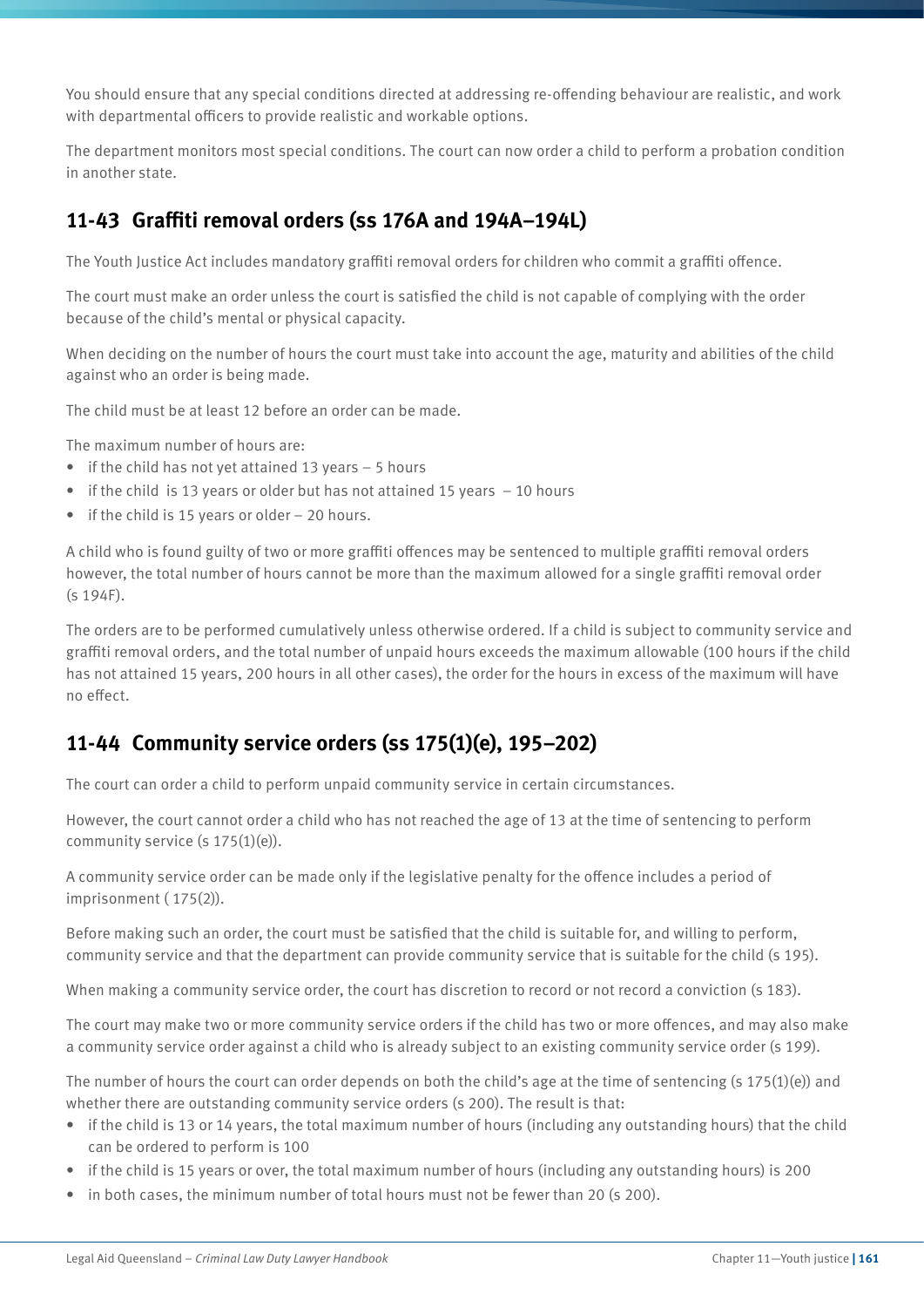These maximums are the maximum number of hours a child can be subject to at any one time. Any hours ordered in excess of the maximum are of no effect (s 200(4)).

The child must perform the community service within 12 months of the order date (s 198(a)).

During the order period, the child must perform community service as directed by the department in a satisfactory way and must not violate the law (s 196). The child must complete the community service within one year of the order being made unless the court or proper officer of the court extends the order (s 198).

The community service order ends when:

- the child performs the number of hours specified in the order
- the order is discharged upon contravention action, or
- the period within which the order must be performed expires.

# **11-45 Intensive supervision orders (s 175(1)(f) and division 9, ss 203–206)**

An intensive supervision order addresses the offending behaviour of a child who is at risk of progressing further into the criminal justice system through an early intervention framework. If a child has not reached 13 years at the time of sentencing, the court may make an intensive supervision order for a period of up to six months. This additional sentence order was introduced by the 2002 amendments (s 175(1)(f)).

'A court may make an intensive supervision order for a child only if—

- (a) the child expresses willingness to comply with the order; and
- (b) the court has ordered a pre-sentence report and considered the report; and
- (c) the court considers the child, unless subject to an intensive period of supervision and support in the community, is likely to commit further offences having regard to the following—
	- (i) the number of offences committed by the child, including the child's criminal history;
	- (ii) the circumstances of the offences;
	- (iii) the circumstances of the child;
	- (iv) whether other sentence orders have not or are unlikely to stop the child from committing further offences' (s 203(1)).

The pre-sentence report provided by the department and considered by a court before it makes an intensive supervision order 'must include comments—

- (a) outlining the potential suitability of the child for an intensive supervision order; and
- (b) advising whether an appropriate intensive supervision program is available for the child' (s 203(2)).

The legislation's intention suggests that this order would be appropriate only if the child has failed to respond to a probation order and continued to offend. Unless the circumstances are exceptional, a child should be given the opportunity to comply with the probation conditions before this intensive sentencing option is undertaken.

An intensive supervision order must require the child to participate in an 'intensive supervision program' for the 'program period' as directed by the department and, during the period of the order:

- abstain from violating the law
- comply with every reasonable direction of the department
- report and receive visits as directed by the department (s 204).

The court can impose any further conditions in the intensive supervision order that it considers necessary to prevent the child re-offending. However, the requirement to comply with the condition must relate to the offence for which the order was made and be supported by written reasons.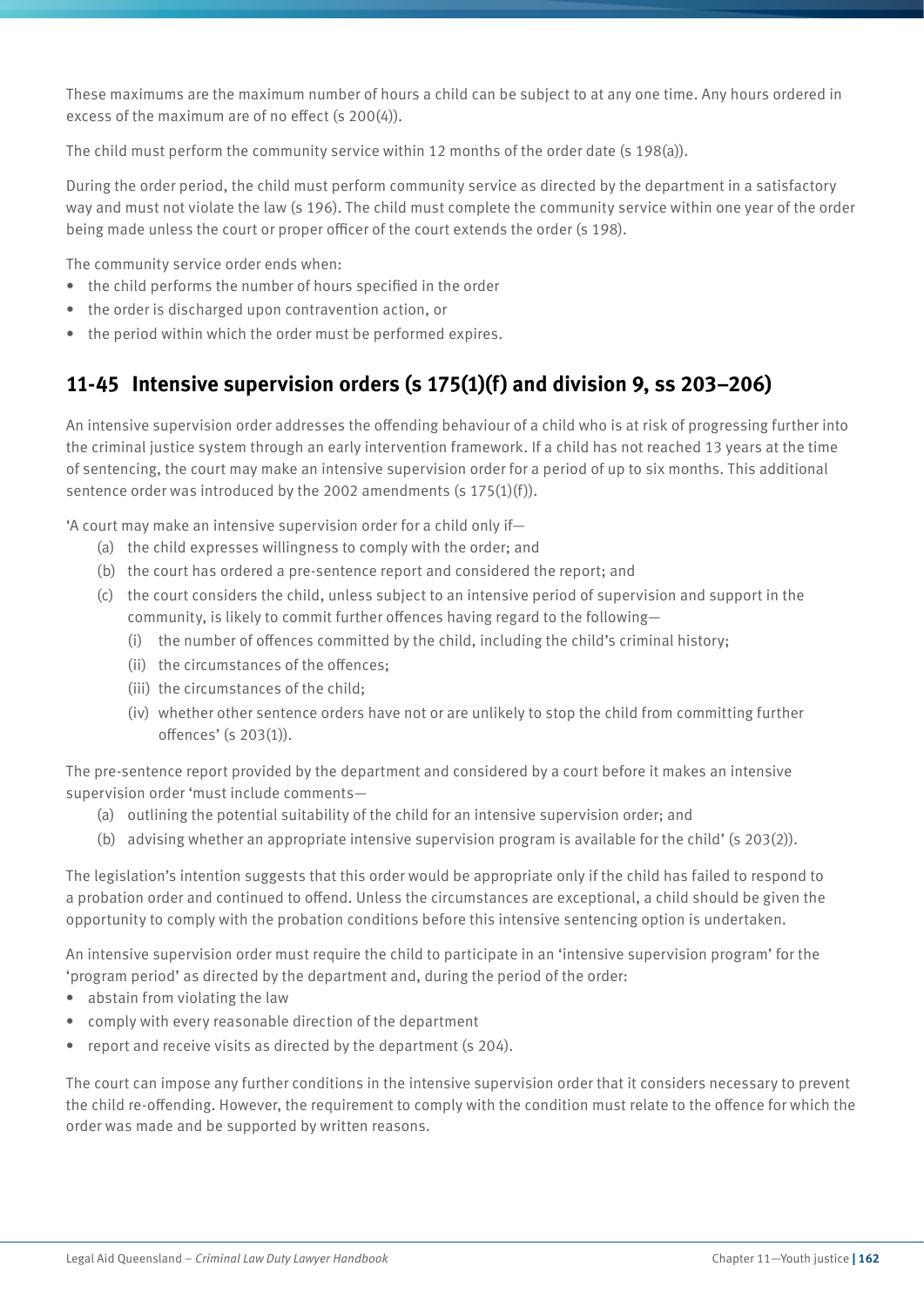# **11-46 Conditional release orders (s 175(3), s 221)**

A conditional release order (which replaces the previous immediate release order or IRO) is similar to an adult intensive correction order. The court makes a detention order against a child, and then immediately suspends the order and makes an order that the child be released from custody immediately (s 220).

The conditional release order requires the child to participate in an intensive, structured program (the 'conditional release program') for up to three months (s 221). This program is organised by the department. Once the child has completed the program period, they are no longer liable to serve any of the detention period (s 224).

The court cannot order a conditional release order without ordering a pre-sentence report (s 207).

A conditional release order is an order of detention and, for that reason, may be imposed only as a last resort (*R v C & M* [2000] 1 Qd R 636; [1998] QCA 252).

The pre-sentence report provided by the Department of Justice and Attorney-General (Youth Justice Services) and 'considered by a court before making the relevant detention order must include comments—

- (a) outlining the potential suitability of the child for release from detention under a conditional release order; and
- (b) advising whether an appropriate conditional release program is available on the child's release under the order' (s 223).

The pre-sentence report should provide detail about the program, as discussed by the Court of Appeal in *R v F & P*  [1997] QCA 98.

The conditions of a conditional release order include that the child must participate in a program as directed by the Department of Justice and Attorney-General (Youth Justice Services) and abstain from violating the law (s 201). The court may also specify conditions and requirements that it considers necessary to prevent further offending behaviour of any kind. Again, these conditions must relate to the offence for which the order was made and be supported by written reasons (s 221(4)).

The child must indicate that they are willing to comply with the order's terms (s 222). If the child does not abide by the terms of the conditional release order, they may be liable to serve the detention period for which the conditional release order was made. The child must fully understand the gravity of contravening the conditional release order before they indicate their willingness to participate.

A conditional release order can be varied or revoked in the interests of justice.

Any fresh offences that the child commits during a conditional release order are a breach of the conditional release order.

### **11-47 Boot camp orders (ss 175(3)(b) and 226A–226D)**

The purpose of a boot camp is to provide an alternative to the detention of a child by allowing a court to immediately release a child to a boot camp.

To be eligible, the child must consent to the order, be at least 13 years and usually reside in an area prescribed by regulation.

A child is ineligible if the child:

- is being sentenced for a disqualifying offence
- has previously been found guilty of a disqualifying offence
- has a charge pending for a disqualifying offence
- is serving a period of detention in a detention centre for another offence.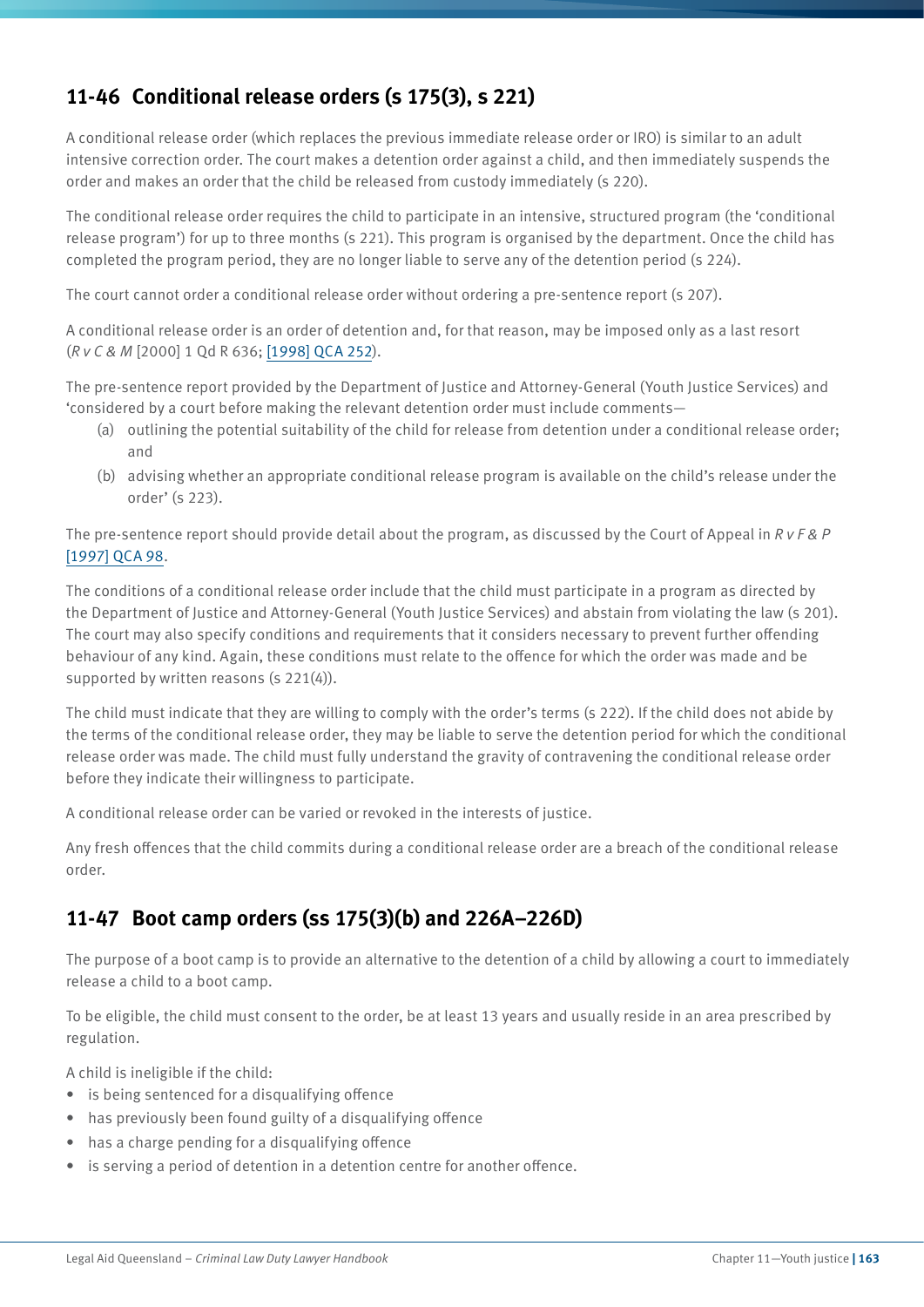The court must also consider whether the child is an unacceptable risk of causing harm to other children residing at the boot camp or the boot camp provider's employees.

The boot camp order must be for at least three months and no more than six months.

# **11-48 Mandatory Boot camp orders (ss 175(3)(b), 206A and 206B)**

In certain circumstances, a court must order that a child be sentenced to a boot camp order for a second motor vehicle offence. This section only applies to children who reside in an area prescribed by regulation (currently Townsville). The child must be at least 13 years at the time of sentence.

A recidivist vehicle offender is a child who has previously been convicted of an offence against s 408A of the Criminal Code or an attempt to commit an offence under s 408A.

The ineligibility criteria for standard boot camp orders apply. A child does not necessarily need to consent to the order before they are sentenced as the court has no discretion to impose another sentence unless a term of actual detention is appropriate.

# **11-49 Detention (s 175(1)(g), s 176)**

A fundamental principle of youth justice is that a child should be detained in custody only as a last resort and for the least amount of time justified in the circumstances (s 150(2)(a) and Article 17, Charter of Youth Justice Principles, Schedule 1). A court may make a detention order only if it believes that detention is the only appropriate order after considering all other available sentences and the desirability of not holding a child in detention (s 208). Further, a court that imposes detention must give written reasons for making the detention order (s 209).

A court can make a detention order in relation to an offence only after requesting and considering a pre-sentence report (s 207).

Unless the court orders otherwise, a child will not be released until they have served 70 per cent of the detention sentence. The court may order that the child be released from detention after serving 50 per cent or more but less than 70 per cent of the detention ordered under special circumstances. This is an order, not a recommendation. After they have served the relevant portion of the sentence, the child must be released on a supervised release order (s 227).Æ'

The maximum period of detention depends on the sentencing court's jurisdiction and the offence's classification. If the court is not constituted by a judge, the maximum detention period that can be ordered is one year (s  $175(1)(g)(i)$ ). Note also that a magistrate can request a delegation of sentencing power or refer a case for sentencing to a childrens court judge (s 186)

A child must serve a sentence of detention concurrently with any other sentence unless the court orders otherwise under s 213 (s 212). Note also the limitations on cumulative orders in s 214.

Further, due to the 2003 amendments, a detention order imposed on a child for failing to appear under the Bail Act is not automatically cumulative (as it is for adults) because s 33(4) of the Bail Act no longer applies to children (s 33(5)).

#### **11-50 Remand time to be treated as detention on sentence**

Section 218 requires that any time a child spends in custody on remand be counted as part of any detention period ordered in relation to the offence. This includes any detention ordered due to a re-sentencing arising from a contravention. However, if a child is simultaneously being held in custody serving a sentence, the child will not be entitled to remand credit.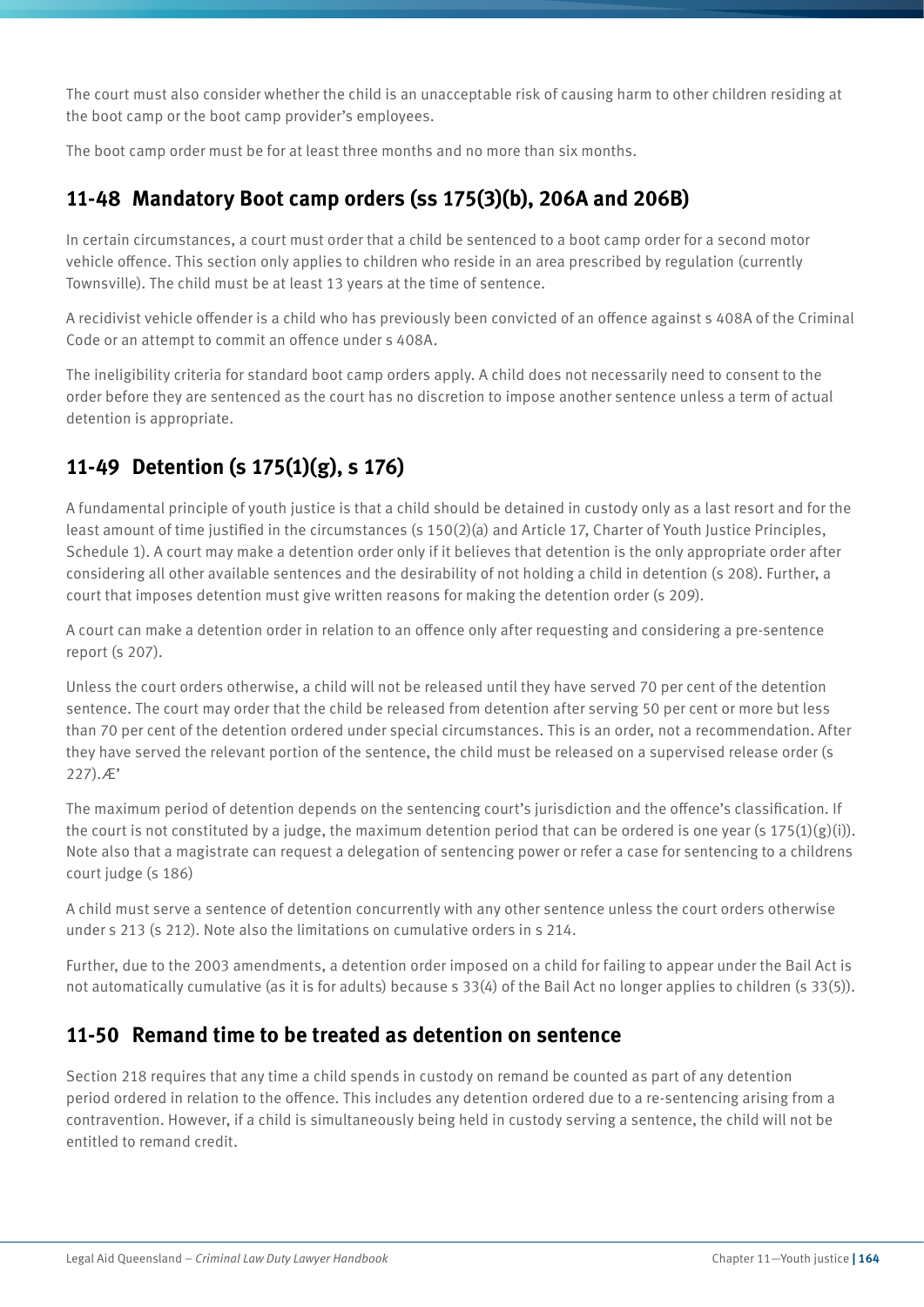Section 218 does not require the court to state or record the remand period to be taken into account on sentence. The department automatically accounts for such time when determining the child's release date under a supervised release order.

When a child offender is dealt with for multiple offences in the same sentencing exercise, the child is not to be deprived of the total credit for pre-sentence detention for any of the offences that the court deals with on that day. The Court of Appeal has determined that, when a child is to be sentenced for multiple offences and has undergone pre-sentence detention for one or more of the offences, s 218 entitles the child to credit for that detention for all offences (*R v CDR* (No. 2) [1996] 1 Qd R 69).

Note: The time spent in custody must be time spent 'pending the proceeding' for the offence or offences that are for sentence. For example, any pre-sentence custody before a community-based order is made cannot be credited towards new offences that breach that order (*R v GT* [1997] 2 Qd R 183).

### **11-51 Combination of orders**

A court may make more than one type of order for an offence (s 177). The combination is at the discretion of the sentencing court but there are guidelines for certain combinations.

Section 178 refers to the combination of probation and community service orders for one single offence. The court must make these as separate orders and cannot make one conditional on another. If the child contravenes either order and re-sentencing for the original offence occurs, both orders will be discharged.

Section 179 indicates that the combination of an intensive supervision order with detention or probation is prohibited for a single offence.

Section 180 allows for the combination of probation and detention for a single offence. In this case, the maximum detention period allowed is six months. No conditional release order can be made if the court wishes to combine these orders. The probation order can be effected only after release from detention and cannot operate for longer than one year after that time.

### **11-52 Restitution and compensation**

The Youth Justice Act contains no provision that allows a court to make a condition of a community-based order that the child must pay restitution or compensation.

Rather, the court may make an additional (but separate) order that the child pay either:

- compensation for property loss to an amount no greater than that equal to 20 penalty units
- restitution or compensation for injury suffered by any other person to any amount (s 235(2)).

Note: The court should make the order only if satisfied that the child has the capacity to pay the amount (s 235(5)). If a child indicates that they have a capacity to pay and becomes the subject of such an order, the order remains in force until the child complies with it, even if they are unable to pay.

A court has no power to order a default imprisonment period for non-payment of restitution or compensation. The restitution or compensation amount can be recovered through civil action. The plaintiff is the person to whom the compensation is payable (s 310).

#### **11-53 Recording convictions**

Section 183 clearly indicates that a court cannot record a conviction against a child except where the penalty is a fine, community-based order or detention (s 183(2) and (3)).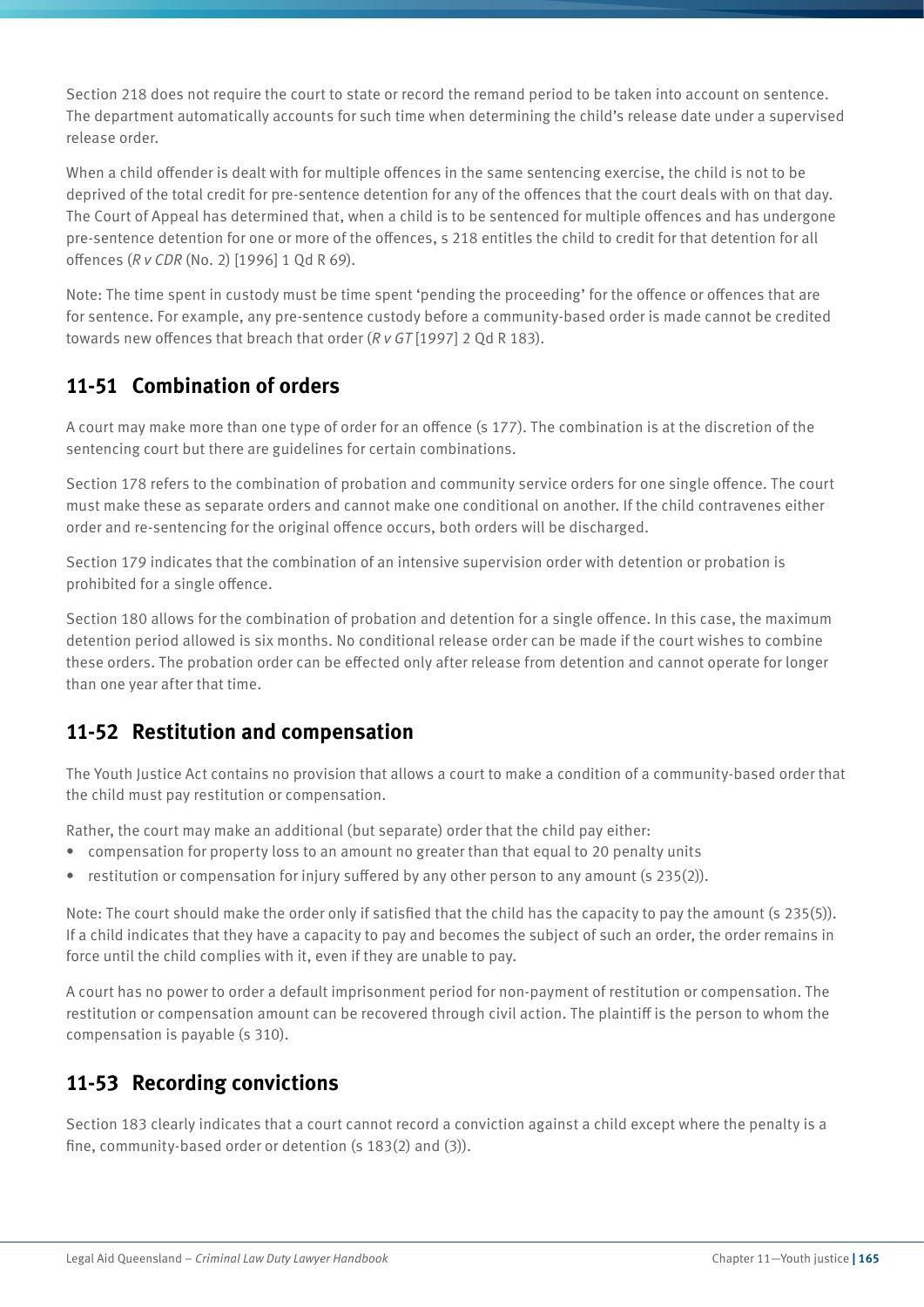Before recording a conviction, the court must consider the matters included in s 184—the nature of the offence, the child's age and previous criminal history, and the impact that a conviction will have on the child's rehabilitation generally, or finding or retaining employment.

Defence practitioners should always make submissions resisting the recording of a conviction against a client, as it may significantly harm the child's current or future employment and rehabilitation prospects. This is one of the most important principles in the Youth Justice Act.

For a discussion of the principles to be applied when determining whether or not to record a conviction, see the judgement of Robertson DCJ in the matters of DRH, BES and TKL (Unreported, Childrens Court of Queensland, CSM No 16 of 2000, Robertson J, 13 April 2000). See also *R v SEEM* [2011] QChC 032.

If a court makes an order under s 176(1), (2) and (3) (penalties for serious offences), the court has discretion in deciding whether or not to record a conviction (s 183(3)).

Note: The recording of a conviction falls within the definition of sentence order and, as such, can be subject to an appeal to a childrens court judge.

# **11-54 Criminal history**

Practitioners should be aware of the effect of any findings of guilt in a client's criminal history, both in the childrens court and adult court proceedings.

A court's finding of guilt against a child is part of that child's criminal history, whether or not a conviction was recorded (s 154). This includes where a child was sentenced to an indefinite referral to a Youth Justice Conference (*R v BBX* [2011] QCA 008).

All findings of guilty, whether convictions are recorded or not, are now disclosable on a sentencing proceeding for an adult offender. Further, 'if a person is found guilty as a child of an offence, the person is not taken to have been found guilty as an adult of the offence merely because of the making of a declaration under s 143(4)' (s 148(4)). That section allows a court to declare a childhood sentence order to be a corresponding adult order and make all necessary changes to make it a corresponding adult order.

A court that subsequently sentences a child for any offence as a child may consider the child's previous offending history (ss 150 and 154). Any person with a duty to consider whether a child should be remanded in custody pending court proceedings may consider the child's criminal history.

If a child has been acquitted of a charge or the Crown has chosen not to prosecute a matter, the child may apply to the Commissioner of Police to have all identifying particulars (defined in s 4), destroyed (s 27).

### **11-55 Variation and contraventions of orders**

The Youth Justice Act allows contravention action and variation upon application of community-based orders, such as probation, community service, intensive supervision and conditional release orders. The relevant sections of the Youth Justice Act that apply are given under Division 12 for contraventions and variations (ss 236–252). Breaches are not defined as separate offences for a child.

### **11-56 Breach of a good behaviour order**

A court that deals with a person for an offence committed during the period of a good behaviour order may consider the breach when determining sentence (s 189(1)). However, a court must not take any action in relation to a breach of a good behaviour order (s 189(2)).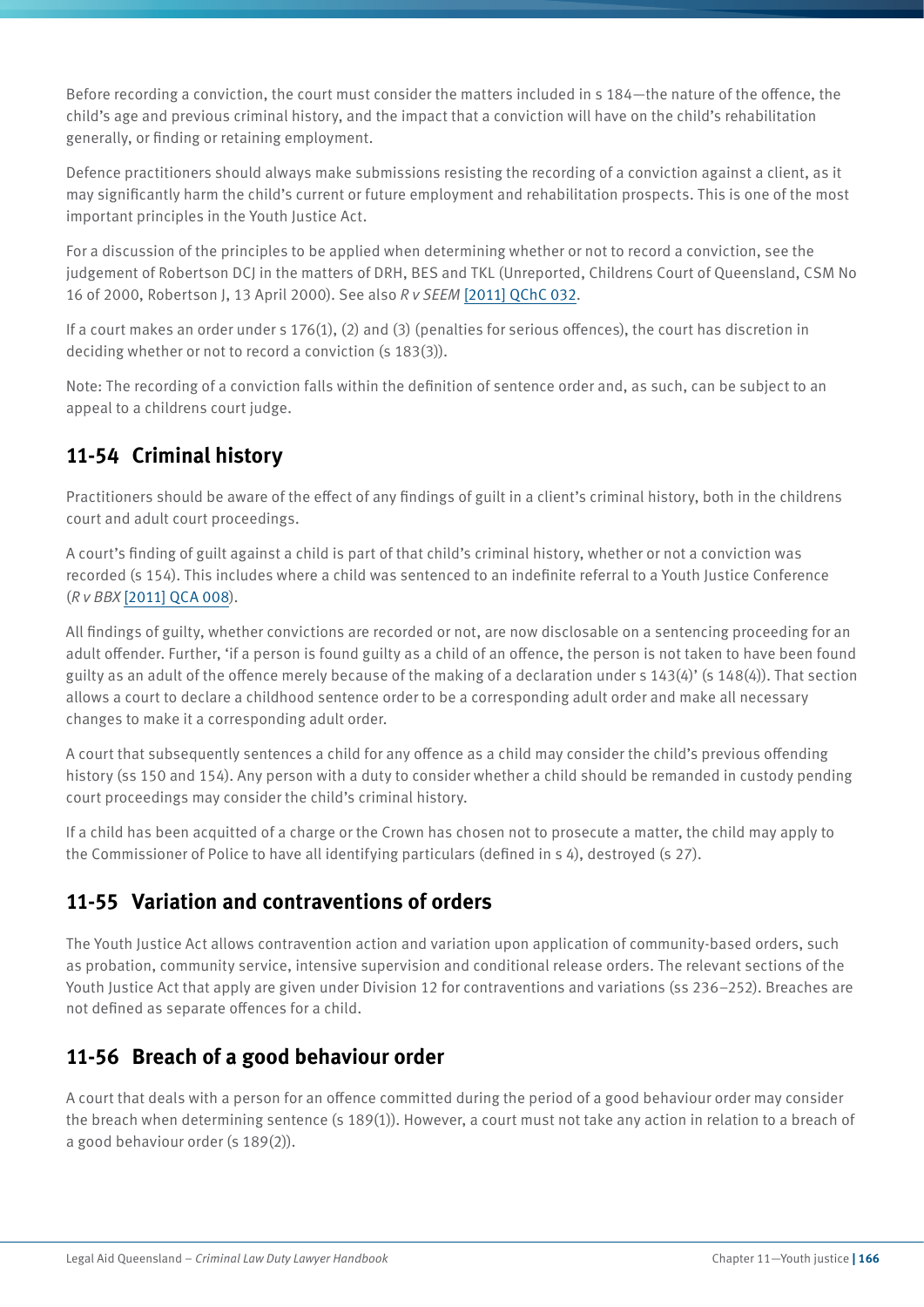### **11-57 Commencing proceedings for breach of community-based orders**

If a child is subject to a current community-based order and the department believes that the child has contravened the order, the department must warn the child of the consequences of further contravention, including possible breach proceedings (s 237). This warning is not required if the department does not know where the child is and cannot reasonably find out (s 237(3)).

If the department believes that a child has continued to contravene the community-based order, it may apply to the childrens court magistrate for a finding that a breach has occurred (s 238). 'The application may only be made during the period of the order' (s 238(3)).

The application is generally commenced by serving a complaint and summons on the child (s 238(2)). If the child's whereabouts are unknown or there is reason to believe the child would not comply with a complaint and summons, an application can be made for a justice to issue a warrant for the child's arrest (s 238(6)).

#### **11-58 General options available to magistrate on the breach application**

Generally, all breach applications commence before a magistrate.

Section 240 indicates that the magistrate may take action and make orders in line with s 245 (for breaches of probation, community service and intensive supervision orders) or s 246 (for breaches of a conditional release order). This applies even if a higher court made the community-based order s 240(3)(b) for breaches of probation, community service and intensive supervision orders or subs(c) for breaches of a conditional release order.

The magistrate may order the child to appear before the higher court if, considering the circumstances, they believe that the order should be discharged (s  $240(3)(a)$ ).

Section 241 applies if a higher court is to deal with a breach matter, and the same action can be taken and orders made under ss 245 or 246.

### **11-59 Breach by re-offending**

If a child is found guilty of an indictable offence they committed while subject to a community-based order, s 242 allows any court to deal with a breach in the same way as if the breach was commenced by a complaint and summons as above.

A higher court can re-sentence on any community-based order made by a childrens court magistrate in dealing with the breach (s 243).

#### **11-60 A court's power to act on breaches of probation, community service and intensive supervision order**

Section 245 applies here and indicates that a court must consider any period of compliance (s 245(4)). Section 249 also indicates that, if a court discharges a community-based order of probation, community service or intensive supervision order and re-sentences a child, the court must consider the reasons that the original community-based order was made and anything the child has done to comply with that order (s 249).

For breach matters, a court may make an order under s 245 even though, at the time it is made, the communitybased order is no longer in force because its duration period has ended (s 245(5)). Therefore, for this purpose, the community-based order is taken to be continuing in force until a proceeding on the breach is determined (s 245(6)).

Section 245 allows a court to take action on any breach as follows:

• probation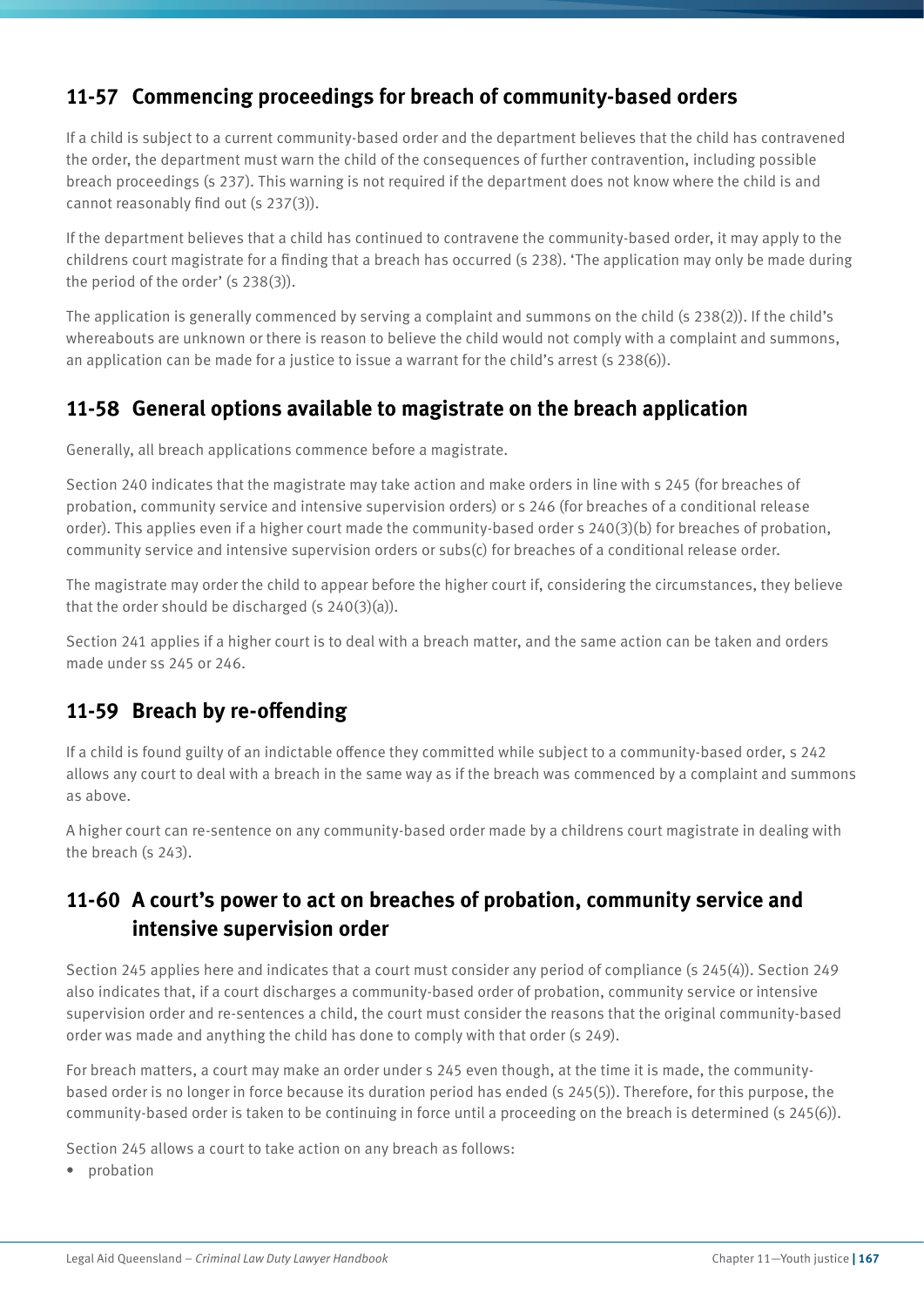- extend the period of the order, as long as the extended period is longer than the period for which the order could have originally been made under s 175 or s 176
- vary the requirements of the order
- discharge the order and re-sentence the child for the original offence
- take no further action on the undertaking of the child to comply with the order
- community service
	- increase the number of hours, as long as the total is more than the number allowed under s 175
	- extend the community service period for up to one year more
	- vary the requirements of the order
	- discharge the order and re-sentence the child for the original offence
	- take no further action on the undertaking of the child to comply with the order
- intensive supervision order
	- extend the period for up to six months
	- vary the requirements of the order
	- discharge the order and re-sentence the child for the original offence
	- take no further action on the undertaking of the child to comply with the order.

#### **11-61 A court's power to act on breach of conditional release order and supervised release orders**

Section 246 applies here and indicates that a court must consider any period of compliance (s 246(4)) when deciding to extend the program period (see below).

The court may make an order for the breach under s 246 even though, at the time it is made, the conditional release order is no longer in force because its duration period has ended (s 246(5)).

Therefore, for this purpose, the conditional release order is taken to be continuing in force until a proceeding on the breach is determined (s 246(6)).

Section 246 allows a court to take action on any breach as follows:

- conditional release order
	- revoke the conditional release order and order the child to serve the sentenced period of detention. (The court must reduce the detention period by a period that the court considers just after considering everything the child has done to conform with the conditional release order (s 248))
	- give the child further opportunity to satisfy the order requirements by either
- varying the order
- extending the program period for up to three months.

Division 12A indicates that, if the unexpired portion of a supervised released order is under 12 months, the matter can be brought before the magistrate, notwithstanding that the original sentence was made by a judge. The magistrate can give the child further opportunity to comply with the order or return them to detention.

If the period is more than 12 months, the magistrate may order the child to appear before the original sentencing court.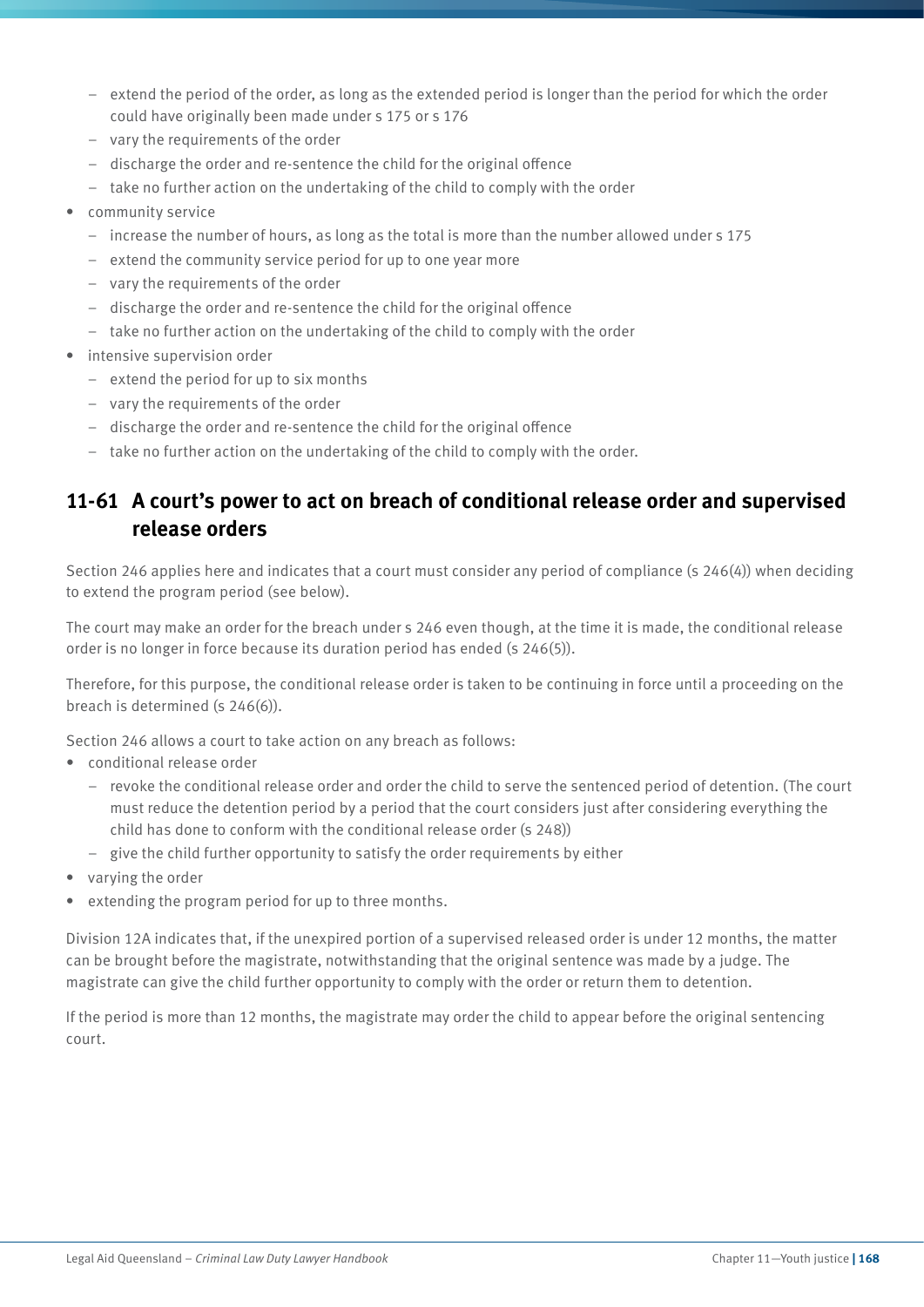# **G. Variation of community-based orders**

#### **11-62 Variation in the interests of justice**

Either the child or Department of Justice and Attorney-General (Youth Justice Services) may apply to the court to vary the order in the interests of justice. They must apply to a court of the same jurisdiction as the court that made the original order (s 247).

The court may grant the application if the court considers it in the interests of justice, after considering the circumstances that have arisen or become known since the order was made.

Evidence by affidavit is admissible in proceedings for applications for variation (s 250). The court can determine the application on evidence by affidavit alone. If a court varies the order in this way, it must provide written notice to the child, department and any other lower or higher court that made the original order.

#### **11-63 Variation by consent**

Either the child or Department of Justice and Attorney-General (Youth Justice Services) can apply to a proper officer of the court to vary any community-based order but not a conditional release order. The child or department must send the application to the officer of the court with a supporting affidavit deposing to the fact that both child and department consent to varying the order's terms (s 252).

Schedule 4 defines the 'proper officer' as:

- (a) 'for the Supreme Court, a District Court or a Childrens Court judge—the registrar or a sheriff, deputy sheriff [or under sheriff] of the court; and
- (b) for a Magistrates Court or a Childrens Court magistrate—the clerk of the court'.

Section 252 prohibits the following amendments:

- the requirement that the child abstain from violating the law
- the period of the order (except for a community service order)
- an increase in the number of community service hours
- a reduction in the period that community service must be performed
- an amendment prohibited by the community-based order.

# **H. Miscellaneous court powers**

#### **11-64 Delegation of sentencing power**

This power enables childrens court magistrates who believe that they do not have sufficient scope in the sentencing options available to them to informally request a delegation of sentencing power from a childrens court judge (s 185).

If the child is not represented by a legal practitioner, a magistrate must make this request for delegation before any evidence is heard, plea entered or election made by the child (s 185(4)).

If the child is legally represented, they must still consent to such a delegation being made at a later time. If they do not consent, the magistrate may refer the case to a childrens court judge for sentencing (s 186).

A sentence ordered through this power would still be reviewable in line with the sentence review procedure discussed below.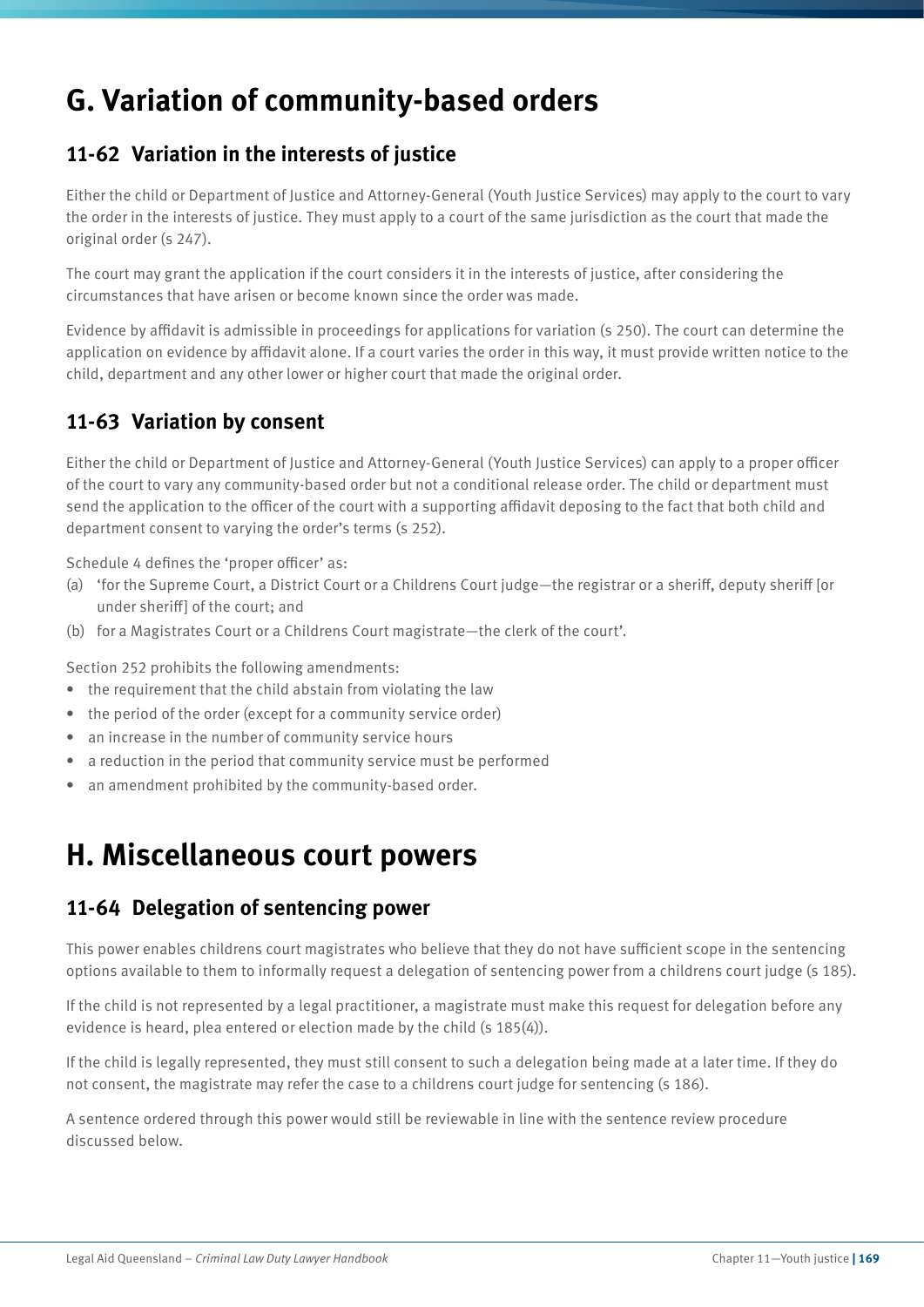### **11-65 Reference of case to a childrens court judge for sentence**

Under s 186, a magistrate may commit simple offences, or indictable offences that can be dealt with summarily before the childrens court magistrate, for sentence to the childrens court judge if they consider 'that the circumstances require the making of a sentence order—

- (a) beyond the jurisdiction of a Childrens Court magistrate; but
- (b) within the jurisdiction of a Childrens Court judge' (s 186).

If the above prerequisites to s 186 apply, you may submit to the childrens court magistrate that the s 186 procedure be used to allow all matters to come before a childrens court judge.

If a simple offence is committed for sentence to the childrens court judge, a child cannot change their plea to not guilty. A child's right to change a plea on a committal for sentence to the childrens court judge is limited to indictable offences (s 106).

### **11-66 Correction of errors—childrens court magistrate**

Under s 128, a court may reopen a proceeding if 'a court has—

- (a) made a finding or order in relation to a child that is not in accordance with the law; or
- (b) failed to make a finding or order in relation to a child that the court legally should have made; or
- (c) made a finding or order in relation to a child decided on a clear factual error of substance'.

The court may amend any relevant finding or order as necessary to take into account (a), (b) and (c) above.

An application can be made to the court (within 28 days or by leave allowed by the court (s128(4)(b)), whether or not differently constituted, to reopen the proceeding or the court may reopen proceedings on its own initiative at any time.

A 'proceeding' is defined as 'a proceeding for the hearing and determination of a charge of an offence' (s127).

The court has the power to reopen proceedings regarding an original finding and order. 'Finding or order' is defined as 'a finding of guilt, conviction, sentence or other finding or order that may be made in relation to a person charged with or found guilty of an offence' (s128(7)).

### **11-67 Court may order identifying particulars taken in addition to sentence**

A court has the power, on application by the prosecution, to order that a child's fingerprints and palm prints be taken after finding them guilty for any indictable offence or under the prescribed legislation listed below where the offence is an 'arrest offence' (s255)—

- (a) 'the *Criminal Code*;
- (b) the *Drugs Misuse Act 1986*;
- (c) the *Police Service Administration Act 1990*;
- (d) the *Regulatory Offences Act 1985*;
- (e) *Summary Offences Act 2005*;
- (f) the *Weapons Act 1990*'.

If the child is not placed into detention under the sentence order, the order must require the child to report at a stated police station between stated hours within seven days so police can obtain identifying particulars (s 255(3)).

If a child contravenes the order, a maximum penalty of 10 penalty units applies (s 255(4)).

A practitioner should argue the appropriateness of the order's use, particularly in light of the availability of s 25 of the Youth Justice Act or the powers available in the Police Powers and Responsibilities Act for children in custody.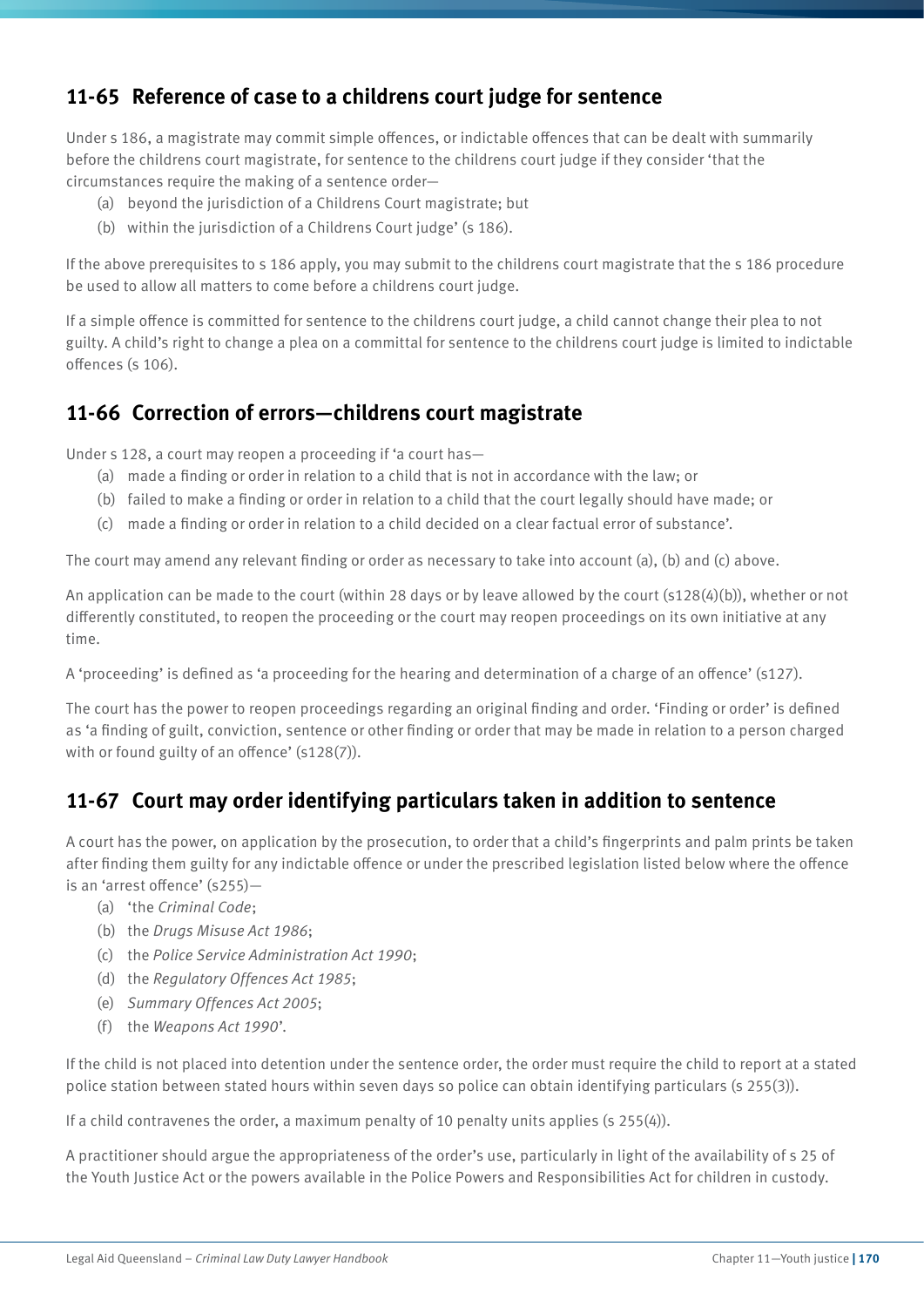### **11-68 Orders under the** *Transport Operations (Road Use Management) Act 1995* **(Qld)**

In addition to general sentencing powers under ss 175–180 of the Youth Justice Act, a childrens court magistrate has discretion under s 181 to make an order under division 13 of the Youth Justice Act (s 253).

This discretion includes disqualifying a child from holding or obtaining a driver licence.

Under s 254(2), if a child is found guilty of an offence under the Criminal Code, *Transport Operations (Road Use Management) Act 1995* (Qld) or other Act, and they would be liable to be disqualified on conviction if they were an adult, the child is also liable to be disqualified on conviction to the same extent.

Further, under s 254(3) if a child is found guilty of an offence as above and a conviction is recorded, and the child would be subject to mandatory disqualification if they were an adult, the child is also disqualified to the same extent.

Basically, if the court finds the child guilty, the court has discretion under s 181 to order the child to be disqualified from holding or obtaining a driver licence for the same period as prescribed for adults.

# **11-69 Orders against parents**

Apart from ordering a parent to attend the hearing of a matter (s 70), the court can make certain orders against the parents of a child who has been found guilty of an offence (Division 16, ss 257–260).

If a court believes any of the following, it may ask the parent to 'show cause' why that parent should not pay the compensation:

- compensation should be paid to any person for loss or injury
- the parent may have contributed to the offence by not adequately supervising the child
- the parent should be ordered to pay.

Section 259 sets out the characteristics and requirements of the 'show cause' hearing.

You should not act for the parent as well as the child in case a conflict of interest arises. Instead, advise the parent to seek independent legal advice.

### **11-70 Transfers from detention centre to prison**

There is no longer any discretion for a court to set a date on which the child is eligible to be transferred to adult detention. Any child who is, or will turn 17 and has, or will have six months remaining on their sentence will be transferred to adult custody. Any remaining period of detention will convert into a period of imprisonment and be administered under the Corrective Services Act.

# **I. Appeals and sentence reviews**

### **11-71 Appeals**

If a child is dealt with summarily and a sentence order made, the aggrieved person may appeal to a childrens court judge using the mechanism provided by Part 9, division 1 of the Justices Act (s 117(2)).

In Division 1, all relevant references to a district court judge are taken to be references to a childrens court judge (Justices Act, s 117(3)).

A district court judge does not have jurisdiction to hear and decide an appeal (Justices Act, s 117(4)).

Section 222(1) of the Justices Act allows for appeals to a single judge of orders made by any justices or justice in a summary manner, whether upon conviction or sentence.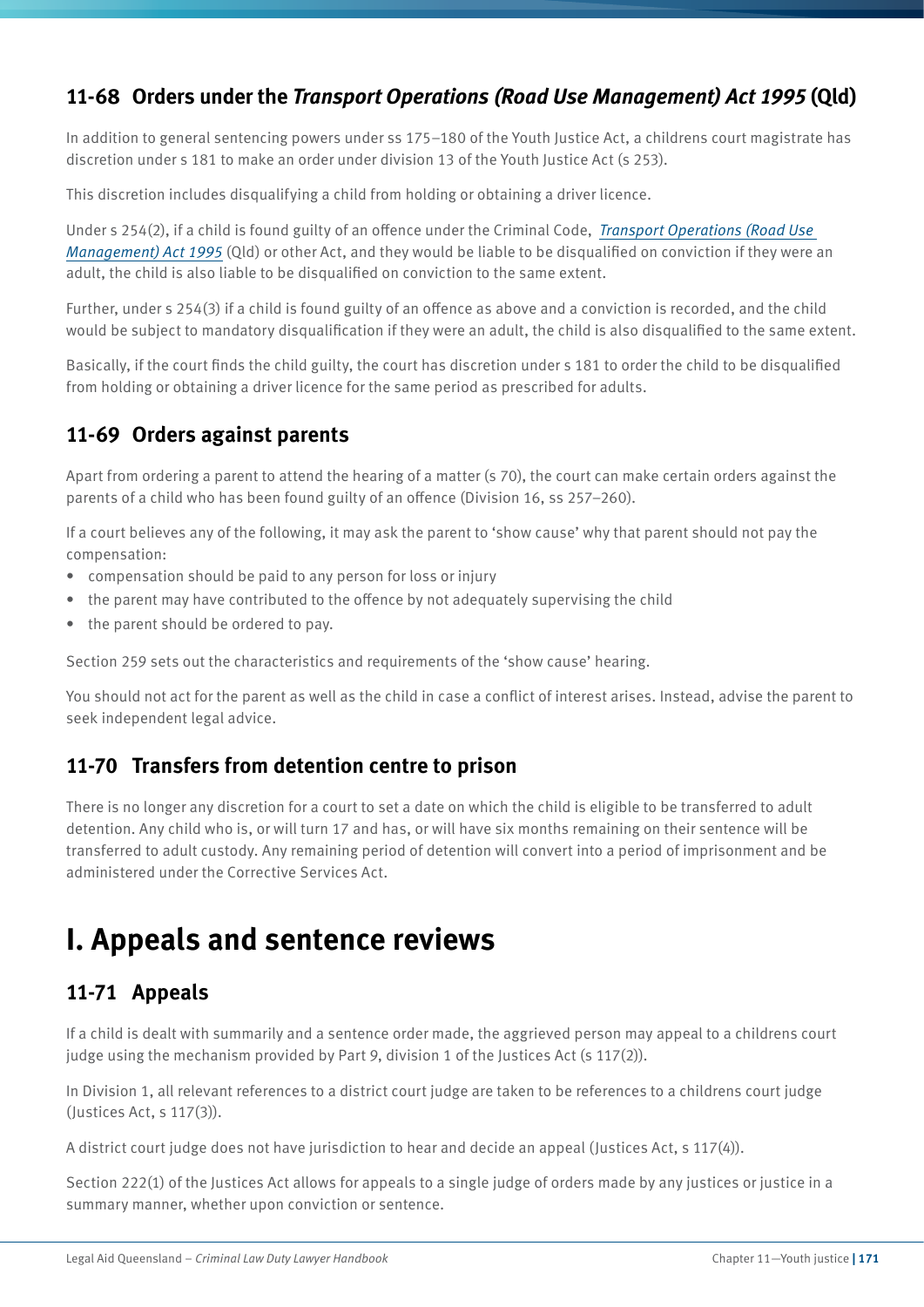A complainant can appeal indictable offences dealt with summarily to the childrens court judge only on the basis of appealing the sentence order (Justices Act, s 222(1)).

A complainant can appeal the conviction of indictable matters dealt with summarily only to the Court of Appeal (Criminal Code, s 668D).

A decision of the childrens court judge is appealable to the Court of Appeal (Justices Act, s 116).

#### **Indictable offences dealt with in higher courts**

All appeals from the childrens court, Supreme Court and district court go to the Court of Appeal. Appeals can be made against conviction and sentence (Criminal Code, Chapter 67).

As with appeals against sentences involving adults, children who are appealing against a sentence must show that the sentence was manifestly excessive.

Legal Aid Queensland's Youth Legal Aid team conducts appeals assessed as having merit on behalf of children referred by practitioners. Please contact 1300 65 11 88 or ylalaq@legalaid.qld.gov.au if you wish to make a referral or an inquiry.

# **J. The Department of Justice and Attorney-General (Youth Justice Services)**

### **11-72 Responsibility of the Department of Justice and Attorney-General (Youth Justice Services)**

The Department of Justice and Attorney-General (Youth Justice Services) is responsible for administering any community-based or detention orders made under the Youth Justice Act (s 302). In this role, the department:

- provides programs and support for young offenders to reduce the likelihood of their re-offending
- provides programs to help young offenders reintegrate into their communities
- ensures that sufficient agencies are available to provide appropriate activities for community service orders in all areas of Queensland
- helps young people and their families understand the youth justice system
- reduces the level of over-representation of Aboriginal and Torres Strait Islander young people in the youth justice system.

The department has a legislative right to appear in the childrens court and other specific functions (such as preparing pre-sentence reports) in relation to sentencing (s 74). Further, the department is responsible for supervising a child released from detention on a supervised release order.

When bringing applications for breach of community-based orders, the department acts in the role of prosecutor. The department is also responsible for providing and administering detention centres.

#### **11-73 Role of the Department of Justice and Attorney-General (Youth Justice Services) at court**

The departmental officer attending court is responsible for gathering and collating information about the child for presentation in court. The officer liaises with the youth justice system, the child and their family.

If a matter is to proceed as a sentence, the departmental officer seeks to conduct a pre-court interview with the child. This enables the officer to assess the child and identify factors that contribute to the child's offending behaviour. The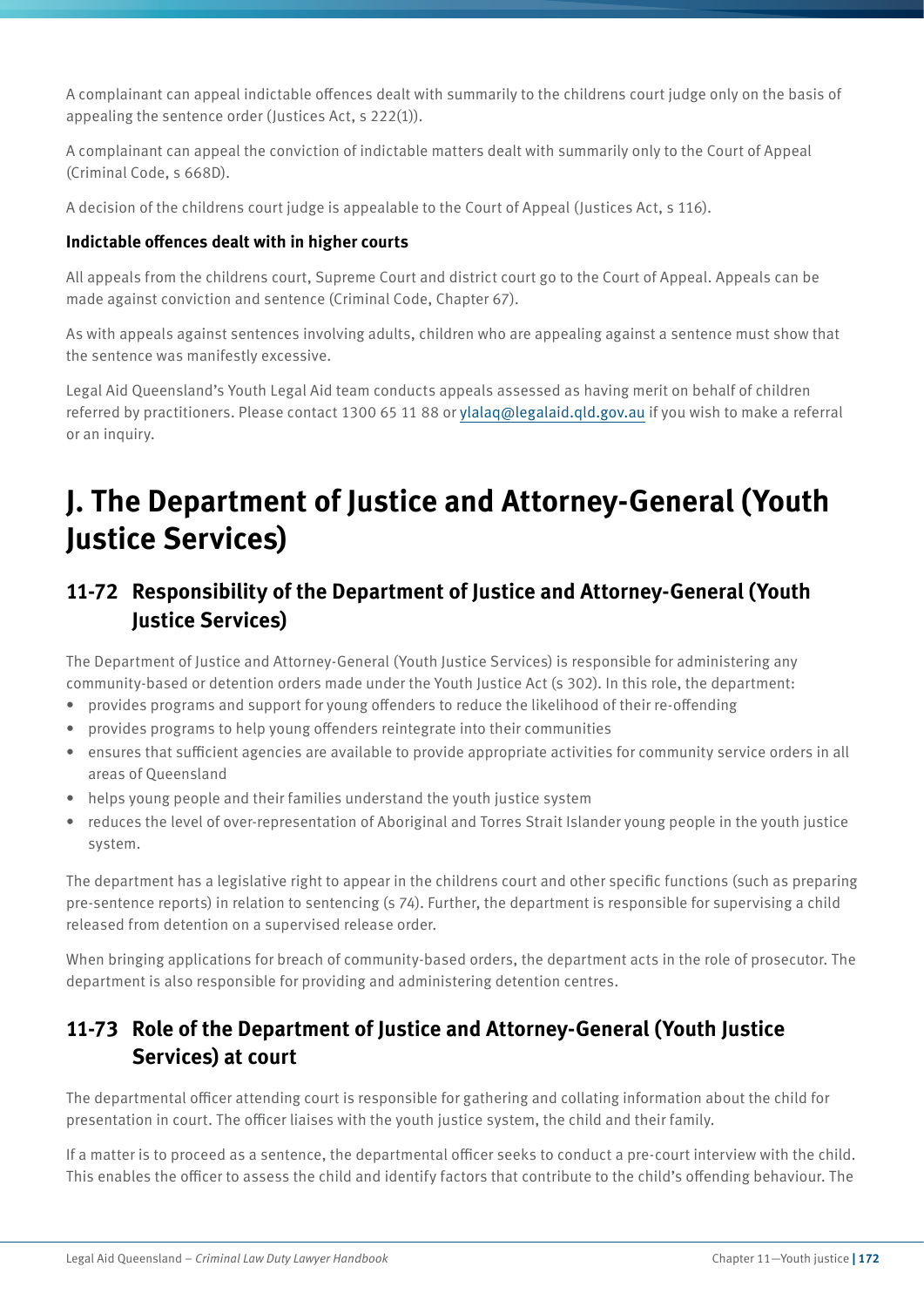officer also has information about the child's previous contact with the department (including both youth justice and child protection matters).

The officer will make submissions to the court regarding the charge(s), the child's suitability for various orders and future departmental involvement with the child. The department's policy is not to interview a child regarding the details of an offence until the child indicates, through their legal representative, that they are pleading guilty.

#### **11-74 The departmental officer at court as prosecutor**

The department is required to act as prosecutor in the following circumstances:

- breaches of probation, community service, intensive supervision and conditional release orders
- applications in the interests of justice to vary, discharge or re-sentence concerning probation, community service and intensive supervision orders
- applications in the interests of justice to vary or revoke conditional release orders
- applications to revoke supervised release orders
- applications to vary by consent probation, community service and intensive supervision orders.

#### **11-75 Bail programs**

When applying for bail, you should be aware of assistance that the department provides.

Various bail accommodation services exist across the state. These services provide short-term, supervised accommodation and support to children charged with an offence. They target children who may otherwise be refused bail because of a lack of supervised accommodation. They aim to reduce the number of children held in detention on remand. You should approach the relevant departmental area office or court officer to access these services.

The department can assist further by preparing a conditional bail program. Conditional bail programs focus on children who would not otherwise be granted bail, or are highly likely to fail to comply with bail conditions or reoffend without substantial intervention.

While such a program places more onerous conditions on the child, this program may be the only avenue that enables the child to be granted bail. A conditional bail program should be tailored to suit the child and address the issues underlying their offending behaviour (such as personal development activities to help the child reintegrate into their community). It may include involvement in an existing group project or activity (such as a job skills development course).

You should discuss the child's circumstances with the departmental court officer prior to court. The availability of a conditional bail program will generally depend on the child's suitability for such a program and the resources available to the departmental area office that will supervise the child.

The conditional bail program must be included as a condition of the child's bail. If it is not, the child will not be obligated to comply with the program. The program maximises a child's opportunities for bail and effectively supervises the child in the community while they are on bail. Conditional bail does not provide secure custody of the child.

If a child has no permanent accommodation when applying for bail, approach the departmental court officer prior to court to ascertain whether the department can help find alternative accommodation. In certain cases, it may be appropriate to request that the child reside 'as directed by the Department of Justice and Attorney-General (Youth Justice Services)' for bail purposes if it appears that the child will be highly mobile and reliant on short-term accommodation facilities. Higher courts will generally require more specific residential information before granting bail.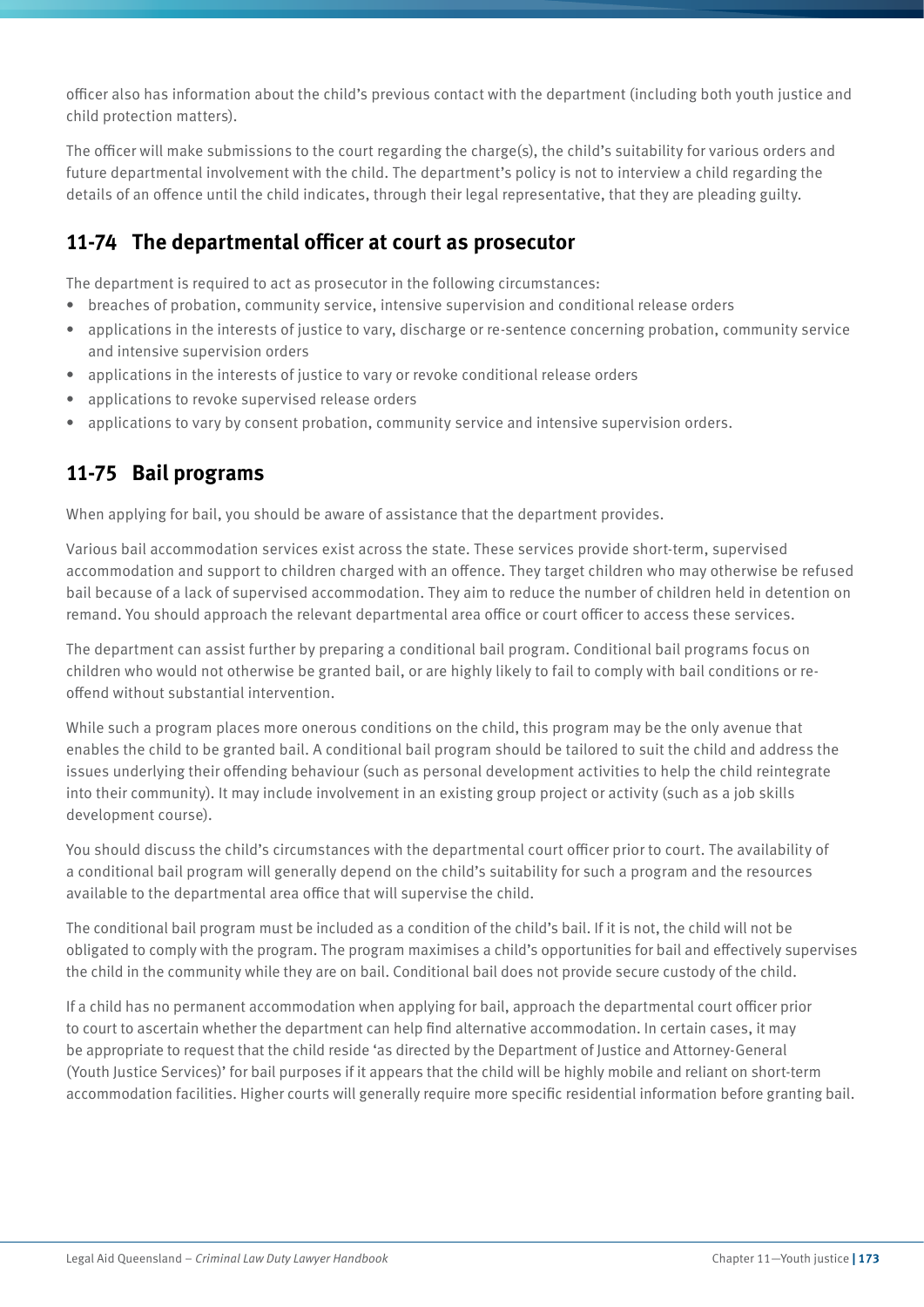## **11-76 Other programs available**

The Youth Justice Conferencing sector of the Department of Justice and Attorney-General (Youth Justice Services) coordinates and administers police-referred conferences and compliance with the agreement terms.

To find out more about the specific programs offered to children, contact the Department of Justice and Attorney-General (Youth Justice Services). Each region has its own network of community agencies and programs available.

# **K. Legal aid**

# **11-77 Legal aid for children**

Legal aid is automatically available to children charged with indictable offences.

A 'merit test' is applied to applications involving summary and regulatory offences, as well as for bail in the childrens court and appeals under s 222 of the Justices Act, to determine whether to approve a grant of aid. When processing an application for aid for a child, Legal Aid Queensland has a policy of not taking their parents' assets into account.

As a duty lawyer, you should always ascertain whether a child has representation. If a child is not legally represented, they should apply for legal aid. If the child is remanded in detention, they should apply for legal aid so they can receive continuous representation. You should follow up the matter and confirm that the application has been processed.